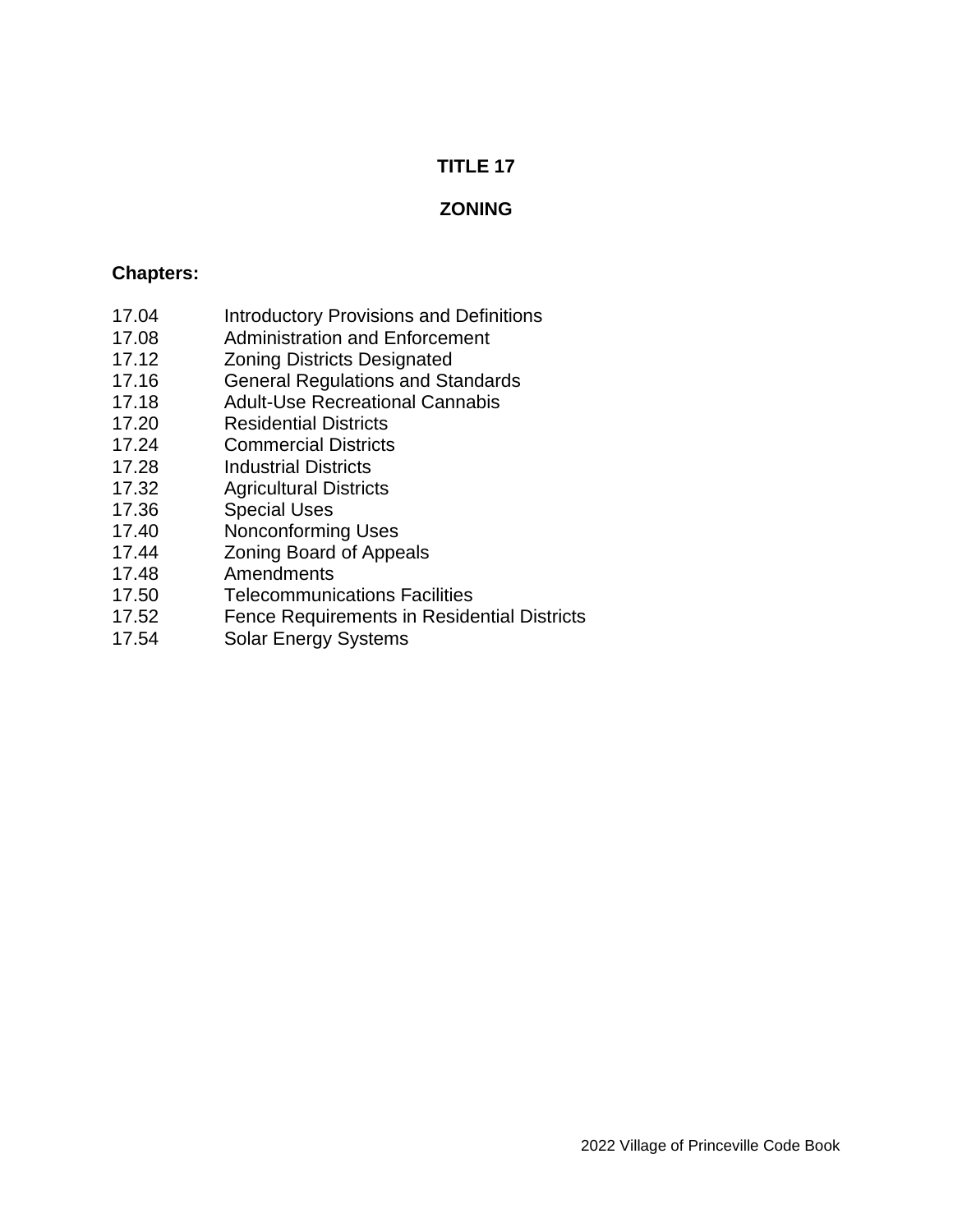#### **Introductory Provisions and Definitions**

#### **Sections:**

- 17.04.010 Title and Citation 17.04.020 Scope 17.04.030 Rules of Construction
- 17.04.040 Definitions

**§17.04.010 Title and Citation.** This title shall be known and may be cited as "The Zoning Ordinance of the Village of Princeville".

**§17.04.020 Scope.** It is not intended by this title to repeal, abrogate, annul, or in any way impair or interfere with existing provisions of other laws, ordinances, or resolutions, except those specifically repealed by the ordinance codified in this title or amendments hereto, or with private restrictions placed upon property by covenant, deed, or other private agreement, or with restrictive covenants running with the land to which the Village is a party. Where this title imposes a greater restriction upon land, buildings, or structures than is imposed or required by such existing provisions of law, ordinance, resolution, contract, or deed, the provisions of this title shall control.

**§17.04.030 Rules of Construction.** The following rules shall apply in the construction and interpretation of this title and of the terms used herein:

- A. The present tense includes the future tense.
- B. The masculine gender includes the feminine and neuter.
- C. The singular number includes the plural, and vice versa.
- D. The word "shall" is always mandatory. The word "may" is always permissive.
- E. The word "person" includes a partnership, association, firm, trust, club, company or corporation as well as the individual.
- F. The words "used" or "occupied" or "located" as applied to any land, building, use, structure, or premises shall be construed to include the words "intended, arranged, or designed" to be used or occupied or located.
- G. The word "lot" includes the words "plot" and "parcel".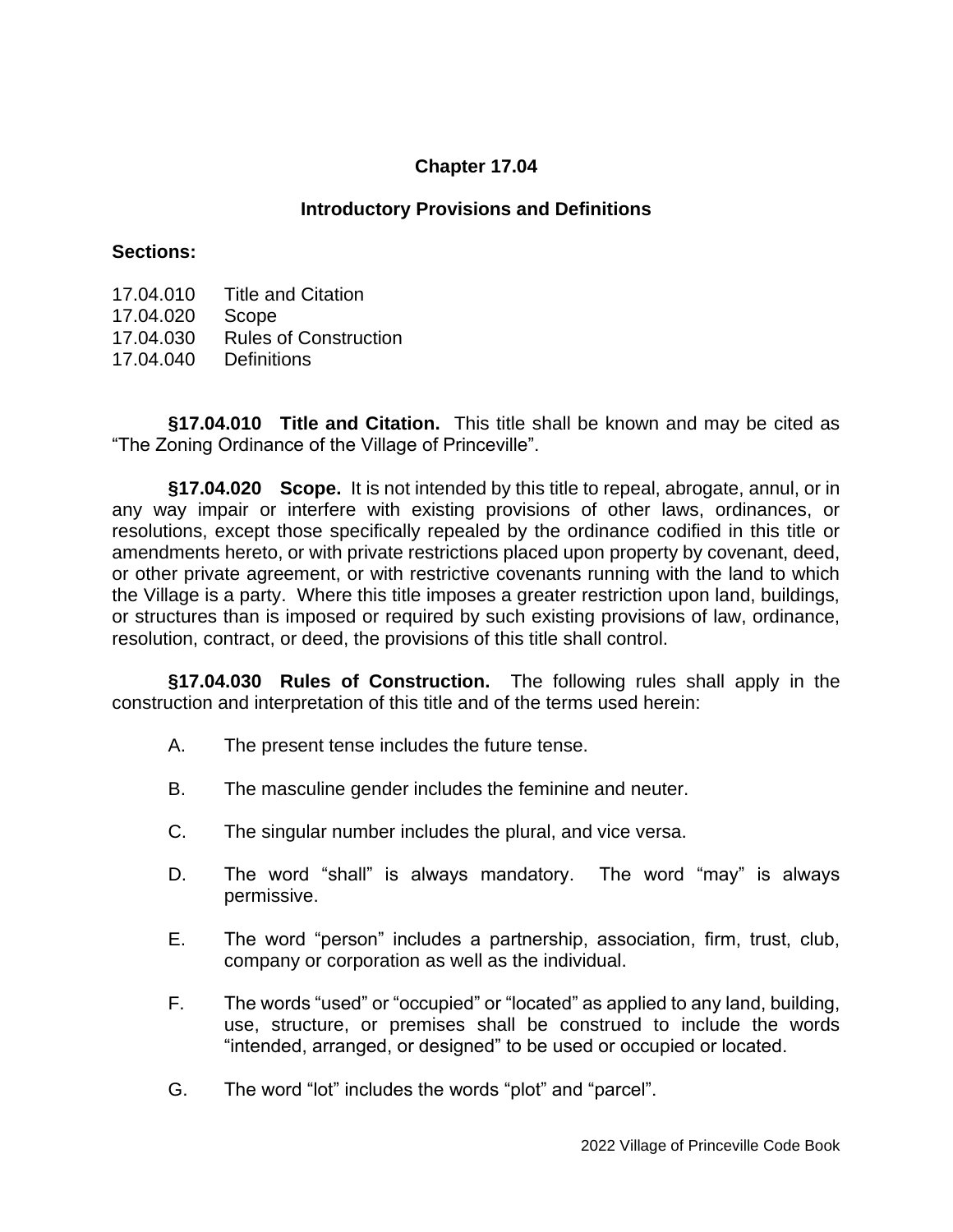**§17.04.040 Definitions.** Unless otherwise expressly stated, for the purposes of this title, the following terms, phrases, words, and their derivations, shall have the meanings indicated in this Section:

"Accessory", as applied to a building structure, or use, means one which is on the same lot with, incidental and subordinate to the main or principal structure or use and which is used for purposes customarily incidental to the main or principal structure, or the main or principal use.

"Adult-Use Cannabis Business Establishment" means an adult-use cannabis cultivation center, craft grower, processing organization, infuser organization, dispensing organization, or transporting organization.

"Adult-Use Cannabis Craft Grower" means a facility operated by an organization or business that is licensed by the Illinois Department of Agriculture to cultivate, dry, cure, and package cannabis and perform other necessary activities to make cannabis available for sale at a dispensing organization or use at a processing organization pursuant to the Cannabis Regulation and Tax Act (410 ILCS 705/1-1 et seq.), as it may be amended from time-to-time, and regulations promulgated thereunder.

"Adult-Use Cannabis Cultivation Center" means a facility operated by an organization or business that is licensed by the Illinois Department of Agriculture to cultivate, process, transport, and perform necessary activities to provide cannabis and cannabis-infused products to licensed cannabis business establishments pursuant to the Cannabis Regulation and Tax Act (410 ILCS 705/1-1 et seq.), as it may be amended from time-to-time, and regulations promulgated thereunder.

"Adult-Use Cannabis Dispensing Organization" means a facility operated by an organization or business that is licensed by the Illinois Department of Financial and Professional Regulation to acquire cannabis from licensed cannabis business establishments for the purpose of selling or dispensing cannabis, cannabis-infused products, cannabis seeds, paraphernalia, or related supplies to purchasers or to qualified registered medical cannabis patients and caregivers pursuant to the Cannabis Regulation and Tax Act (410 ILCS 705/1-1 et seq.), as it may be amended from time-to-time, and regulations promulgated thereunder.

"Adult-Use Cannabis Infuser Organization" or "Infuser" means a facility operated by an organization or business that is licensed by the Illinois Department of Agriculture to directly incorporate cannabis or cannabis concentrate into a product formulation to produce a cannabis-infused product pursuant to the Cannabis Regulation and Tax Act (410 ILCS 705/1-1 et seq.), as it may be amended from time-to-time, and regulations promulgated thereunder.

"Adult-Use Cannabis Processing Organization" or "Processor" means a facility operated by an organization or business that is licensed by the Illinois Department of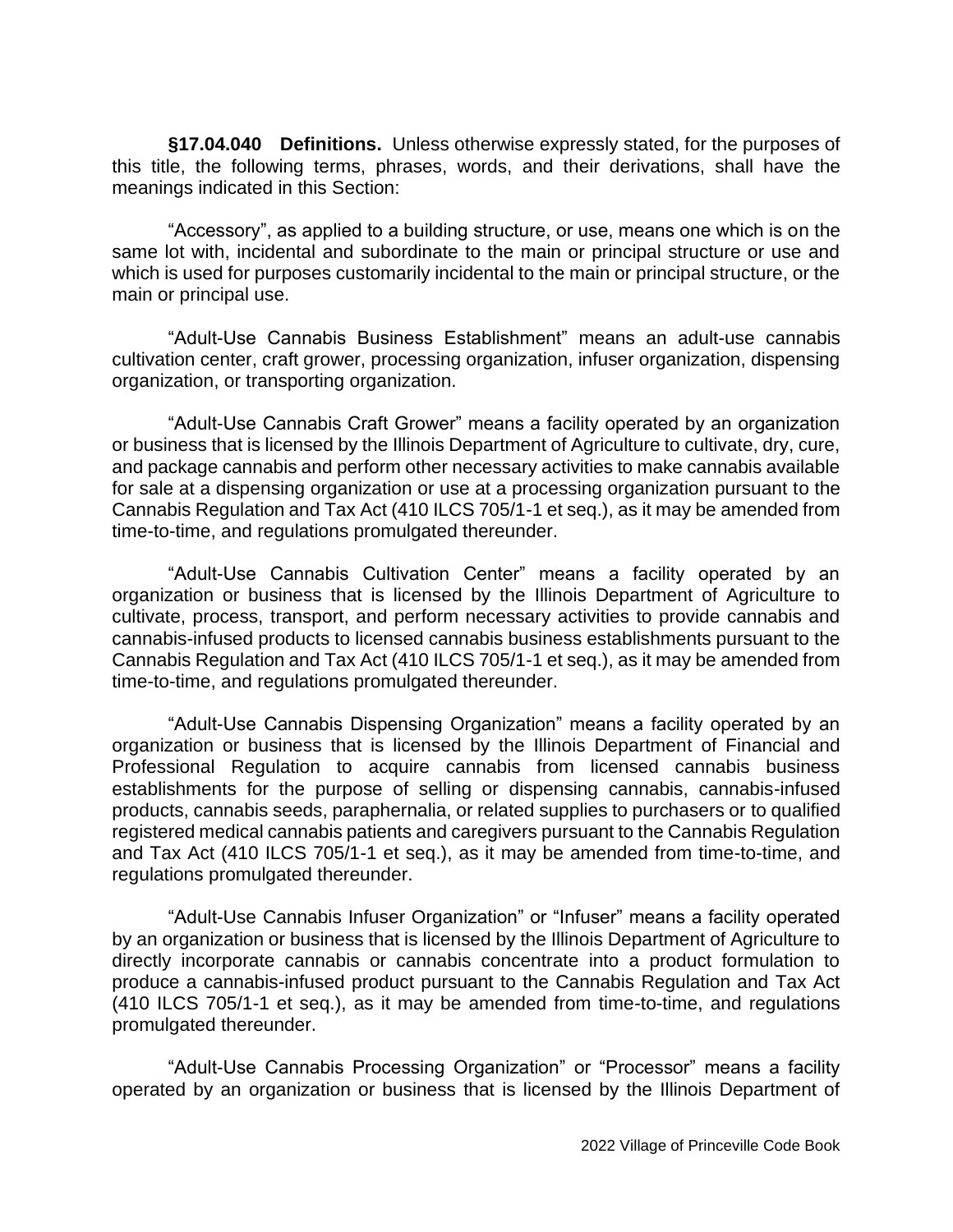Agriculture to either extract constituent chemicals or compounds to produce cannabis concentrate or incorporate cannabis or cannabis concentrate into a product formulation to produce a cannabis product pursuant to the Cannabis Regulation and Tax Act (410 ILCS 705/1-1 et seq.), as it may be amended from time-to-time, and regulations promulgated thereunder.

"Adult-Use Cannabis Transporting Organization" or "Transporter" means an organization or business that is licensed by the Illinois Department of Agriculture to transport cannabis on behalf of a cannabis business establishment or a community college licensed under the Community College Cannabis Vocational Training Pilot Program pursuant to the Cannabis Regulation and Tax Act (410 ILCS 705/1-1 et seq.), as it may be amended from time-to-time, and regulations promulgated thereunder.

"Alter" or "Alteration" means any change in the bearing walls, columns, beams, girders, or supporting members of a structure; any change or rearrangement in the floor area of a building, any enlargement of a structure whether by extending horizontally or by increasing in heights, or any movement of a structure from one location or position to another.

"Block Front" means the property abutting on one side of a street and lying between the two (2) nearest intersecting or intercepting streets, or between the nearest intersecting or intercepting street and railroad right-of-way, waterway, unsubdivided area, or other definite boundary.

"CRTA" means the Cannabis Regulation and Tax Act (410 ILCS 705/1-1 et seq.), as it may be amended from time-to-time, and regulations promulgated thereunder.

"Dwelling" means a building designed for residential living purposes and containing one (1) or more dwelling units or lodging units.

"Dwelling Unit" means one (1) or more rooms constituting all or part of a dwelling which are used exclusively as living quarters for one (1) family and not more than two (2) roomers or boarders, and which contain a stove, sink and other kitchen facilities.

"Family" means: (a) an individual; or (b) two (2) or more persons related by blood, marriage, or adoption; or (c) maximum of five (5) persons not so related; together with their domestic servants and gratuitous guests maintaining common household in a dwelling unit or lodging unit.

"Height" means the vertical measurement from the average level of the surface or the ground immediately surrounding a structure to a point midway between the ridge and eave lines of the roof of the structure, or if unroofed, to the highest point of such structure.

"Home Occupation" means a gainful occupation or profession conducted entirely within a dwelling or in a structure accessory thereto, or conducted in connection with a dwelling, and carried on by the residents therein, provided such occupation or profession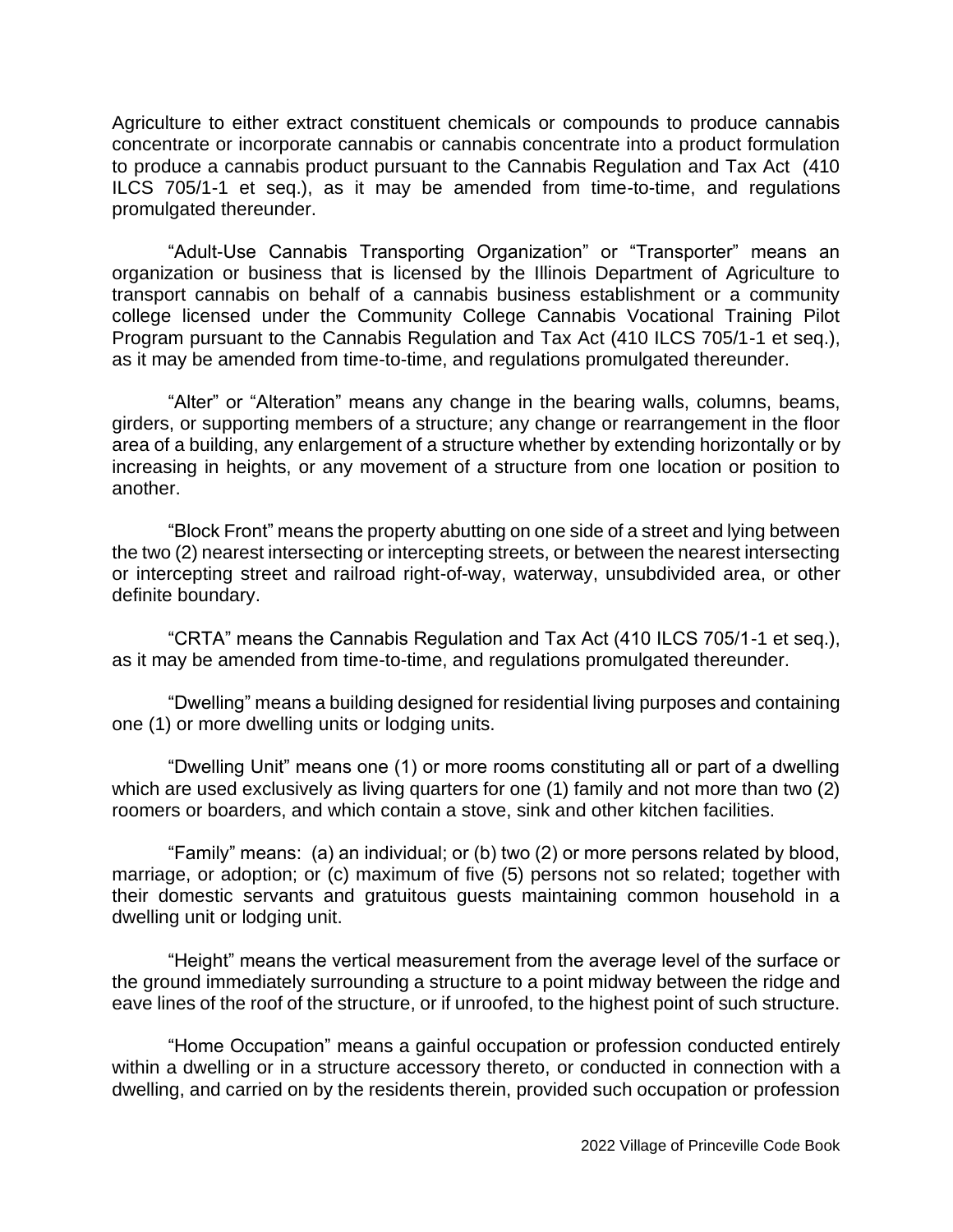is clearly incidental and secondary to the use of the dwelling for residential living purposes.

"Junkyard" means a lot, land, building, or structure, or part thereof used primarily for the collecting, storage, and/or sale of wastepaper, rags, scrap metal, or discarded material or for the collecting, dismantling, storage, and salvaging of machinery or vehicles not in running condition and for the sale of parts therefrom.

"Lot" or "Zoning Lot" means a single property, parcel, unit, tract, plot, or otherwise designated portion of land, having metes and bounds, which is designated to be used, as a unit under single ownership or control, and which may be occupied by one (1) or more structures and the accessary structures, or uses customarily incidental to it, including such open spaces as are arranged and designed to be used in connection with such structure. A "zoning lot" may or may not coincide with a lot of record.

Lot, Corner. "Corner lot" means a lot located:

1. At the junction of and abutting two (2) or more intersecting streets;

2. At the junction of and abutting a street and the nearest shoreline or high waterline of a storm or floodwater runoff channel or basin;

3. At the junction of and abutting two (2) or more storm or floodwater runoff channels or basins;

4. At and abutting the point of abrupt change of a single street where the interior angle is less than one hundred thirty-five degrees (135°) and the centerline radius of the street is one hundred (100) feet or less.

"Lot Depth" means the average distance from the front to the rear lot lines measured in the general direction of the side lot lines.

Lot, Interior. "Interior lot" means a lot other than a corner lot.

"Lot Width" means the horizontal distance between the side lot lines, measured along a straight line between them at points in the side lot lines which are distant from the front lot line the required front yard depth.

"Mobile Home" means a structure designed for permanent habitation and so constructed as to permit its transport on wheels, temporarily or permanently attached to its frame, from the place of its construction to the location, or subsequent locations, at which it is intended to be a permanent habitation and designed to permit the occupancy thereof as a dwelling place for one (1) or more persons. The term "mobile home" shall include manufactured homes constructed after June 30, 1976, in accordance with the Federal National Manufactured Housing Construction and Safety Standards Act of 1974.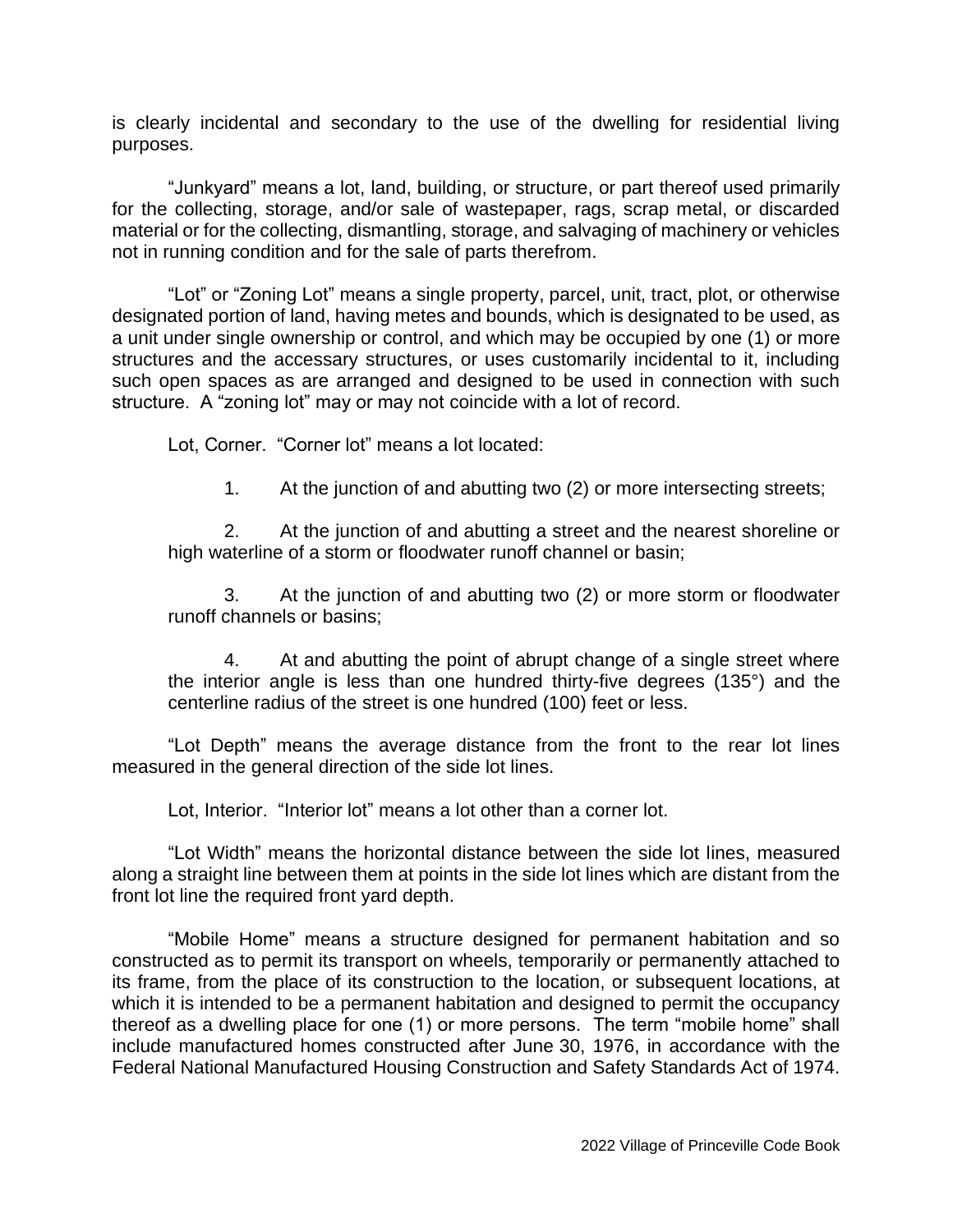"Mobile Home Park" means a tract of land or two (2) or more contiguous tracts of land upon which contain sites with the necessary utilities for five (5) or more independent mobile homes for permanent habitation either free of charge or for revenue purposes, and shall include any building, structure, vehicle, or enclosure used or intended for use as a part of the equipment of such mobile home park. Separate ownership of contiguous tracts of land shall not preclude the tracts of land from common licensure as a mobile home park if they are maintained and operated jointly. Neither an immobilized mobile home nor a motorized recreational vehicle shall be construed as being a part of a mobile home park.

"Planning Commission" means the Planning Commission of the Village, or if there is none, they shall mean the Tri-County Regional Planning Commission of Peoria, Tazewell and Woodford Counties.

"Sanitary Sewer" means a constructed conduit for the collection and carrying of liquid and solid sewage wastes, other than storm waters, to a sewage treatment plant.

"Sign" means any structure or device for visual communication that is used for the purpose of bringing the subject thereof to the attention of the public, but not including any flag, badge, or insignia of any government or governmental agency, or any civic, charitable, religious, patriotic, fraternal or similar organization, or any sign indicating address. Each display surface of a sign shall be considered a sign.

"Structure" means anything constructed or erected with a fixed location on the surface of the ground or affixed to something having a fixed location on the surface of the ground, including but not limited to, buildings, walls, swimming pools, billboards, and signs.

Structure, Main or Principal. "Main or Principal Structure" means the structure in or on which is conducted the main or principal use of the lot on which it is located.

"Subdivision" means any division, development, or resubdivision of any part, lot, area or tract of land by the owner or agent, either by lots or by metes and bounds, into lots two (2) or more in number, for the purpose, whether immediate or future, of conveyance, transfer, improvement, or sale, with the appurtenant streets, alleys, easements, dedicated or intended to be dedicated to public use or for the use of the purchasers or owners within the tract subdivided. The division of land for agricultural purposes not involving any new street, alley, or other means of access, shall not be deemed a subdivision for the purpose of the regulations and standards of this title.

"Use" means the specific purpose for which land, a structure or premises, is designed, arranged, intended or for which it is or may be occupied or maintained. The term "permitted use" or its equivalent shall not be deemed to include any nonconforming use.

"Village" means the Village of Princeville, Illinois.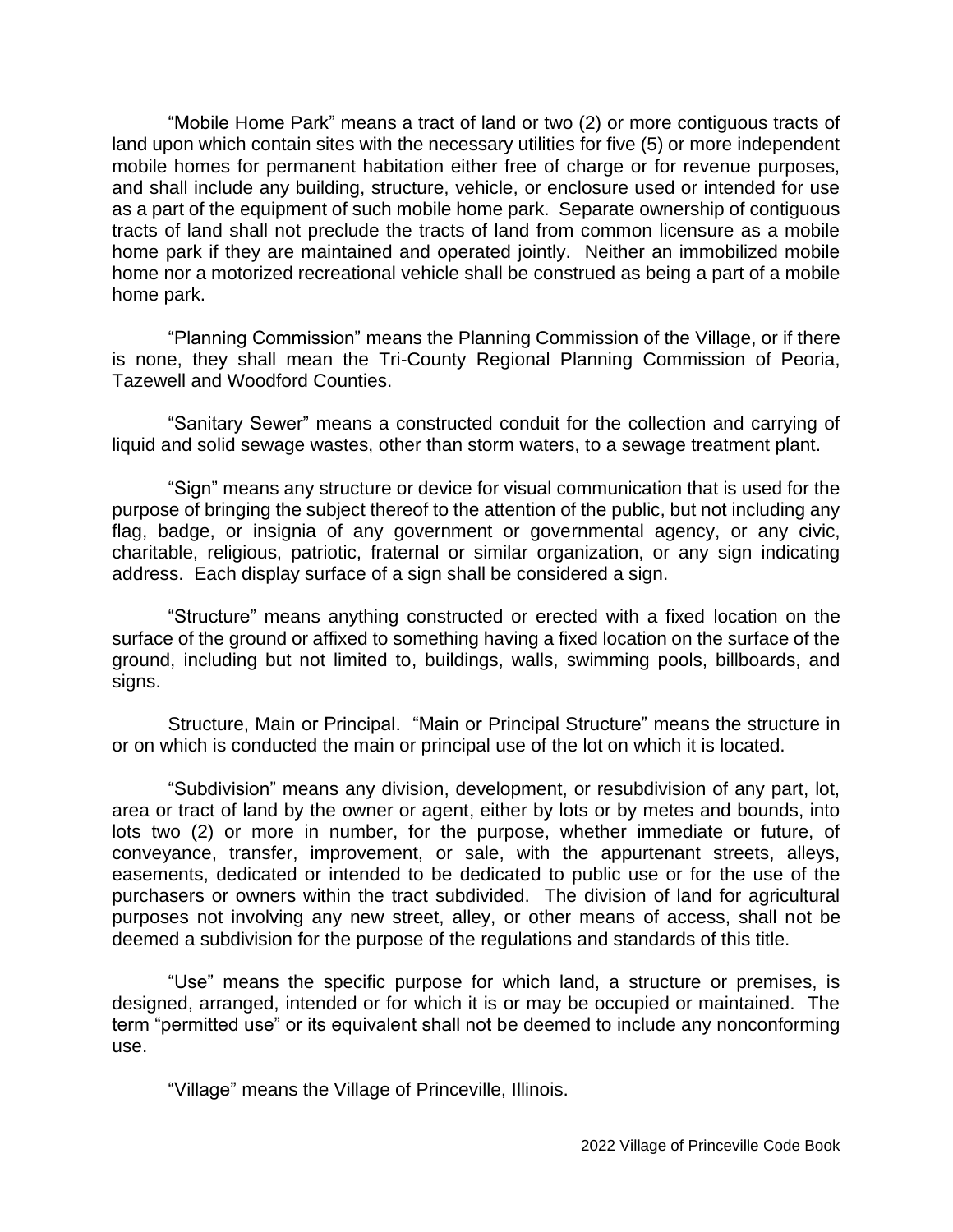"Village Board" means the governing body of the Village.

"Yard" means an open space, other than a court, on the same lot with the principal structure, lying between the principal structure and the nearest lot line, and is unoccupied and unobstructed from the surface of the ground upward except as may be specifically provided by the regulations and standards herein.

Yard, Front. "Front yard" means a yard extending the full width of a lot and situated between the front lot line and the nearest line of the principal structure located on the lot. Where a lot is located such that its rear and front lot lines each abut a street right-of-way line, both such yards shall be classified as front yards. Every yard of a corner lot facing a street right-of-way line shall be classified as a front yard.

Yard, Rear. "Rear yard" means a yard extending the full width of a lot and situated between the rear lot line and the nearest line of the principal structure located on the lot.

Yard, Side. "Side yard" means a yard situated between the side lot line and the nearest line of the principal structure located on the lot and extending from the rear line of the front yard to the front line of the rear yard.

"Zoning Board" means the Zoning Board of Appeals of the Village.

"Zoning Officer" means the officer designated by the Village Board to enforce this title.

(Ord. 2020-02-01, §2, 2-3-20; Ord. 2021-09-02, 9-7-21)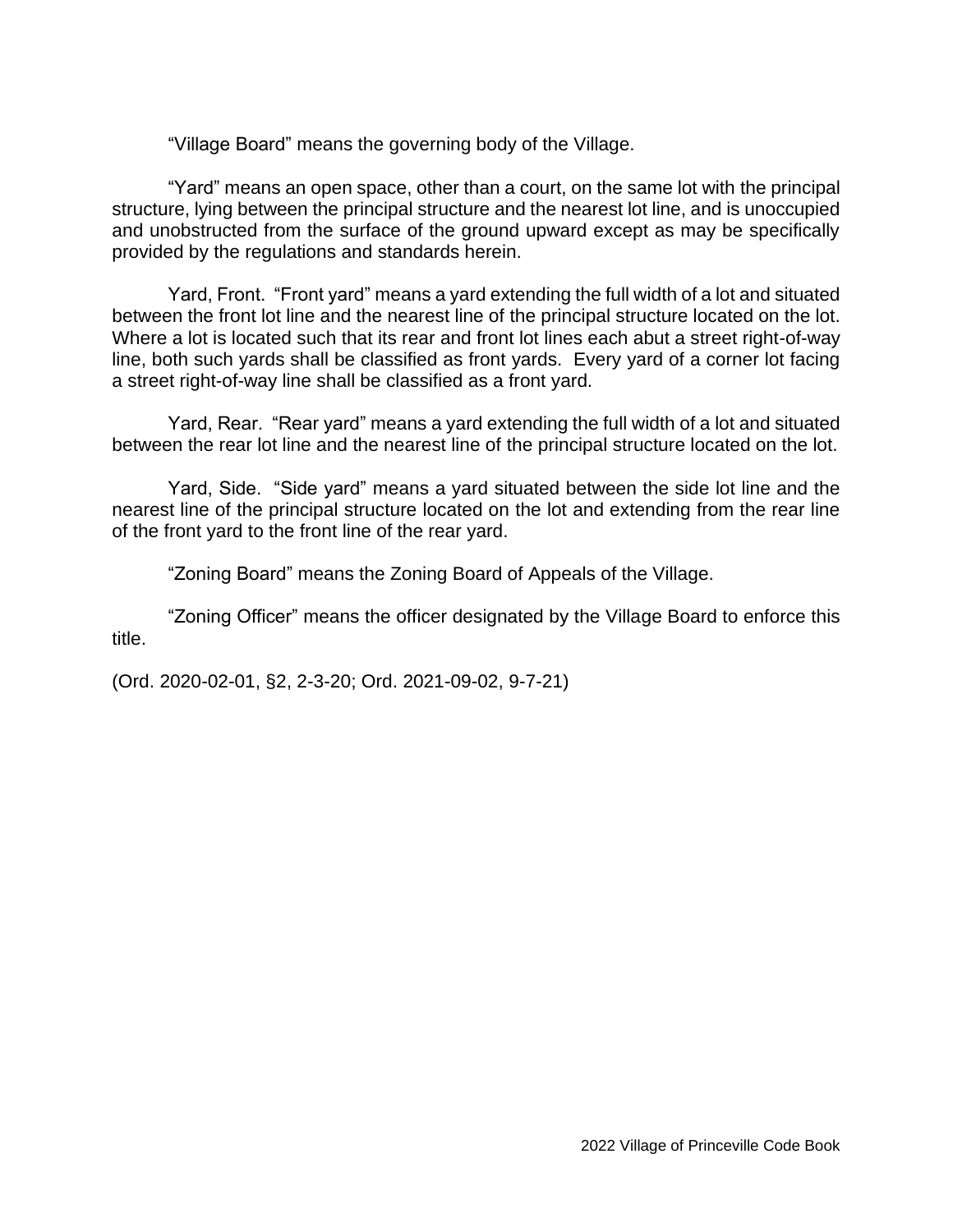### **Administration and Enforcement**

#### **Sections:**

- 17.08.010 Administration and Enforcement
- 17.08.020 Zoning Use Permit When Required
- 17.08.030 Zoning Use Permit Application Contents
- 17.08.040 Zoning Use Permit Issuance Multiple Applications Instances in which Village Board Approval Required – Performance Bonds - Revocation
- 17.08.050 Zoning Use Permit to Cover Accessory Structure
- 17.08.060 Zoning Use Permit Copies
- 17.08.070 Zoning Use Permit Beginning Work
- 17.08.071 Zoning Use Permit Special Rules for Demolition Beginning Work Fines for Failure to Begin or Complete Work
- 17.08.072 Special Rule for Moving Buildings Time to Obtain Compliance Certificate – Fines for Failure to Qualify for Zoning Compliance Certificate
- 17.08.073 Zoning Use Permit Special Rules Accessory Structure to be Built or Placed in Front Yard – Portable Storage Containers
- 17.08.080 Zoning Use Permit Expiration Completion of Work Fines for Failure to Complete or Remove
- 17.08.085 Extension of Initial Zoning Use Permit Fines for Failure to Resume and **Complete**
- 17.08.090 Zoning Use Permit New Permit Fines for Failure to Resume and **Complete**
- 17.08.100 Zoning Use Permit Land Where No Structure Involved
- 17.08.110 Compliance Certificate Required
- 17.08.120 Compliance Certificate Coincident with Permit
- 17.08.130 Compliance Certificate Issuance
- 17.08.140 Compliance Certificate Records and Copies
- 17.08.150 Compliance Certificate Required Before Work Begins
- 17.08.160 Zoning Use Permit Fees Listed
- 17.08.170 Zoning Use Permit Fees Refunds
- 17.08.180 Zoning Use Permit Extensions New Zoning Use Permits Fees
- 17.08.190 Fine for Commencing Work Without Zoning Use Permit

**§17.08.010 Administration and Enforcement.** This title shall be administered and enforced by the Zoning Officer. No zoning permit or certificate of occupancy shall be issued by him/her except where the provisions of this title have been complied with.

**§17.08.020 Zoning Use Permit – When Required.** A zoning use permit shall be obtained from the Zoning Officer, by the owner, lessee, or other person having the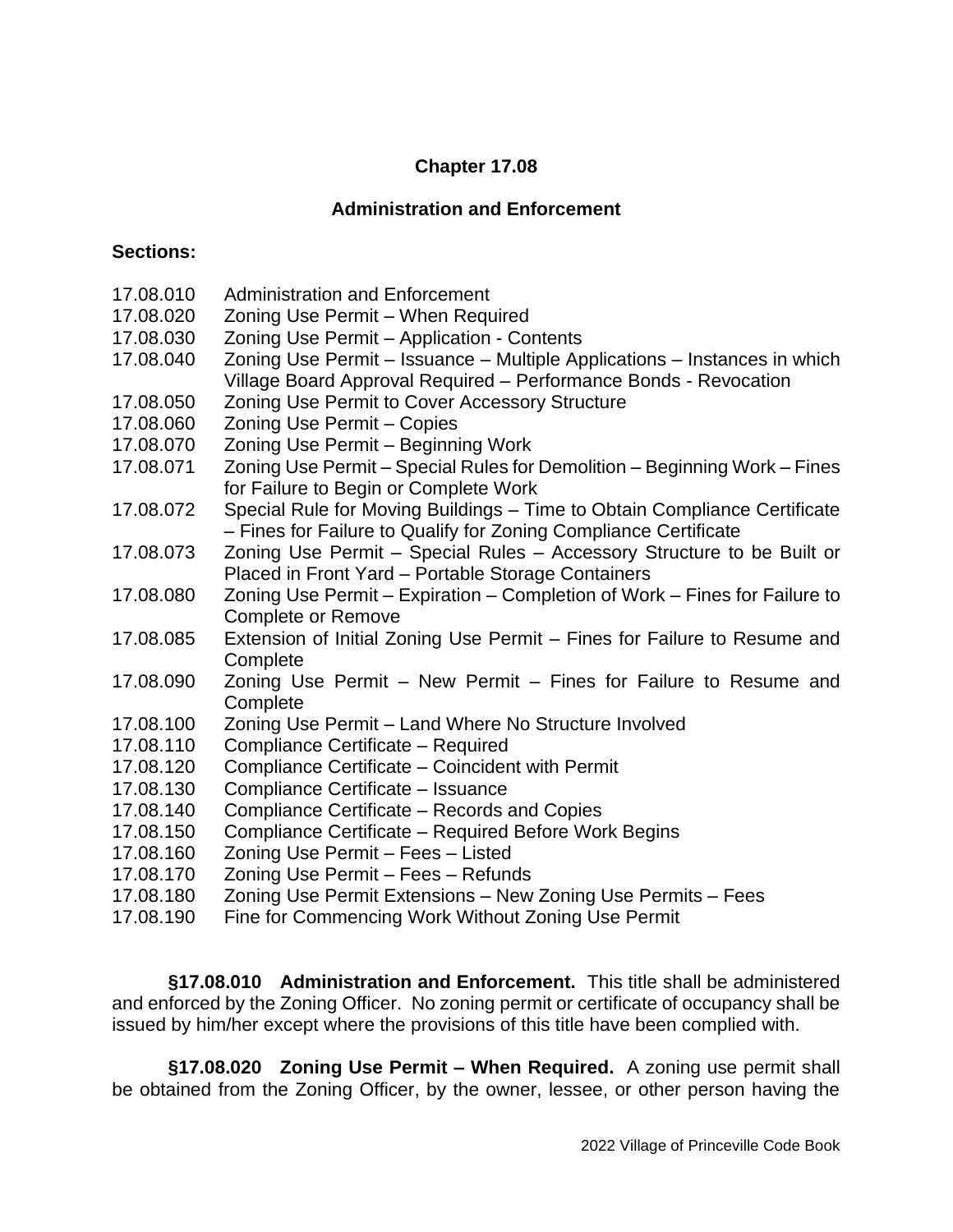right to possession, or his/her authorized agent, of any property or structure before commencing:

- A. To establish, occupy, or change the use of a structure or land either by itself or in addition to another use;
- B. To construct or erect a new structure or part thereof;
- C. To extend, demolish, or move any structure or part thereof;
- D. To change one nonconforming use to another such use or to a special use;
- E. To extend, expand, change, or reestablish any nonconforming use; provided, however, that Sections 17.08.010 through 17.08.100 shall not apply to those persons, nor to property, structure, or uses, exempted from the regulations of this title by statute or by other provisions of this title, except to the extent specifically provided hereinafter;
- F. All references to "structure" in this Section 17.08.020 shall include but not be limited to accessary structures, including but not limited to accessory storage structures and portable storage containers. For the purpose of this Title 17, "accessory storage structures" include lean-to structures and other similar storage structures; and "portable storage containers" include PODS and similar moving and storage containers.

**§17.08.030 Zoning Use Permit – Application – Contents.** Applications for zoning use permits shall be filed in the office of the Zoning Officer on forms prescribed by him/her. Such applications shall:

- A. State the location, street number, lot, block, and/or tract comprising the legal description of the property;
- B. State the name and address of the owner, the applicant if different from the owner, and the contractor if known;
- C. State the estimated costs;
- D. Describe the uses to be established or expanded;
- E. Be accompanied by a plan in duplicate, or duplicate prints thereof, drawn approximately to scale, showing:
	- 1. Actual dimensions of the lot to be built upon,
	- 2. Size, shape, and location of the use to be established or the structure to be constructed;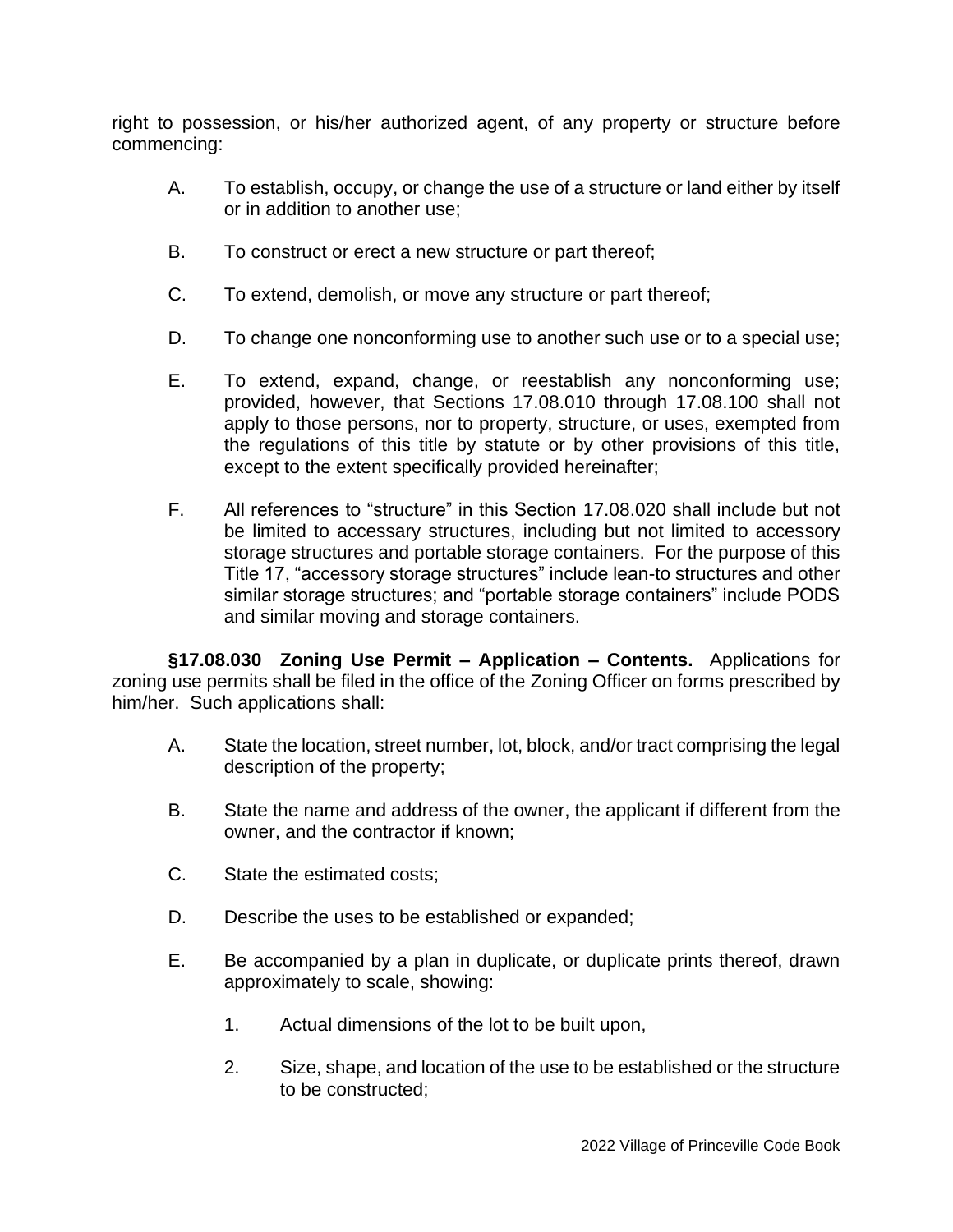- 3. Size, shape, and location of all existing structures and uses located on the lot,
- 4. Minimum floor elevations and highest known floor level, where applicable,
- 5. Ingress and egress,
- 6. Off-street parking spaces and loading berths,
- 7. Water supply and sewage disposal facilities, including a true and correct copy of any permit,
- 8. Other information as may be necessary to provide for the proper administration and enforcement of this title;
- F. Include any accessory structure or use established or constructed at the same time the main or principal structure, or main or principal use is established or constructed.
- G. If the application is for demolition, includes the applicant's written statement that the applicant assumes all responsibility for containment, removal, and remediation in compliance with all applicable environmental statutes, ordinances, and regulations.

#### **§17.08.040 Zoning Use Permit – Issuance – Multiple Applications – Instances in which Village Board Approval Required – Performance Bonds – Revocation.**

- A. Except for instances noted below in subsection 17.08.040(C) below in which a zoning use permit shall be referred to the Village Board for approval, the Zoning Officer is authorized to issue zoning use permits as provided in this subsection 17.08.040(A). If the Zoning Officer determines that the fee applicable under Section 17.08.160 has been paid, and that an application for zoning use permit and the use applied for conform to the applicable regulations and standards of this title, and if an application for a zoning compliance certificate has been made, the Zoning Officer shall issue a zoning use permit.
- B. The Zoning Officer, may at his option, refer any application for a zoning use permit to the Village Board for approval.
- C. In the following instances, the Zoning Officer shall refer an application for a zoning use permit to the Village Board for approval: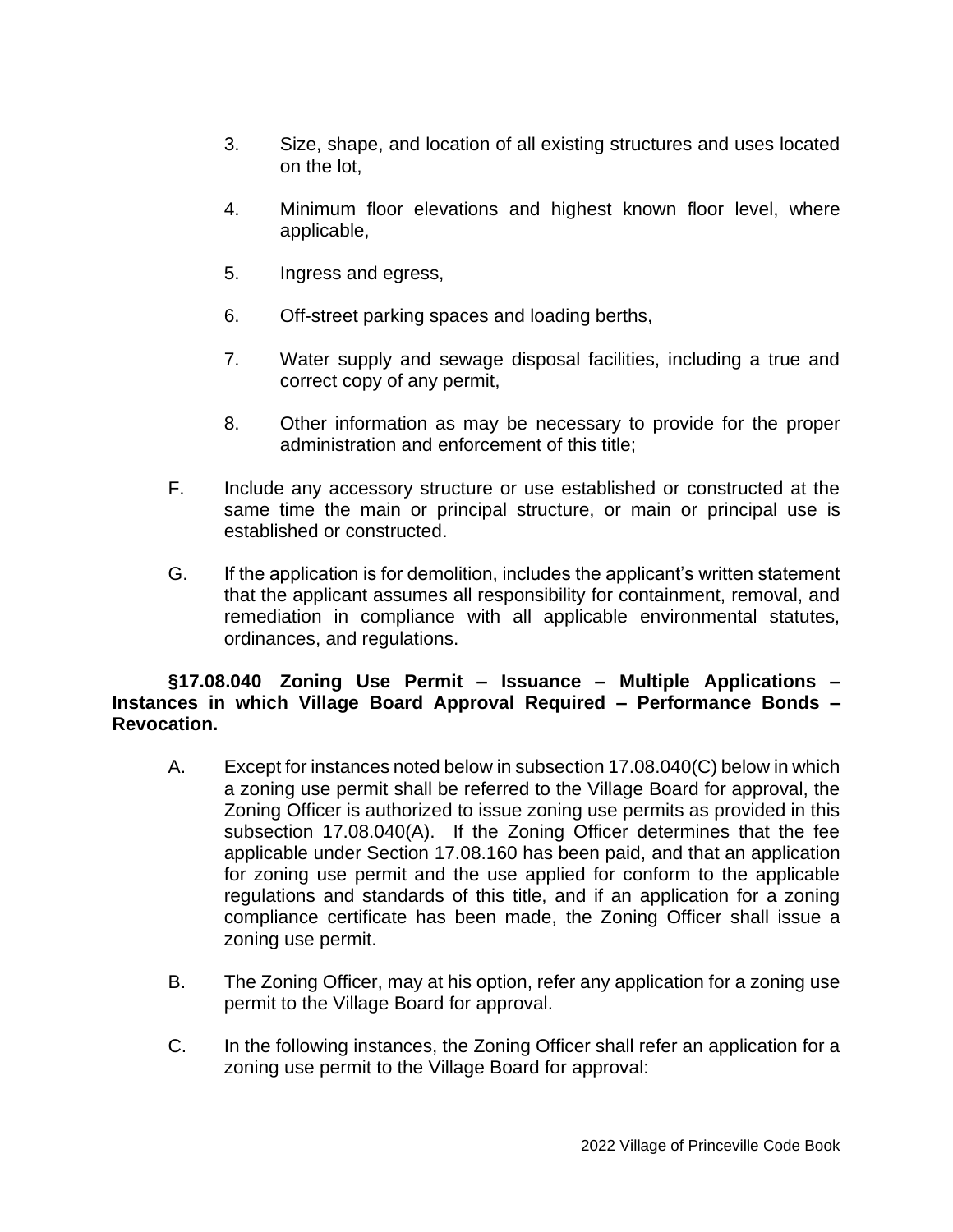- 1. If the Zoning Officer has issued two (2) zoning use permits to the same applicant, or to or for the same owner, and the same applicant or owner submits a third or further application(s) for zoning use permit(s) within twelve (12) months of the date on which the second of the first two (2) zoning use permits was issued.
- 2. If the Zoning Officer receives an application for a zoning use permit to move a structure or any part thereof as defined in Section 17.04.040 of this title (as required by subsection 17.08.072(A) of this title).
- 3. If the Zoning Officer receives an application for a zoning use permit for an accessory structure to be built, constructed, or placed in a front yard (as required by subsection 17.08.073(A) of this title).
- 4. If the Zoning Officer receives an application for a zoning use permit for a portable storage container (as required by subsection 17.08.073(B) of this title).
- 5. If, before an initial zoning use permit expires, the Zoning Officer receives a request from the applicant for an extension of the initial zoning use permit (as required by subsection 17.08.085(A) of this title).
- 6. If an applicant's initial zoning use permit and any extension thereof has expired without the applicant's completing the work for which the initial zoning use permit was issued, and the Zoning Officer receives an application for a new zoning use permit for the same work (as required by subsection 17.08.090(A) of this title).
- D. Whenever Village Board approval is required for issuance of a zoning use permit or extension of a zoning use permit, the Village Board may condition its approval on the applicant's providing a performance bond with surety acceptable to the Village Board to ensure completion of the work or other activity for which the zoning use permit is issued in the manner represented in the application, in compliance with all requirements of this Title 17, and before expiration of the zoning use permit.
- E. With regard to any zoning use permit that has been issued under this Title 17 after approval by the Zoning Officer or the Village Board, the Village Board may revoke the zoning use permit if it determines that its issuance was in violation of the requirements of this Title 17, or that the applicant is proceeding with work, construction, usage, or other activity which is inconsistent with what the applicant represented on the application for the zoning use permit. Whenever a zoning use permit is revoked, the Village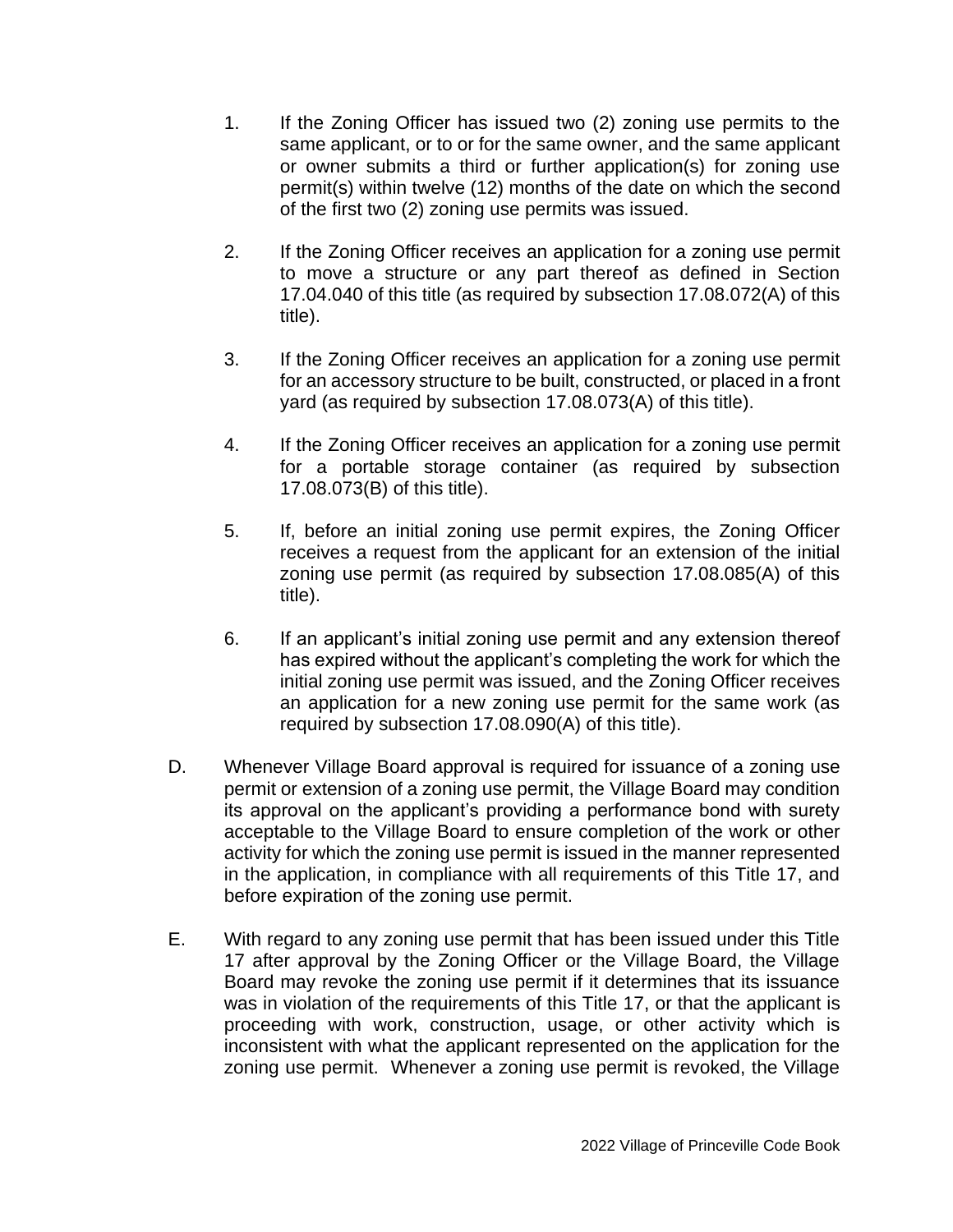Board shall immediately inform the applicant of the revocation, and of the reason(s) for which the revocation occurred.

**§17.08.050 Zoning Use Permit to Cover Accessory Structure.** Each zoning use permit for a main or principal structure, or main or principal use shall also cover any accessory structure or accessory use established or constructed at the same time on the same lot or tract of land.

## **§17.08.060 Zoning Use Permit – Copies.**

- A. The Zoning Officer shall issue an original and a duplicate copy of the zoning use permit to the applicant and shall retain another duplicate copy for Village records.
- B. The applicant's duplicate copy shall be posted in plain sight on the premises for which it is issued until the zoning compliance certificate has been issued.

**§17.08.070 Zoning Use Permit – Beginning Work.** If the work described on any zoning use permit, other than a zoning use permit for demolition, has not begun within ninety (90) days from the issuance thereof, the permit shall expire and be cancelled by the Zoning Officer and written notice thereof shall be given to the applicant.

**§17.08.071 Zoning Use Permit – Special Rules for Demolition – Beginning Work – Fines for Failure to Begin or Complete Work.** An applicant who has been issued a zoning use permit for demolition shall begin the work described on the zoning use permit by the tenth (10th) day after the zoning use permit is issued. The applicant may be fined Twenty-five Dollars (\$25.00) per day for each day after the tenth (10th) day after issuance that the work is not begun, up to a maximum of Six Hundred Dollars (\$600.00) per month, until the work is begun. The applicant also may be fined Twentyfive Dollars (\$25.00) per day for each day after the fifth (5th) day after the zoning permit expires, up to a maximum of Six Hundred Dollars (\$600.00) per month, until the work is completed.

## **§17.08.072 Special Rule for Moving Buildings – Time to Obtain Compliance Certificate – Fines for Failure to Qualify for Zoning Compliance Certificate.**

- A. If the Zoning Officer receives an application for a zoning use permit to move a structure or any part thereof as defined in Section 17.04.040 of this title, the Zoning Officer shall refer the application to the Village Board.
- B. The Village Board may not grant the application unless the applicant previously has been granted a variance for the moving pursuant to Section 17.44.050 of this Title 17. Notwithstanding anything to the contrary in Section 17.08.080, the zoning use permit shall expire after sixty (60) consecutive days.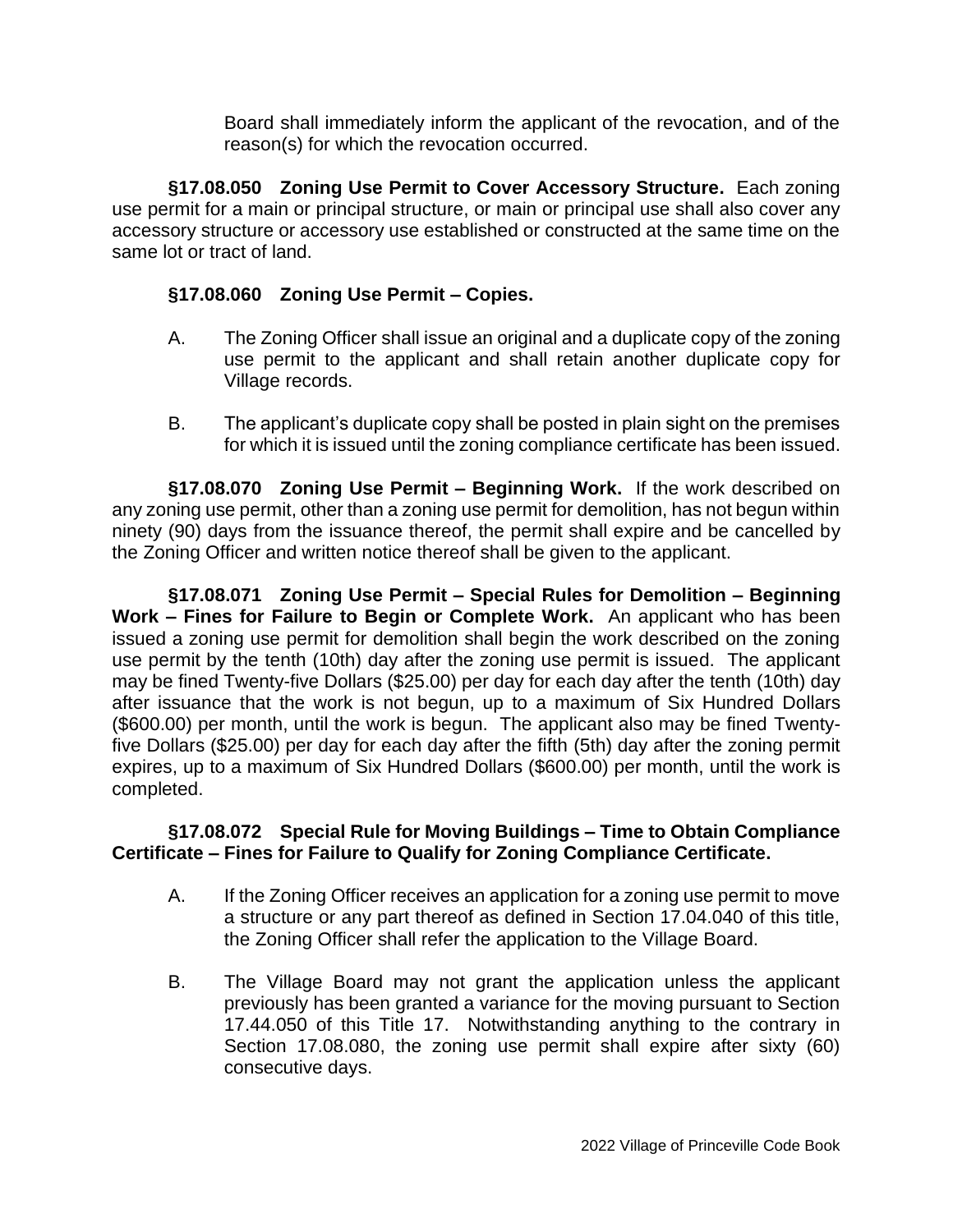C. If the applicant has not taken all steps necessary to qualify the structure or part thereof which is the subject of the zoning use permit for a zoning compliance certificate within sixty (60) days of issuance of the zoning use permit, the applicant may be fined the sum of Twenty-five Dollars (\$25.00) per day, up to a maximum of Six Hundred Dollars (\$600.00) per month, until the applicant has qualified the structure or part thereof for issuance of a zoning compliance certificate.

### **§17.08.073 Zoning Use Permit – Special Rules – Accessory Structure to be Built or Placed in Front Yard – Portable Storage Containers.**

- A. If the Zoning Officer receives an application for a zoning use permit for an accessory structure to be built, constructed, or placed in a front yard, the Zoning Officer shall refer the application to the Village Board.
- B. Notwithstanding anything to the contrary in Sections 17.08.020 and 17.08.030 of this Title 17, a portable storage container, as described in subsection 17.08.020(F), may be placed on a lot for up to thirty (30) days without a zoning use permit having been issued for the portable storage container. On or before the thirtieth (30th) day, however, an application for a zoning use permit must be filed with the Zoning Officer. The Zoning Officer shall refer the application to the Village Board.
- C. When the Village Board is referred an application pursuant to subsection 17.08.073(A) or 17.08.073(B), the Village Board, at its discretion, may approve such application if it determines that the structure which is the subject of the application is in compliance with this Title 17, and that granting the application will neither adversely affect the value of the surrounding premises nor adversely affect the neighborhood in which the structure would be located.
- D. When granting an application for a zoning use permit for a portable storage container, the Village Board at its discretion shall specify the date on which the zoning use permit shall expire, which date shall be no later than the sixtieth (60th) day after issuance of the zoning use permit.

#### **§17.08.080 Zoning Use Permit – Expiration – Completion of Work – Fines for Failure to Complete or Remove.**

A. If the work described on a zoning use permit for demolition shall not have been substantially completed within ninety (90) consecutive days from the issuance thereof, the zoning use permit shall expire and be cancelled by the Zoning Officer, and written notice thereof shall be given to the applicant. The Zoning Officer may also give the applicant notice that further work as described on the cancelled zoning use permit shall not proceed unless and until a new zoning use permit shall have been issued.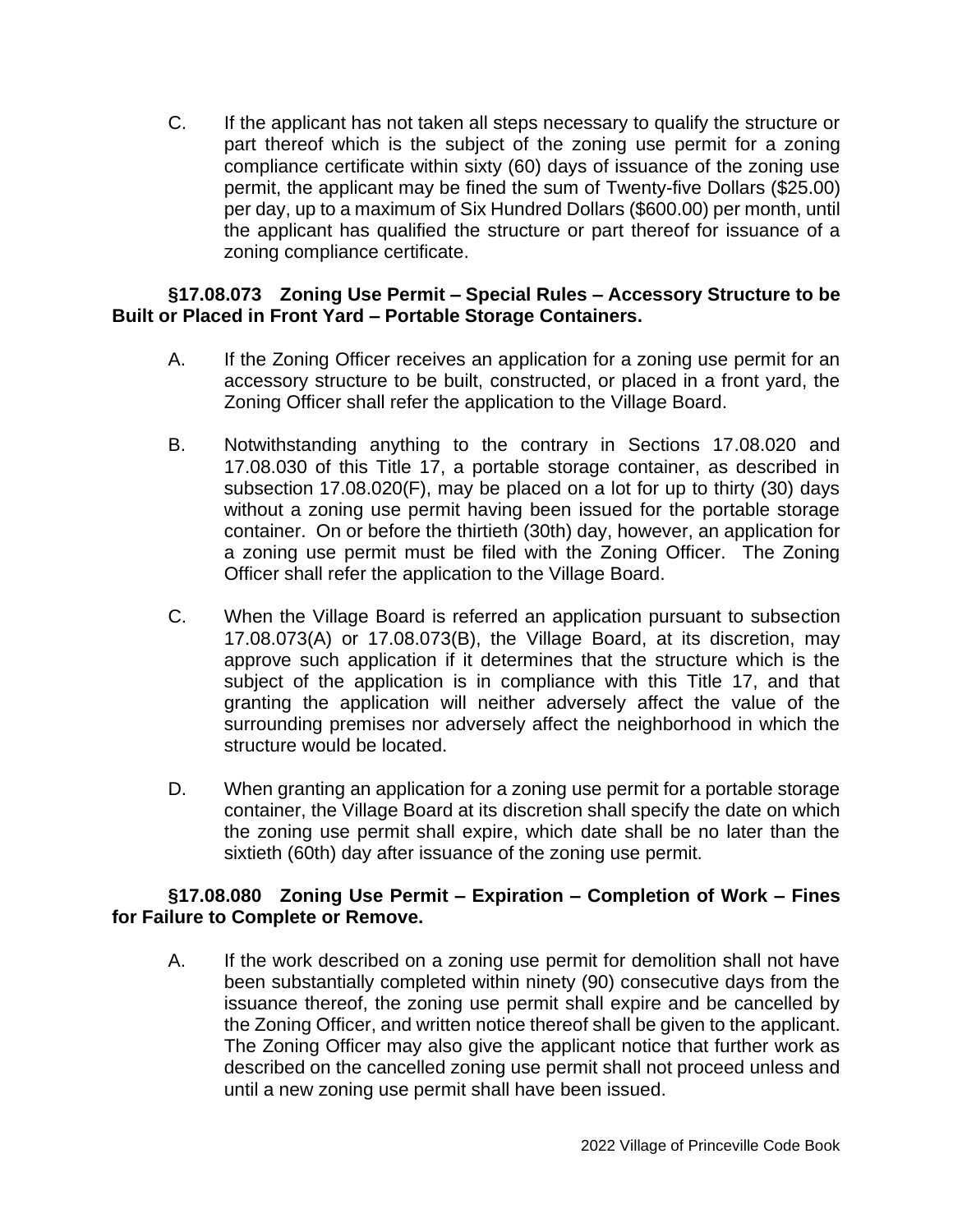- B. If the portable storage container described on a zoning use permit, as issued pursuant to subsections 17.08.073(B) and 17.08.073(C) of this Title 17, is not removed on or before the sixtieth (60th) consecutive day from the issuance thereof, or by such earlier date that the Village Board may have established for expiration of the zoning use permit, the zoning use permit shall expire and be cancelled by the Zoning Officer, and written notice thereof shall be provided to the applicant.
- C. For all other zoning use permits, if the work described on the zoning use permit shall not have been substantially completed, the permit shall expire and be cancelled by the Zoning Officer, and written notice thereof shall be provided to the applicant. The Zoning Officer may also give the applicant notice that further work as described on the cancelled zoning use permit shall not proceed unless and until a new zoning use permit shall have been issued.
- D. With regard to any zoning use permit that has expired before completion of the work or removal described on the zoning use permit, and for which either:
	- 1. No request for extension or application for a new permit has been filed; or
	- 2. An extension or new permit is not permitted by this Title 17; or
	- 3. All request(s) for renewal and application(s) for new permit(s) sought by the applicant have been denied;

Then, beginning on the eleventh (11th) day after expiration of the zoning use permit or on the eleventh (11th) day after the denial of any such request(s) or application(s), the applicant may be fined the sum of Twentyfive Dollars (\$25.00) per day, up to a maximum of Six Hundred Dollars (\$600.00) per month, for each day that the applicant fails to either complete the work or removal as described on the expired zoning use permit.

#### **§17.08.085 Extension of Initial Zoning Use Permit – Fines for Failure to Resume and Complete.**

A. An applicant may request an extension of an initial zoning use permit by submitting a written request for extension to the Zoning Officer before the original zoning use permit expires. If the Zoning Officer receives such a request before expiration of the initial permit, the Zoning Officer shall refer the request to the Village Board for approval.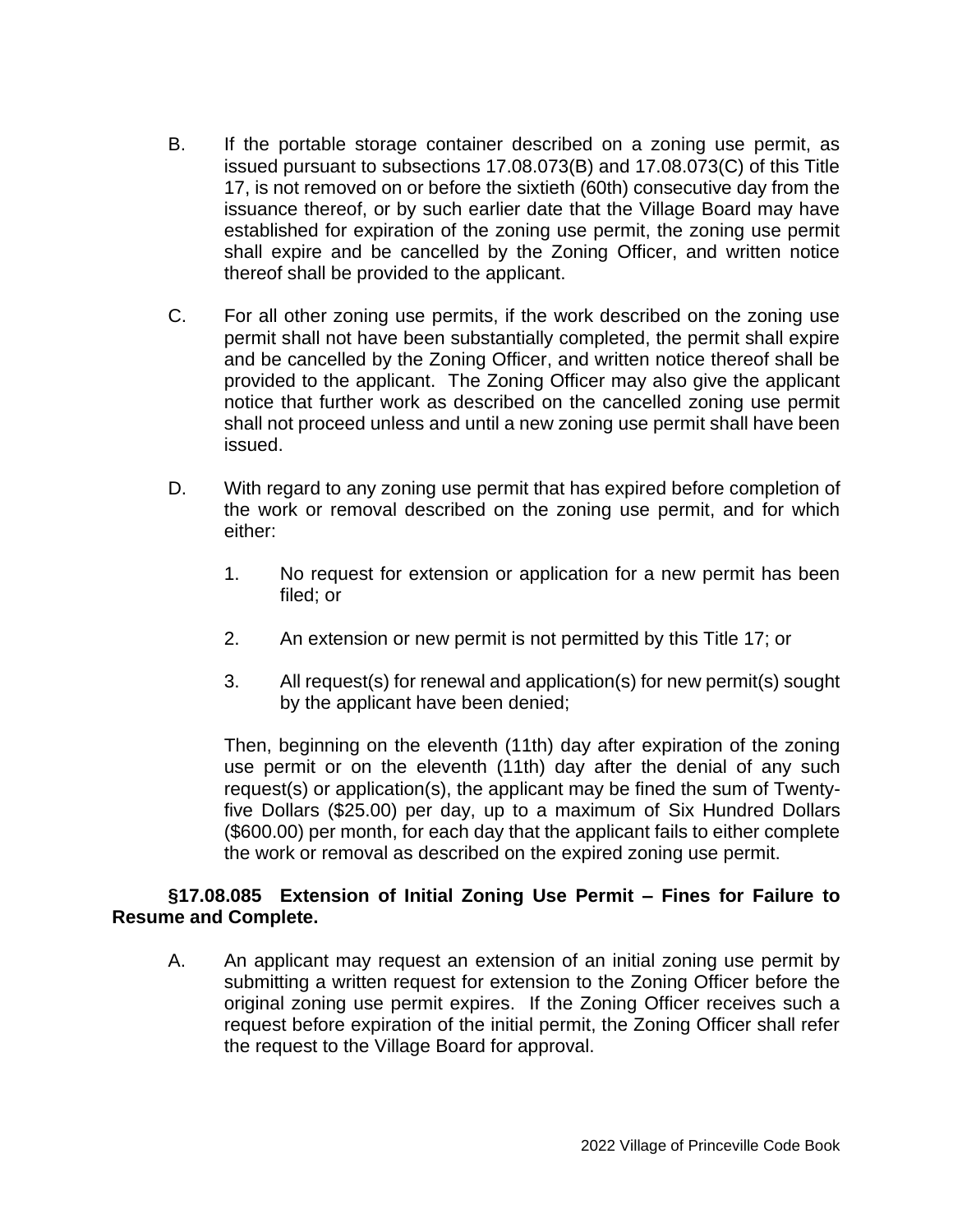- B. On receipt of a request for extension, the Village Board, at its discretion, may extend the time allowed for completion of the work for a period up to ninety (90) days, and may require a performance bond, with surety acceptable to the Village Board, to ensure completion of the work within the time allowed by the extension.
- C. If an extension is granted, the applicant must resume activity to complete with work within fifteen (15) days of the date on which the extension is granted.
- D. If an applicant who has received an extension does not resume activity to complete the work within fifteen (15) days of the date on which the extension is granted, or does not complete the work by the date on which the extension expires, the applicant may be fined the sum of Twenty-five Dollars (\$25.00) per day, up to a maximum of Six Hundred Dollars (\$600.00) per month, for each day that the applicant fails to either resume the work as required by subsection 17.08.085(C), or to complete the work before the expiration of the extended time allowed for completion.
- E. The Village Board may not grant any extension of a zoning use permit issued for demolition. The Village Board may grant only one (1) extension of any other zoning use permit.

#### **§17.08.090 Zoning Use Permit – New Permit – Fines for Failure to Resume and Complete.**

- A. If an applicant's zoning use permit, and any extension thereof, has expired, and the applicant has not completed the work for which the zoning use permit was issued, the applicant may file with the Zoning Officer an application for a new zoning use permit. The Zoning Officer shall refer the application to the Village Board for approval.
- B. On receipt of the application for the new zoning use permit, the Village Board, at its discretion, may approve the application for the period reasonably deemed necessary to complete the work, up to a maximum of three hundred sixty-five (365) days. The Village Board, at its discretion, also may require a performance bond, with surety acceptable to the Village Board, to ensure completion of the work within the time allowed by the new zoning use permit.
- C. If the new zoning use permit is approved and issued, the applicant must resume activity to complete the work within fifteen (15) days of the date on which the new permit is issued.
- D. If an applicant who has been issued a new zoning use permit does not resume activity to complete the work within fifteen (15) days of the date on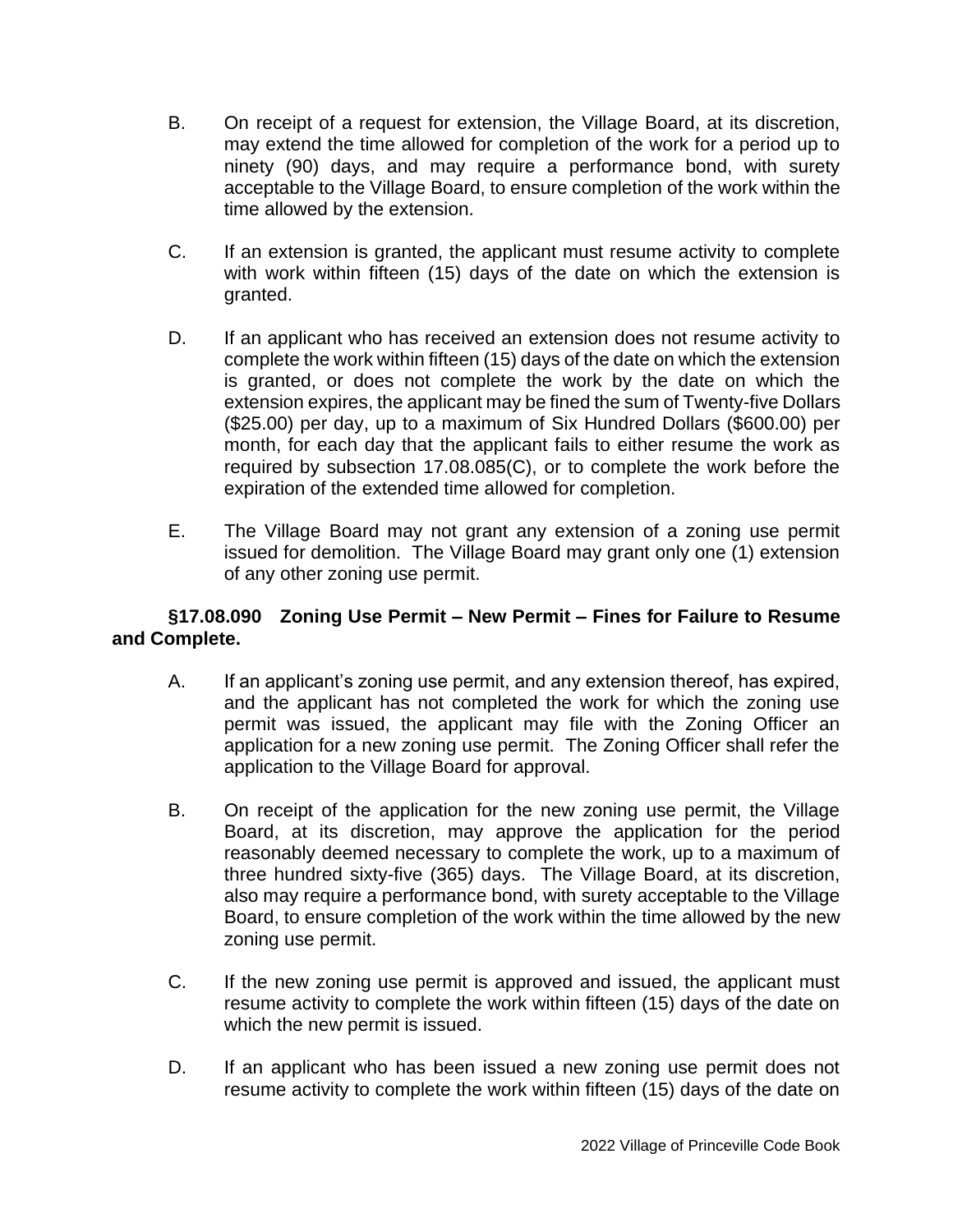which the new zoning use permit is issued, or does not complete the work by the date on which the new zoning use permit expires, the applicant may be fined the sum of Twenty-five Dollars (\$25.00) per day, up to a maximum of Six Hundred Dollars (\$600.00) per month, for each day that the applicant fails to either resume the work as required by subsection 17.08.085(C), or to complete the work after the expiration of the new zoning use permit.

E. A new zoning use permit will not be approved if there is a pending and unresolved dispute between the Village and the applicant concerning the initial zoning use permit issued for the same or similar work or purpose; if the initial zoning use permit did not fully comply with this Title 17; or if a variance must be obtained or modified before the initial zoning use permit would be in compliance with Title 17, but the variance has not yet been obtained or modified.

**§17.08.100 Zoning Use Permit – Land Where No Structure Involved.** A zoning use permit issued for the establishment of the use of land where no structure is involved, or on which land a structure is accessory to the main or principal use, such main or principal use not involving any structure, shall not expire. The land so used shall be inspected by the Zoning Officer at one (1) year intervals from the date of issuance of such permit to ensure compliance with the regulations and standards of this title.

**§17.08.110 Compliance Certificate – Required.** No land shall be occupied or used and no building hereafter erected, altered or extended shall be used or changed in use until a zoning compliance certificate has been issued by the Zoning Officer.

**§17.08.120 Compliance Certificate – Coincident with Permit.** All zoning compliance certificates shall be applied for coincident with the application for a zoning use permit, and the certificate shall be issued within three (3) days after the erection or alteration shall have been approved.

**§17.08.130 Compliance Certificate – Issuance.** Zoning compliance certificates for the use of vacant land shall be applied for before any such land is occupied or used, and a zoning compliance certificate shall be issued within three (3) days after the application has been made, provided such use is in conformity with the provisions of this title.

**§17.08.140 Compliance Certificate – Records and Copies.** The Zoning Officer shall maintain a record of all certificates and copies shall be furnished upon request to any person having proprietary or tenancy interest in the building affected.

**§17.08.150 Compliance Certificate – Required Before Work Begins.** No permit for excavation for, or the erection or alteration or repairs to, any building shall be issued until an application has been made for a zoning compliance certificate.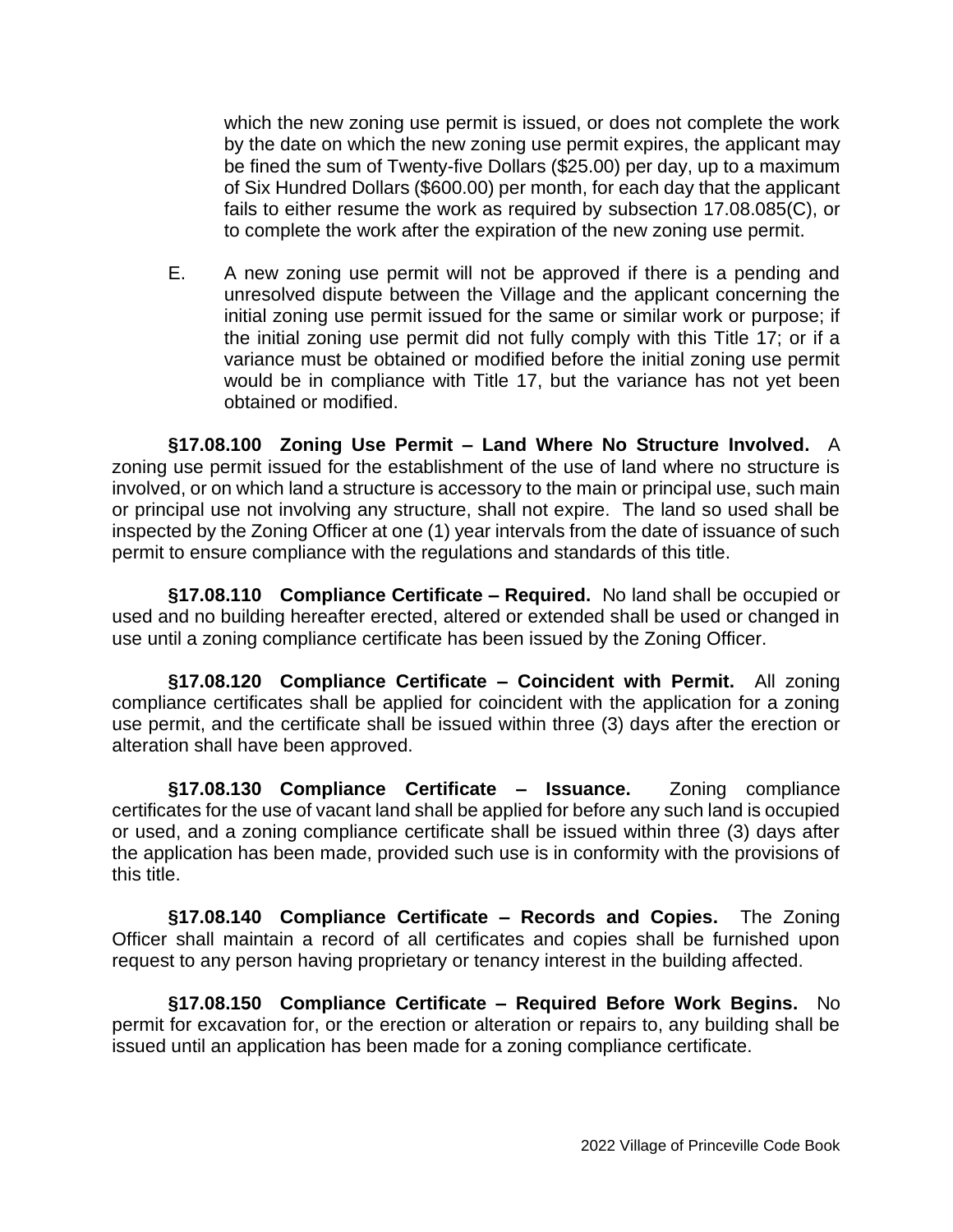**§17.08.160 Zoning Use Permit – Fees – Listed.** The following fees shall be charged for the processing of applications and the issuance of zoning use permits, and shall be collected by the Zoning Officer, who shall be accountable to the Village for such fees:

- A. New construction of a main or principal structure of one thousand (1,000) square feet of floor area or less, One Hundred Fifty Dollars (\$150.00);
- B. New construction of a building of more than one thousand (1,000) square feet of floor area, Fifteen Cents (\$.15) per square feet of floor area;
- C. New construction of an accessary structure, Ten Cents (\$.10) per square foot of floor area, with a minimum fee of Thirty Dollars (\$30.00) for an accessory structure of three hundred (300) square feet of floor area or less;
- D. Alter, remodel, or extend a major or principal structure, Fifteen Cents (\$.15) per square foot of floor area of alteration, remodel, or extension, with a minimum fee of One Hundred Fifty Dollars (\$150.00);
- E. Alter, remodel, or extend any accessory structure, Ten Cents (\$.10) per square foot of floor area of alteration, remodel, or extension, with a minimum fee of Thirty Dollars (\$30.00);
- F. Alter, remodel, or extend an accessory use, Thirty Dollars (\$30.00);
- G. Establish a use of land where no structure is involved, Fifty Dollars (\$50.00);
- H. Move a structure from one lot to another, Thirty Dollars (\$30.00);
- I. Change in use, Thirty Dollars (\$30.00);
- J. To demolish any structure or part thereof, Thirty Dollars (\$30.00);
- K. Applications or petitions for variance, special uses, or amendments, Two Hundred Fifty Dollars (\$250.00);
- L. To place or keep a portable storage container for a period exceeding thirty (30) days, Fifteen Dollars (\$15.00);

**§17.08.170 Zoning Use Permit – Fees – Refunds.** There shall be no refund on any zoning use permit fees paid under Section 17.08.160.

**§17.08.180 Zoning Use Permit Extensions – New Zoning Use Permits – Fees.** The fee for submitting a request for an extension of a zoning use permit, and for an application for a new zoning use permit, shall be three (3) times the fee applicable to the initial application for the zoning use permit.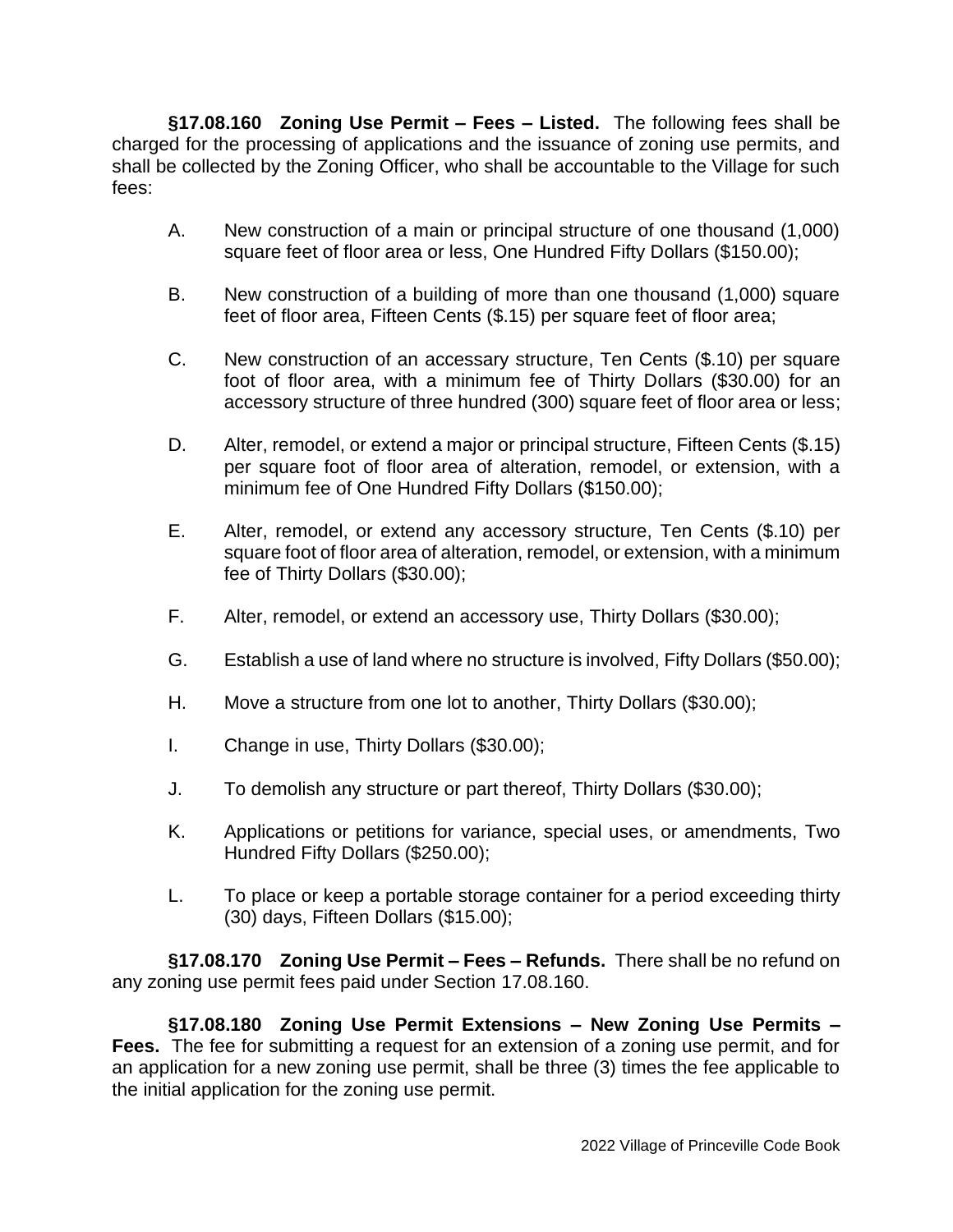**§17.08.190 Fine for Commencing Work Without Zoning Use Permit.** Any person who commences any activity for which a zoning use permit is required under Section 17.08.020 of this Title 17, but who has not obtained a zoning use permit before commencing the activity, may be fined One Hundred Dollars (\$100.00) for the first violation of Section 17.08.020 and Two Hundred Fifty Dollars (\$250.00) for any additional violation of Section 17.08.020.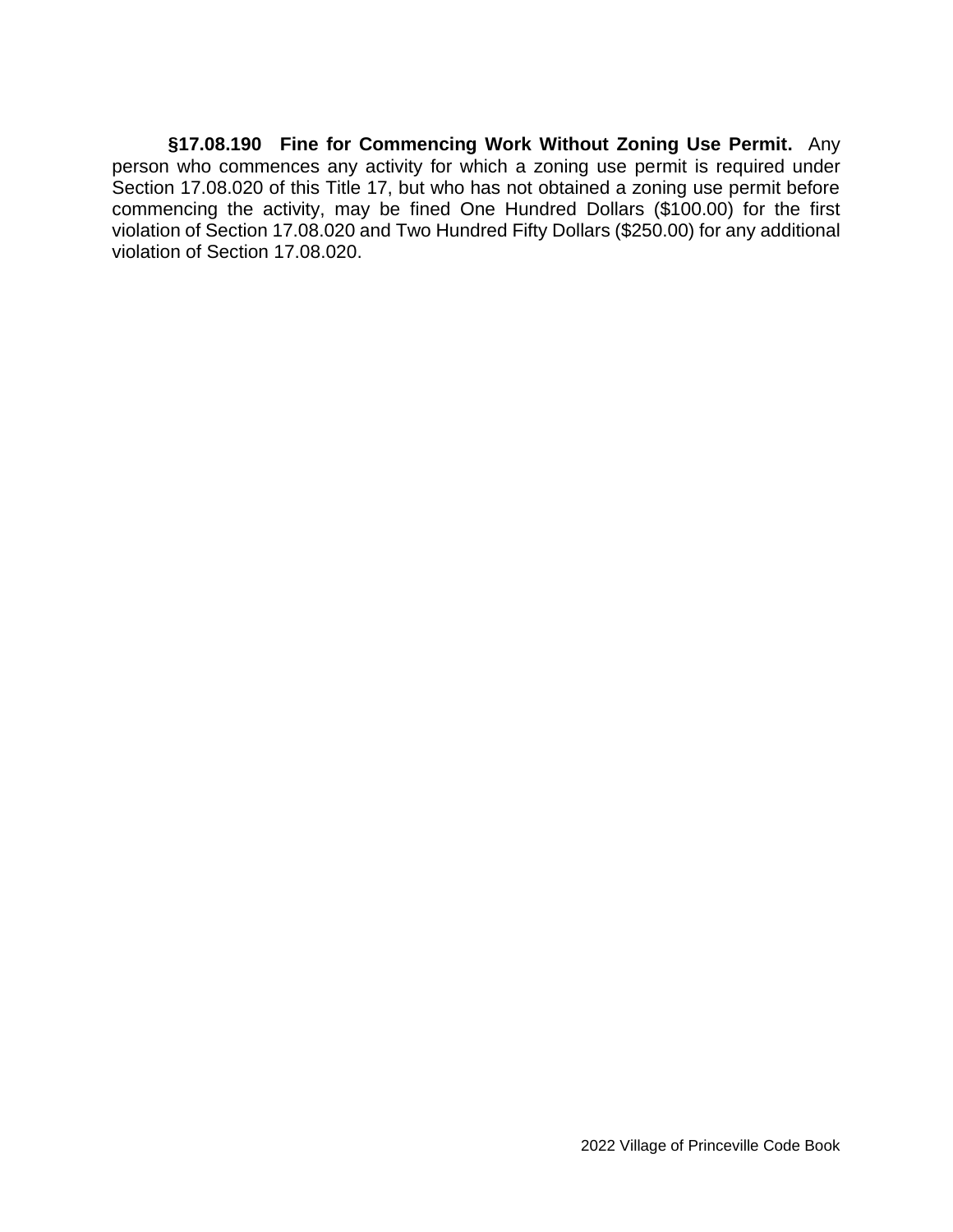## **Zoning Districts Designated**

### **Sections:**

- 17.12.010 Establishment of Districts
- 17.12.020 Official Map
- 17.12.030 Rules and Boundaries
- 17.12.040 Annexed Territory

**§17.12.010 Establishment of Districts.** For the purpose of promoting the public health, safety, morals, and general welfare, the Village is divided into the following zoning districts:

- A. R-1 Residential district;
- B. R-2 Country style living residential district;
- C. C-1 Commercial district;
- D. C-2 Commercial district;
- E. I Industrial district
- F. A Agricultural district.

**§17.12.020 Official Map.** The location and boundaries of the districts established by this title are as shown on the zoning map prepared as provided by statute and identified by the title, "Village of Princeville, Illinois, Official Zoning Map", on file in the Village Hall. All explanatory matters thereon are adopted and made a part of this title.

**§17.12.030 Rules and Boundaries.** Where uncertainty exists as to the boundaries of districts shown on the official zoning maps, the following rules shall apply:

- A. Streets and Alleys. Boundaries indicated as approximately following the centerline of streets or alleys shall be construed to follow such centerlines.
- B. Lot Lines. Boundaries indicated as approximately following recorded lot lines shall be construed as following such lot lines.
- C. Village Limits. Boundaries indicated as approximately following city or Village limits shall be construed as following such Village limits.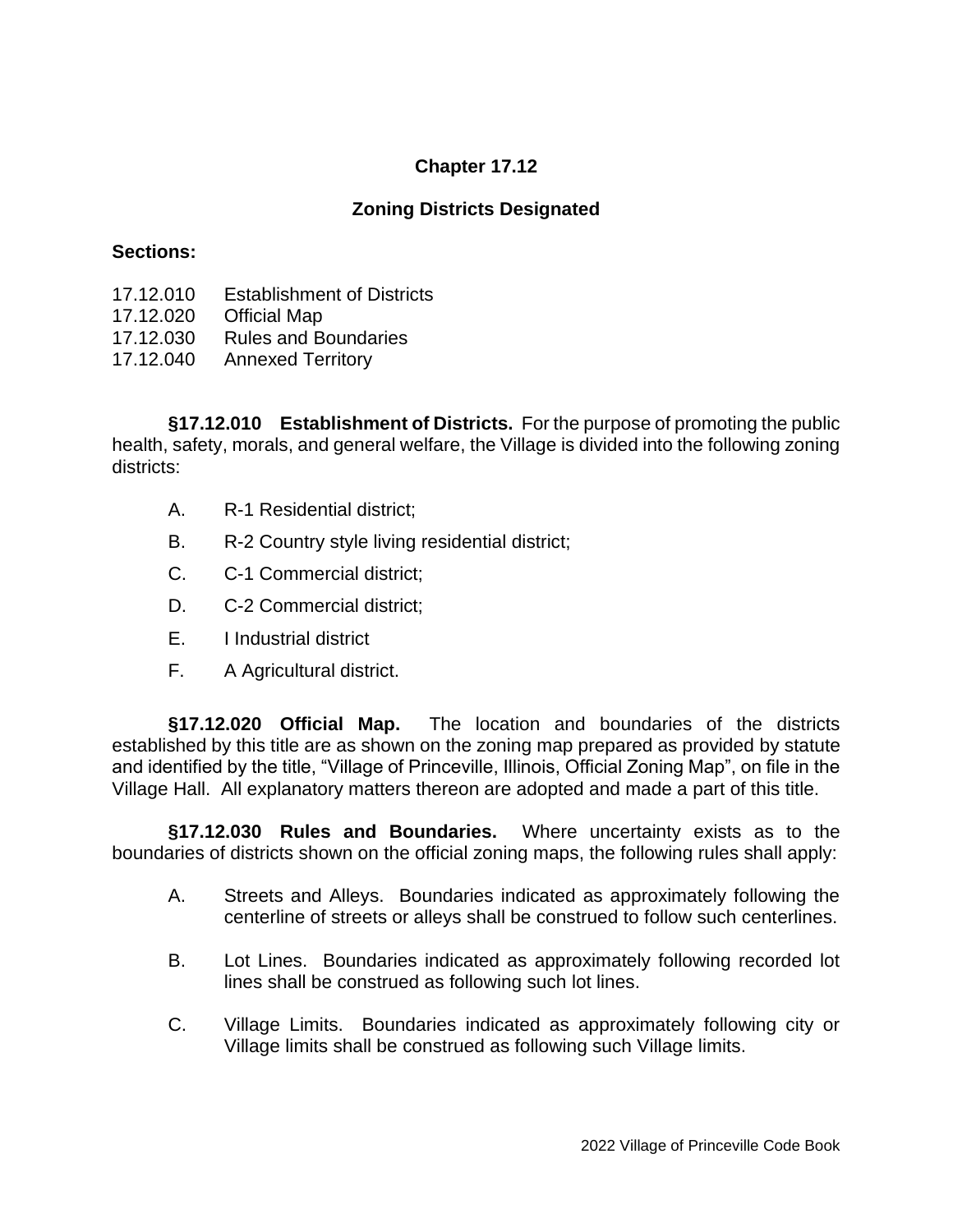- D. Railroad Lines. Boundaries indicated as following railroad lines shall be construed to be midway between the main tracks.
- E. Parallels or Extensions of Above. Boundaries indicated as parallel to or extensions of features indicated in subsection A of this Section shall be so construed. Distance not specifically indicated on the official zoning map shall be determined by the scale of the map.
- F. Other. Where physical or cultural features existing on the ground are at variance with those shown on the official zoning map or in other circumstances not covered by subsections A through B of this Section, the Zoning Board shall interpret the district boundaries.

**§17.12.040 Annexed Territory.** All territory which may hereafter be annexed to the Village shall be considered as being classified in accordance with the following schedule until otherwise changed by ordinance:

| 1.             | "A-1", "A-2" | <b>Agricultural district</b>            |
|----------------|--------------|-----------------------------------------|
| 2.             | "RR"         | County home district                    |
| 3.             | "R-1", "R-2" | <b>Residential district</b>             |
| 4.             | "C-1"        | <b>Commercial district</b>              |
| 5.             | "C-2"        | <b>Commercial district</b>              |
| 6.             | "C-3"        | <b>Commercial district</b>              |
| 7 <sub>1</sub> | $"I - 1"$    | Industrial district                     |
| 8.             | " $-2$ "     | Industrial district                     |
| 9.             | "RRC"        | Rural community district                |
| 10             |              | No classification; other classification |

#### **Classification in County**

#### **Corresponding Classification in Village**

|                | A       | <b>Agricultural district</b> |
|----------------|---------|------------------------------|
| 2.             | $R-2$   | <b>Residential district</b>  |
| 3.             | $R-1$   | <b>Residential district</b>  |
| 4.             | $C-1$   | <b>Commercial district</b>   |
| 5.             | $C-2$   | <b>Commercial district</b>   |
| 6.             |         | Industrial district          |
| 7 <sub>1</sub> |         | <b>Industrial district</b>   |
| 8.             |         | Industrial district          |
| 9.             | $C-1$   | <b>Commercial district</b>   |
|                | $R - 1$ | <b>Residential district</b>  |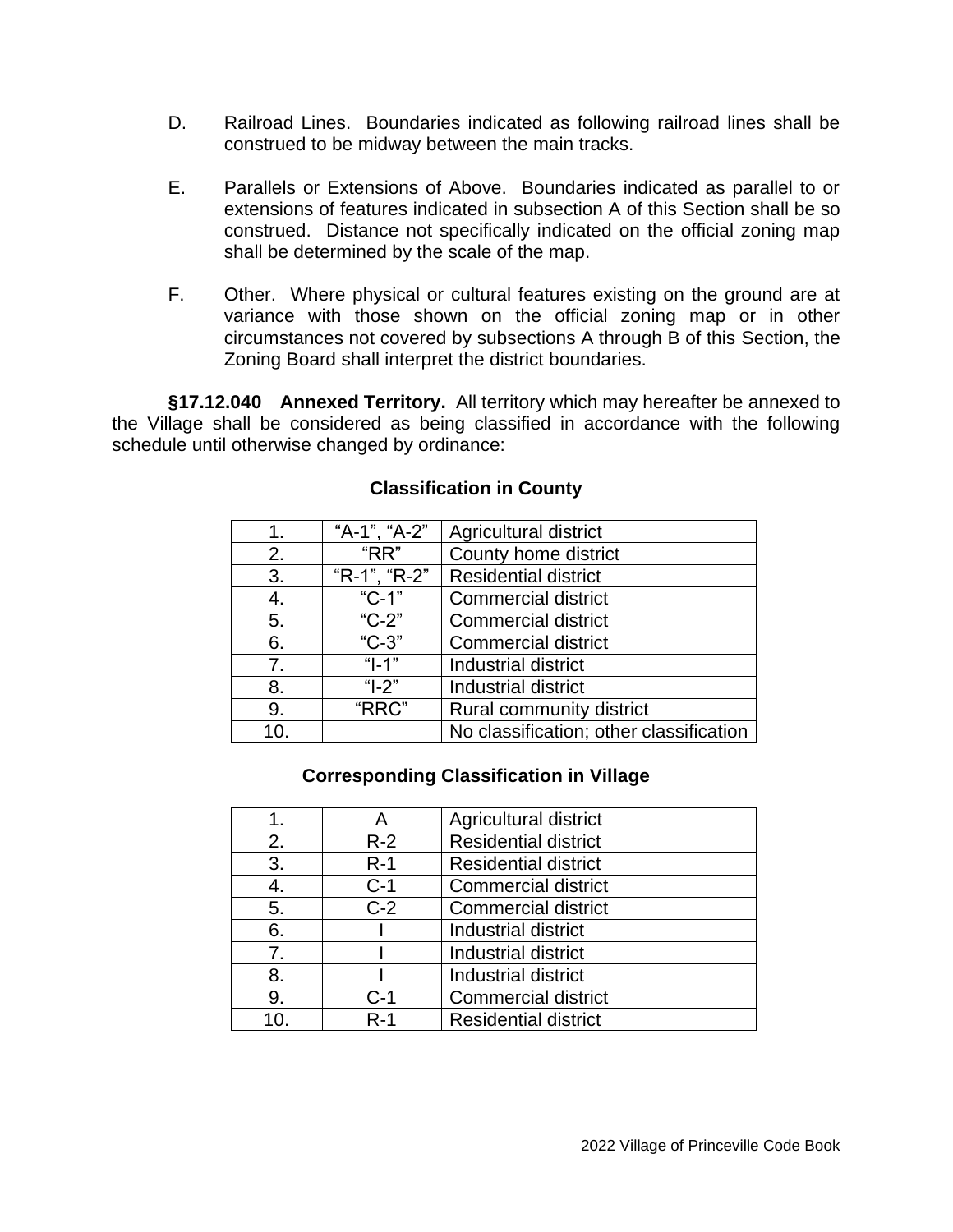### **General Regulations and Standards**

#### **Sections:**

- 17.16.010 Uniformity of Application
- 17.16.020 Conformity with District Regulations and Standards
- 17.16.030 Structures
- 17.16.040 Accessory Uses and Structures
- 17.16.050 Access
- 17.16.060 Existing Structures
- 17.16.070 Application of Standards
- 17.16.080 Compliance with Requirements Limited Applicability
- 17.16.090 Minimum Dimensions
- 17.16.100 Height Permitted Excess
- 17.16.110 Non-applicability of Height Regulations and Standards
- 17.16.120 Required Open Space
- 17.16.130 Depth
- 17.16.140 Yard Regulations and Standards Applicable to Structures
- 17.16.150 Trailer Coaches
- 17.16.160 Moving Structure or any Part Thereof

**§17.16.010 Uniformity of Application.** The regulations and standards set by this title within each district shall be minimum regulations and standards and shall apply uniformly to each class, or kind, or type of structure, use, or land except as provided in this Chapter.

**§17.16.020 Conformity with District Regulations and Standards.** No structure or land shall hereafter be used or occupied and no structure or part thereof shall hereafter be constructed, erected, altered, remodeled, extended or moved unless in conformity with all the regulations and standards specified in this title for the district in which it shall be located.

**§17.16.030 Structures.** No structure shall hereafter be constructed, erected, altered, remodeled, extended, or moved:

- A. To exceed the height;
- B. To occupy or house a greater number of families;
- C. To occupy a greater percentage of the lot area;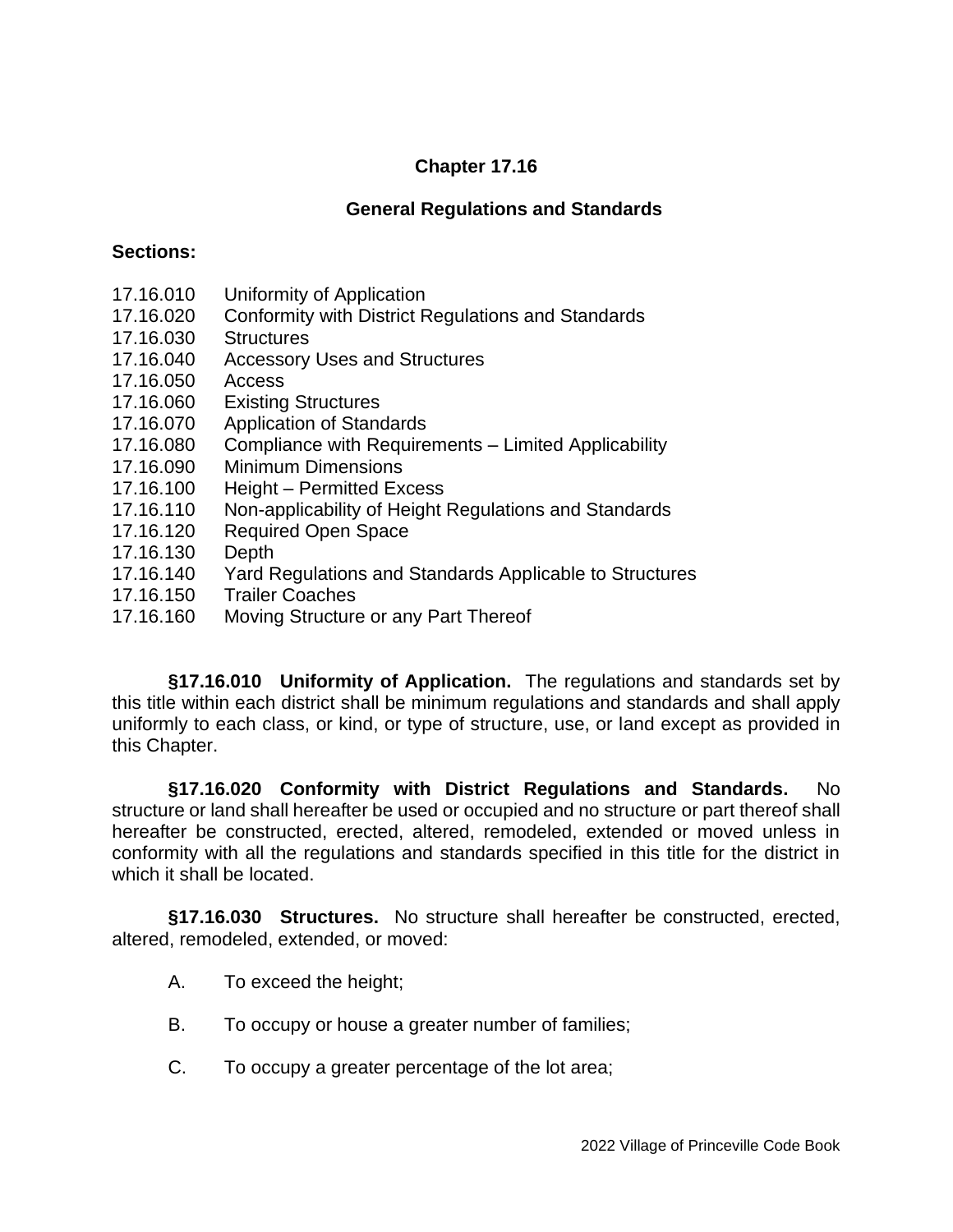- D. To exceed the floor area ratio;
- E. To have smaller or less habitable floor area per dwelling unit or lodging unit;
- F. To exceed the maximum floor area than hereinafter required or in any manner contrary to the regulations and standards of the district in which it is located.

**§17.16.040 Accessory Uses and Structures.** No accessory use shall be established prior to the establishment of the main or principal use, and no accessory structure shall be constructed, erected, altered, remodeled, extended, or moved prior to the establishment or construction of the main or principal structure except those accessory uses and structures of a temporary nature required for the establishment of the main or principal use, or for the construction of the main or principal structure.

**§17.16.050 Access.** No structure shall be constructed or erected on a lot or tract of land or moved to a lot or tract of land which does not abut a public street at least fifty (50) feet in width unless the street on the date of passage of the ordinance codified in this title had a lesser width.

**§17.16.060 Existing Structures.** Nothing in this title shall be deemed to require any change in the plans, construction, or designated use of any structure existing or upon which construction was lawfully begun prior to the effective date of the ordinance codified in this title, provided that such structure shall be completed within one (1) calendar year from the effective date of the ordinance codified in this title.

**§17.16.070 Application of Standards.** The performance standards, regulations and standards, rules, requirements, provisions, and restrictions set by this title shall apply to all structures, uses, lots and tracts of land created or established after the effective date of the ordinance codified in this title and shall not be deemed to require any change in the structures, uses, lots, or tracts of land, lawfully existing on the effective date of the ordinance codified in this title except as expressly specified hereinafter.

**§17.16.080 Compliance with Requirements – Limited Applicability.** No part of a yard, buffer strip, or other open space, off-street parking space or loading berth, or lot area required about or in connection with any structure or use for the purpose of complying with the regulations and standards of this title shall be included as part of a yard, buffer strip, or other open space, off-street parking space or loading berth, or lot area similarly required for any other structure, or use, except as provided for in this title.

**§17.16.090 Minimum Dimensions.** No yard, buffer strip, or other open space, off-street parking space or loading berth, or lot existing on the effective date of the ordinance codified in this title shall be reduced in dimension or area below the requirements set forth hereinafter. Yards, buffer strips, or other open spaces, off-street parking spaces or loading berths, or lots created or established after the effective date of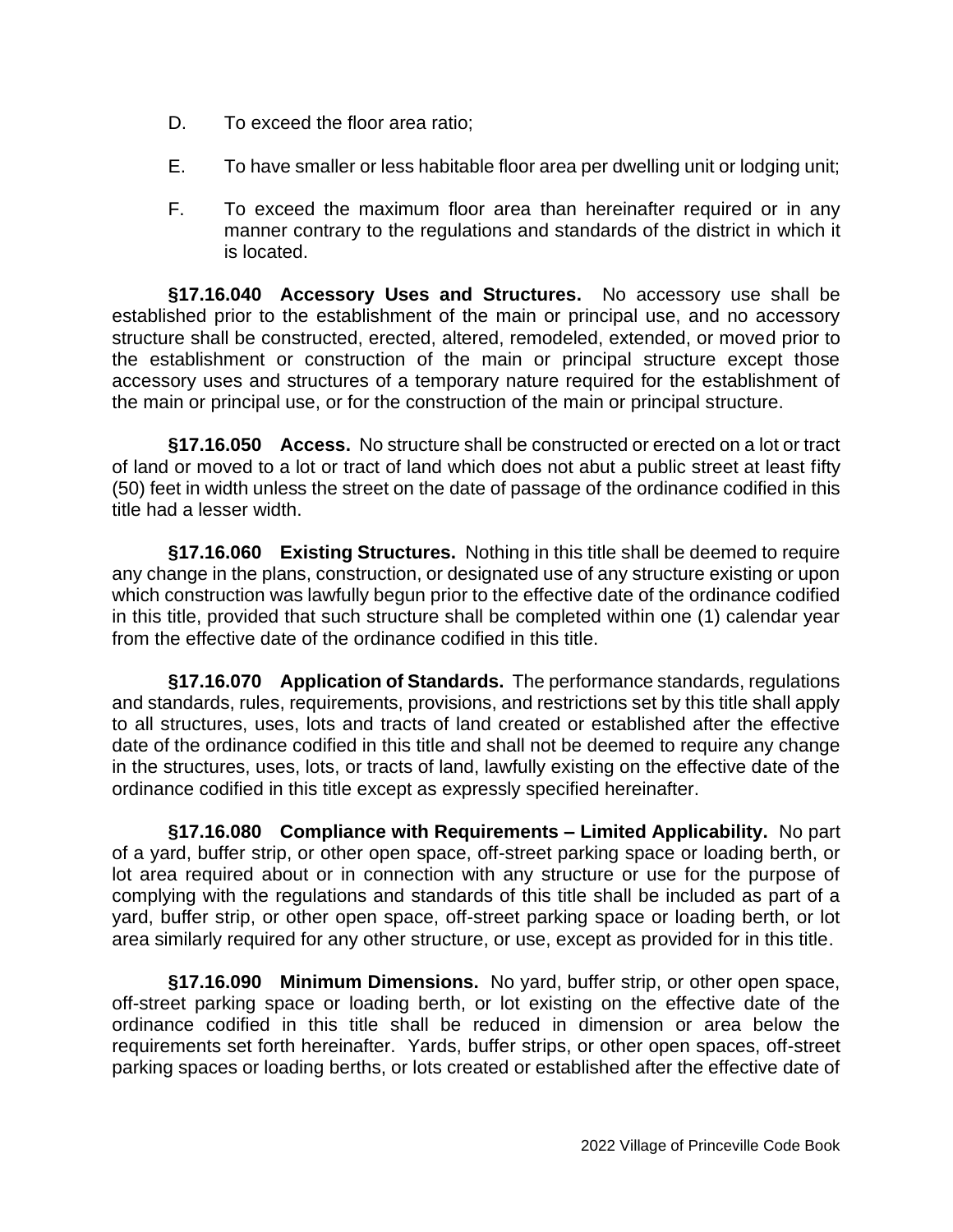the ordinance codified in this title shall meet at least the minimum requirements established by this title.

**§17.16.100 Height – Permitted Excess.** The height of any main or principal structure or accessory building may exceed the maximum permitted height by one (1) foot for each additional foot by which the width of each yard exceeds the minimum yard dimension for the district in which such structure is located.

**§17.16.110 Non-applicability of Height Regulations and Standards.** Height regulations and standards shall not apply to spires, belfries, penthouses, or domes not used for human occupancy nor to chimneys, ventilators, skylights, water tanks, bulkheads, utility poles and towers, silos, grain elevators and other necessary mechanical appurtenances provided their location shall conform where applicable to the regulations and standards of the Federal Communications Commission, the Civil Aeronautics Administration, and other public authorities having jurisdiction.

**§17.16.120 Required Open Space.** Lots hereafter platted or created shall have adequate lot area, width and lot depth to provide for off-street parking spaces and loading berths, yards, buffer strips, and other spaces required.

**§17.16.130 Depth.** No lot hereafter platted or created shall be less than one hundred (100) feet in depth.

**§17.16.140 Yard Regulations and Standards Applicable to Structures.** The following yard regulations and standards shall apply to all lots or tracts of land on which a structure is located:

- A. Yards shall be kept unobstructed for their entire depth except as specified hereinafter.
- B. Private driveways, service drives, easements, sidewalks, flagpoles, arbors, trellises, fences, walls, columns, light poles, hydrants, patios, accessory signs, and other decorative, recreational, and utility devices and equipment may be placed in any yard.
- C. Visibility. Notwithstanding any other provisions of this title, the following visibility regulations and standards shall apply:
	- 1. Interior Lot. Fences, walls, or hedges may be placed in any yard or along the edge of any yard provided that no fence, wall, or hedge, except in the case of a junkyard, along the sides or front edge of the front yard of an interior lot shall exceed the height here permitted:
		- a. Four (4) feet where the front yard depth is the minimum hereinafter established;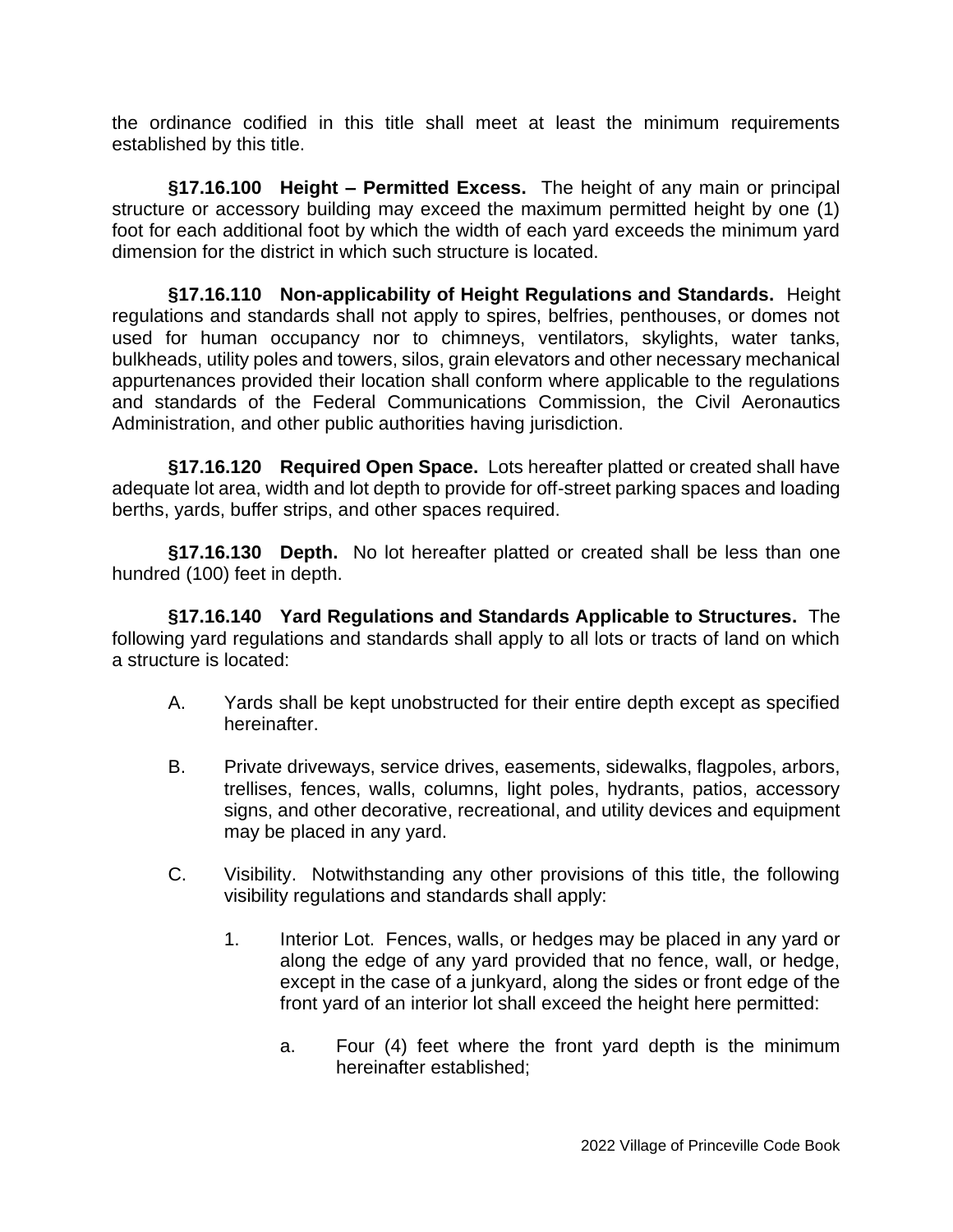- b. For each additional ten (10) feet of front yard depth above the minimum hereinafter established, the height of such fence, wall, or hedge may be increased six (6) inches;
- c. Where no minimum front yard depth is required, four (4) feet.
- 2. Corner Lot. On a corner lot nothing shall be constructed, erected, placed, planted, or allowed to grow in such a manner as to materially impede vision between a height of two and one-half (2.5) feet above the centerline grades of the intersecting streets in an area bounded by the street right-of-way lines fifty (50) feet from the nearest point of intersection. Beyond such fifty (50) foot limits, subsection (c)(1) of this Section shall apply.

**§17.16.150 Trailer Coaches.** Except as permitted under the provisions of Section 17.36.030, no occupied trailer coach shall be permitted on any lot or tract of land outside of a trailer coach park except the trailer coach of a bona fide guest of the occupant of a dwelling located on such lot or tract of land. Such temporary location of a trailer coach shall not exceed thirty (30) consecutive days and two (2) such thirty (30) day periods within one (1) calendar year.

**§17.16.160 Moving Structure or any Part Thereof.** No structure, as defined in Chapter 17.04.040 of this Title 17, nor any part thereof, shall be moved to or within the Village, provided, however that this prohibition does not apply to the delivery of prefabricated homes or parts thereof which have not previously been fully assembled at a fixed location on the surface of the ground.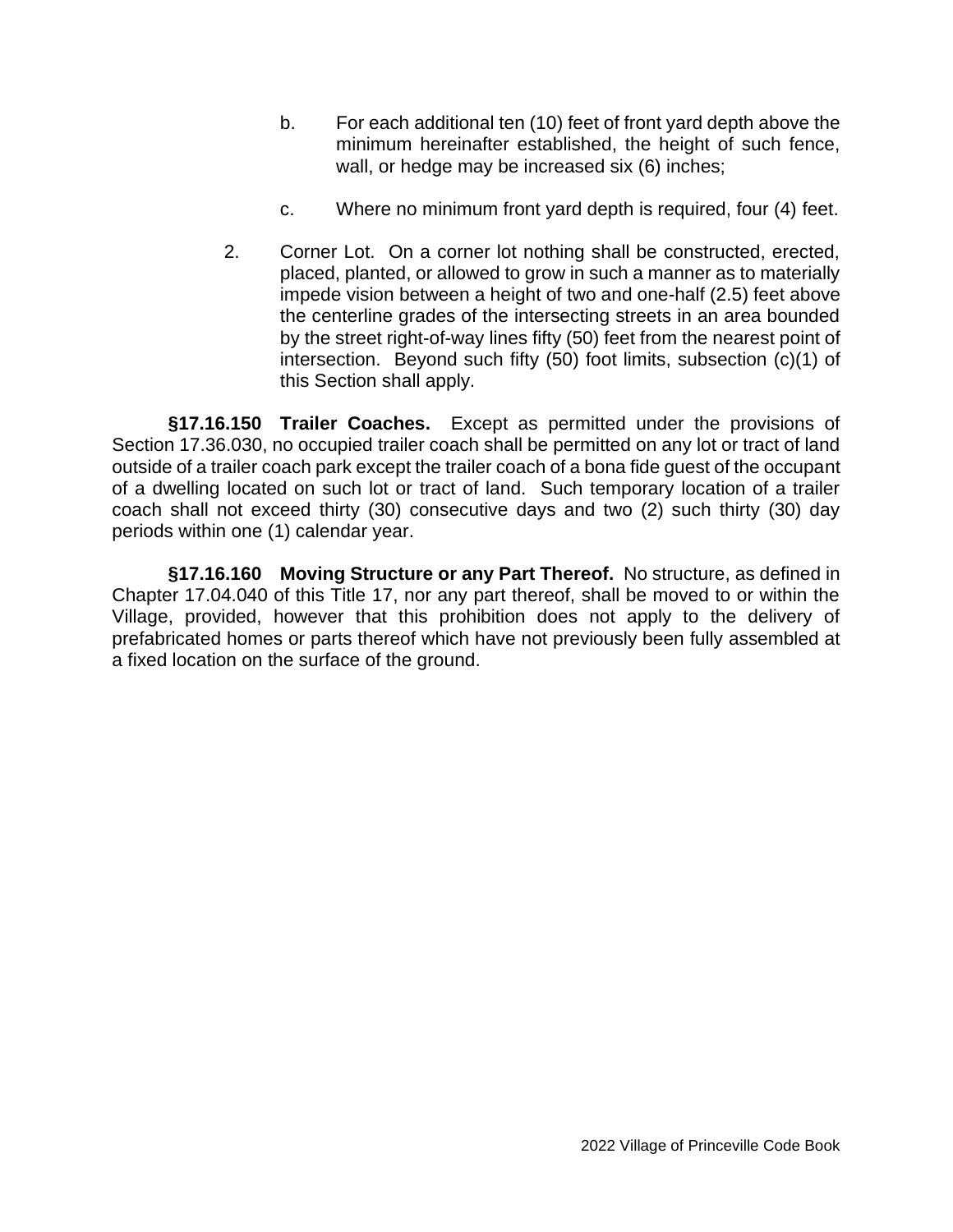## **ADULT-USE RECREATIONAL CANNABIS**

#### **Sections:**

- 17.18.010 Purpose and Applicability.
- 17.18.020 Conditional Use.
- 17.18.030 Adult-Use Cannabis Craft Grower.
- 17.18.040 Adult-Use Cannabis Cultivation Center.
- 17.18.050 Adult-Use Cannabis Dispensing Organization.
- 17.18.060 Adult-Use Cannabis Infuser Organization
- 17.18.070 Adult-Use Cannabis Processer Organization.
- 17.18.080 Adult-Use Cannabis Transporter Organization.
- 17.18.090 Co-Location of Adult-Use Cannabis Business Establishments.
- 17.18.100 On-Site Use or Consumption Prohibited.
- 17.18.110 Security and Other Improvements.
- 17.18.120 Application Procedure.

**§17.18.010 Purpose and Applicability**. It is the intent and purpose of this Chapter to provide regulations regarding the cultivation, processing, dispensing, and transporting of adult-use cannabis occurring within the corporate limits of the village. Such facilities shall comply with all regulations provided in the CRTA) and the regulations provided in this Chapter. In the event that the CRTA is amended, the more restrictive of the state or the village regulations (as established in this Chapter) shall apply.

**§17.18.020 Conditional Use**. An Adult-Use Cannabis Business Establishment facility shall require approval as a Conditional Use in the respective zoning use district in which such facility is to be located. In determining compliance with this Chapter and eligibility as a Conditional Use, the following standards shall be evaluated for the proposed Adult-Use Cannabis Facility based on the entirety of the circumstances affecting the particular property for which the Conditional Use is sought in the context of the existing and intended future use of the adjacent and nearby properties:

- A. Impact of the proposed facility on existing or planned uses located within the vicinity of the subject property.
- B. Proposed structure in which the facility will be located, including co-tenancy (if in a multi-tenant building), total square footage, security installations and security plan, and building code compliance.
- C. Hours of operation and anticipated number of customers/employees.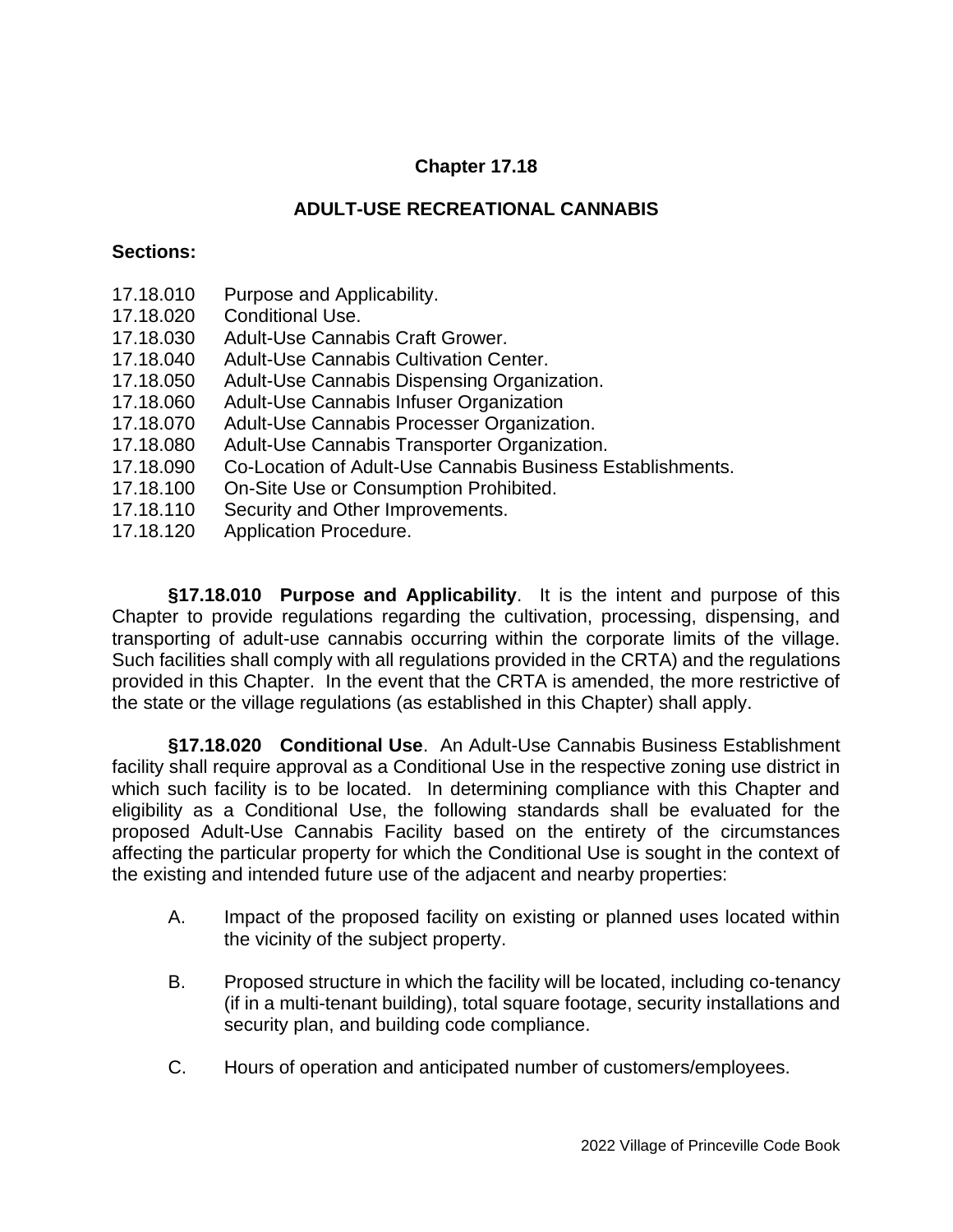- D. Anticipated parking demand, available private parking supply, and parking requirements established in this Zoning Ordinance.
- E. Anticipated traffic generation in the context of adjacent roadway capacity and access to such roadways.
- F. Site design, including access points and internal site circulation.
- G. Proposed signage plan.
- H. Compliance with all requirements of the specific section in this Chapter for the particular type of Adult-Use Cannabis Business Establishment that is being proposed, as applicable.
- I. Other criteria determined to be necessary to assess compliance with the provisions of this Chapter.

**§17.18.030 Adult-Use Cannabis Craft Grower**. In those zoning use districts in which an Adult-Use Cannabis Craft Grower may be located, the proposed facility must comply with the following:

- A. Facility may not be located within 500 feet of a pre-existing public or private nursery school, preschool, primary or secondary school, day care center, licensed day care home, or licensed residential care home as measured from building to building. Learning centers and vocational or trade centers shall not be classified as a public or private school for purposes of this Section.
- B. Facility may not conduct any sales or distribution of cannabis other than as authorized by the CRTA.
- C. Facility may not be located within 1,500 feet of the property line of another Adult-Use Cannabis Craft Grower or an Adult-Use Cannabis Cultivation Center and may not be located in an area zoned for residential use.
- D. No more than one (1) Adult-Use Cannabis Craft Grower shall be granted a Conditional Use under this Chapter or otherwise permitted to operate in the Village.
- E. The Adult-Use Cannabis Craft Grower shall operate the facility in compliance with all applicable state and local laws, including the CRTA and the provisions of this Chapter.

**§17.18.040 Adult-Use Cannabis Cultivation Center**. In those zoning use districts in which an Adult-Use Cannabis Cultivation Center may be located, the proposed facility must comply with the following: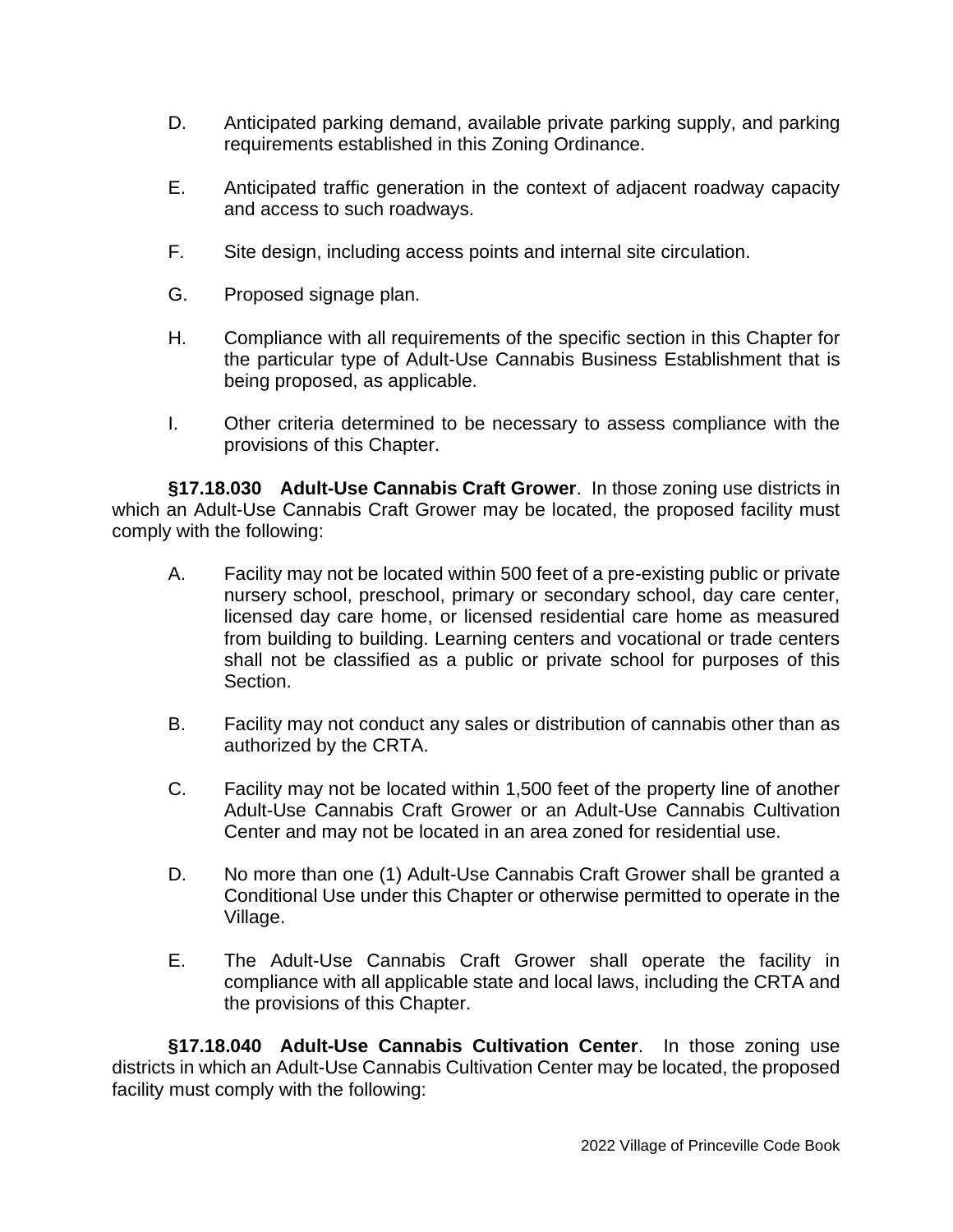- A. Facility may not be located within 500 feet of a pre-existing public or private nursery school, preschool, primary or secondary school, day care center, licensed day care home, or licensed residential care home as measured from building to building. Learning centers and vocational or trade centers shall not be classified as a public or private school for purposes of this Section.
- B. Facility may not conduct any sales or distribution of cannabis other than as authorized by the CRTA.
- C. Facility may not be located within 1,500 feet of the property line of an Adult-Use Craft Grower.
- D. No more than one (1) Adult-Use Cannabis Cultivation Center shall be granted a Conditional Use under this Chapter or otherwise permitted to operate in the Village.
- E. The Adult-Use Cannabis Cultivation Center shall operate the facility in compliance with all applicable state and local laws, including the CRTA and the provisions of this Chapter.

**§17.18.050 Adult-Use Cannabis Dispensing Organization**. In those zoning use districts in which an Adult-Use Cannabis Dispensing Organization may be located, the proposed facility must comply with the following:

- A. Facility may not be located within 500 feet of a pre-existing public or private nursery school, preschool, primary or secondary school, day care center, licensed day care home, or licensed residential care home as measured from building to building. Learning centers and vocational or trade centers shall not be classified as a public or private school for purposes of this Section.
- B. Facility may not be located within 1,500 feet of the property line of another Adult-Use Cannabis Dispensing Organization or other cannabis dispensing organization.
- C. At least 75% of the floor area of any tenant space occupied by a dispensing organization shall be devoted to the activities of the dispensing organization as authorized by the Act.
- D. Facility may not conduct any sales or distribution of cannabis other than as authorized by the CRTA.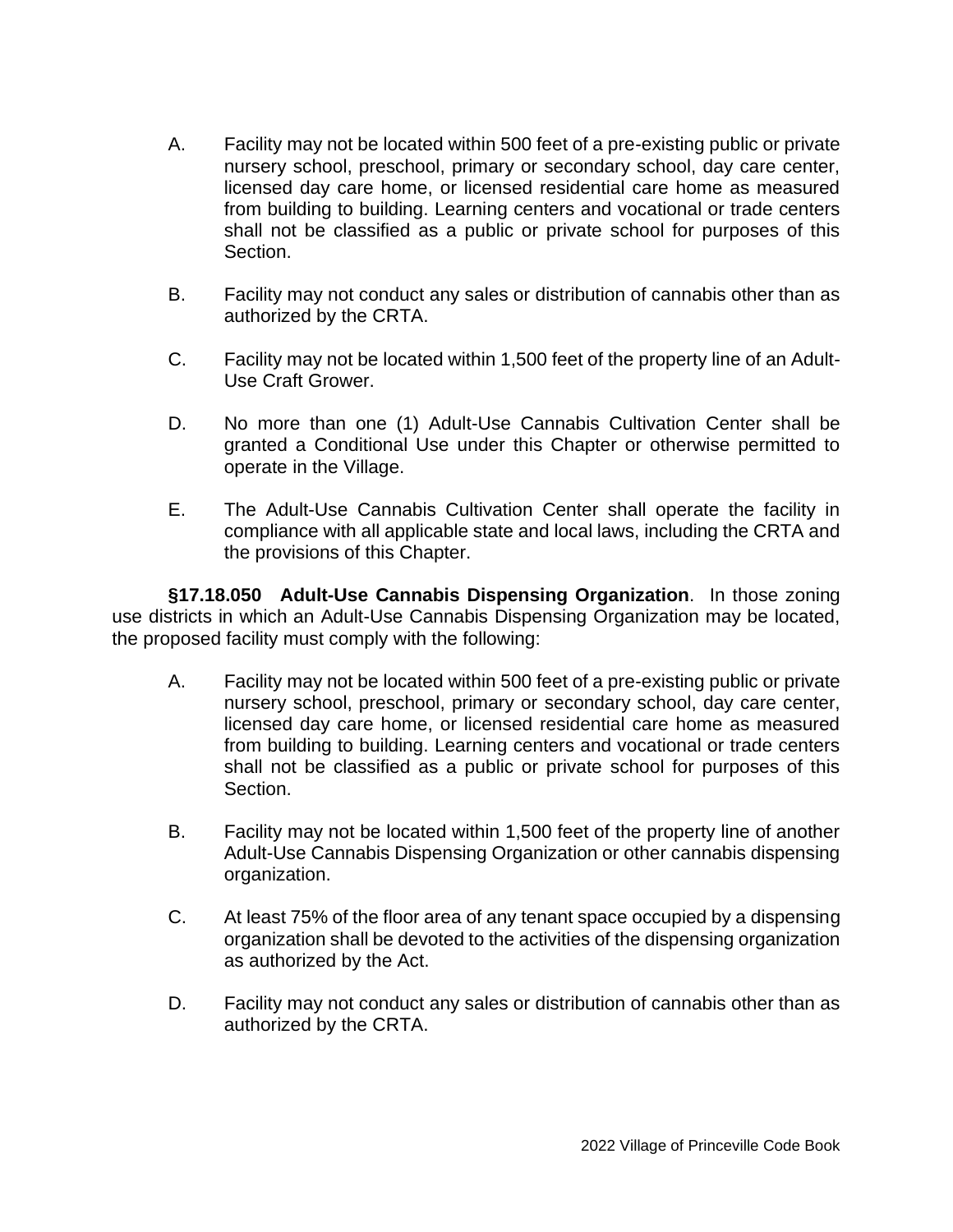- E. No more than two (2) Adult-Use Cannabis Dispensing Organizations shall be granted a Conditional Use under this Chapter or otherwise permitted to operate in the Village.
- F. The hours of operation for an Adult-Use Cannabis Dispensing Organization shall not be earlier than 8:00 a.m. and not later than 7:00 p.m.
- G. No person under the age of twenty-one (21) shall be allowed to enter an Adult-Use Cannabis Dispensing Organization.
- H. No person shall reside in or permit any person to reside in an Adult-Use Cannabis Dispensing Organization, or in the structure in which the Adult-Use Cannabis Dispensing Organization is located.
- I. No outdoor seating areas shall be permitted at an Adult-Use Cannabis Dispensing Organization.
- J. No drive-through services or sales shall be permitted at an Adult-Use Cannabis Dispensing Organization.
- K. The Adult-Use Cannabis Dispensing Organization shall operate the facility in compliance with all applicable state and local laws, including the CRTA and the provisions of this Chapter.

**§17.18.060 Adult-Use Cannabis Infuser Organization**. In those zoning districts in which an Adult-Use Cannabis Infuser Organization may be located, the proposed facility must comply with the following:

- A. Facility may not be located within 500 feet of a pre-existing public or private nursery school, preschool, primary or secondary school, day care center, licensed day care home, or licensed residential care home as measured from building to building. Learning centers and vocational or trade centers shall not be classified as a public or private school for purposes of this Section.
- B. At least 75% of the floor area of any tenant space occupied by an infusing organization shall be devoted to the activities of the infusing organization as authorized by the CRTA. Facility may not conduct any sales or distribution of cannabis other than as authorized by the CRTA.
- C. Facility may not be located in an area zoned for residential use.
- D. No more than one (1) Adult-Use Cannabis Infuser Organization shall be granted a Conditional Use under this Chapter or otherwise permitted to operate in the Village.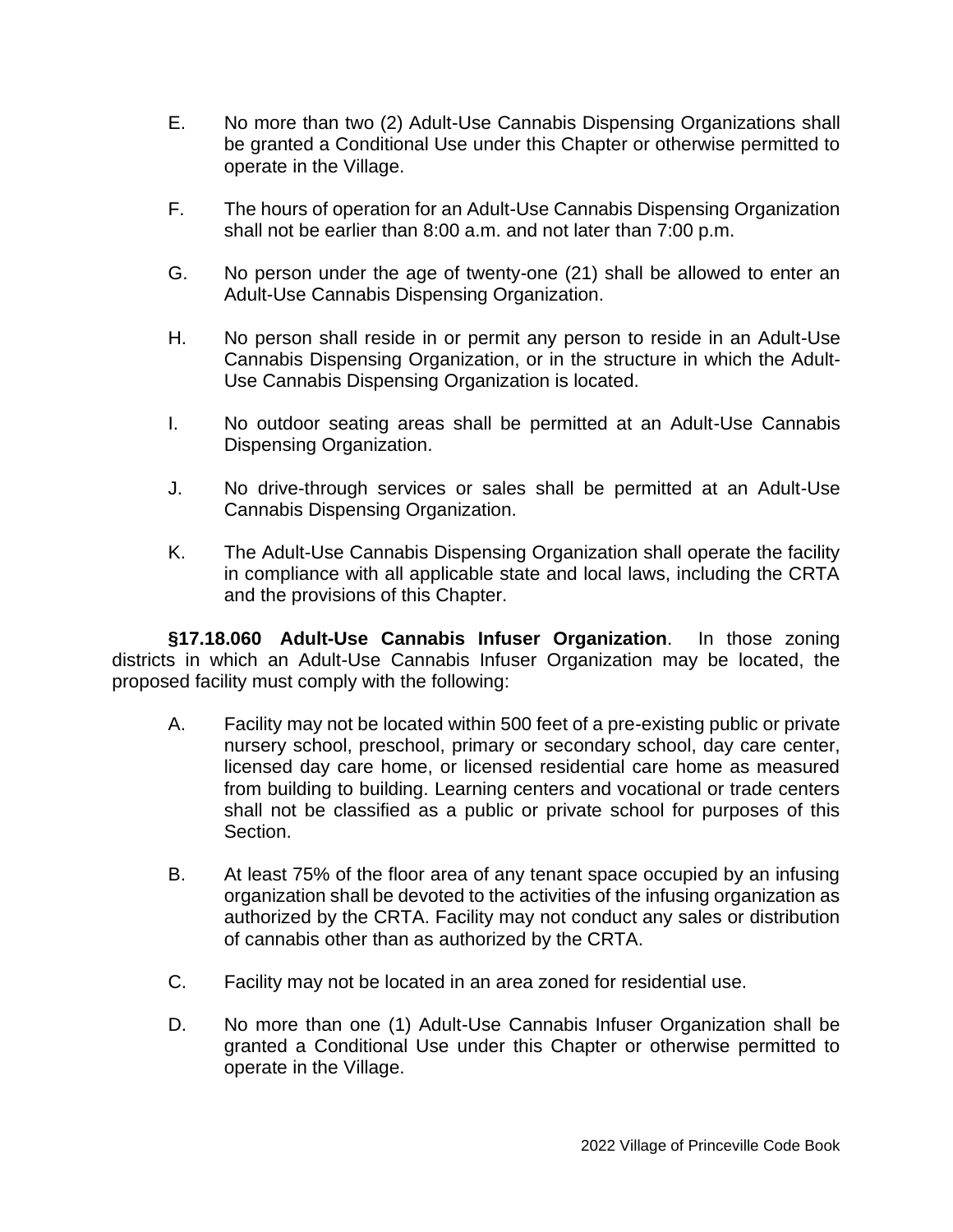E. The Adult-Use Cannabis Infuser Organization shall operate the facility in compliance with all applicable state and local laws, including the CRTA and the provisions of this Chapter.

**§17.18.070 Adult-Use Cannabis Processing Organization**. In those zoning districts in which an Adult-Use Cannabis Processing Organization may be located, the proposed facility must comply with the following:

- A. Facility may not be located within 500 feet of a pre-existing public or private nursery school, preschool, primary or secondary school, day care center, licensed day care home, or licensed residential care home as measured from building to building. Learning centers and vocational or trade centers shall not be classified as a public or private school for purposes of this Section.
- B. At least 75% of the floor area of any tenant space occupied by a processing organization shall be devoted to the activities of the processing organization as authorized by the CRTA. Facility may not conduct any sales or distribution of cannabis other than as authorized by the Act.
- C. No more than one (1) Adult-Use Cannabis Processing Organization shall be granted a Conditional Use under this Chapter or otherwise permitted to operate in the Village.
- D. The Adult-Use Cannabis Processing Organization shall operate the facility in compliance with all applicable state and local laws, including the CRTA and the provisions of this Chapter.

**§17.18.080 Adult-Use Cannabis Transporting Organization**. In those zoning districts in which an Adult-Use Transporting Organization may be located, the proposed facility must comply with the following:

- A. Facility may not be located within 500 feet of a pre-existing public or private nursery school, preschool, primary or secondary school, day care center, licensed day care home, or licensed residential care home as measured from building to building. Learning centers and vocational or trade centers shall not be classified as a public or private school for purposes of this Section.
- B. The Transporting Organization shall be the sole use of the tenant space in which it is located. Facility may not conduct any sales or distribution of cannabis other than as authorized by the CRTA.
- C. No more than two (2) Adult-Use Cannabis Transporting Organizations shall be granted a Conditional Use under this Chapter or otherwise permitted to operate in the Village.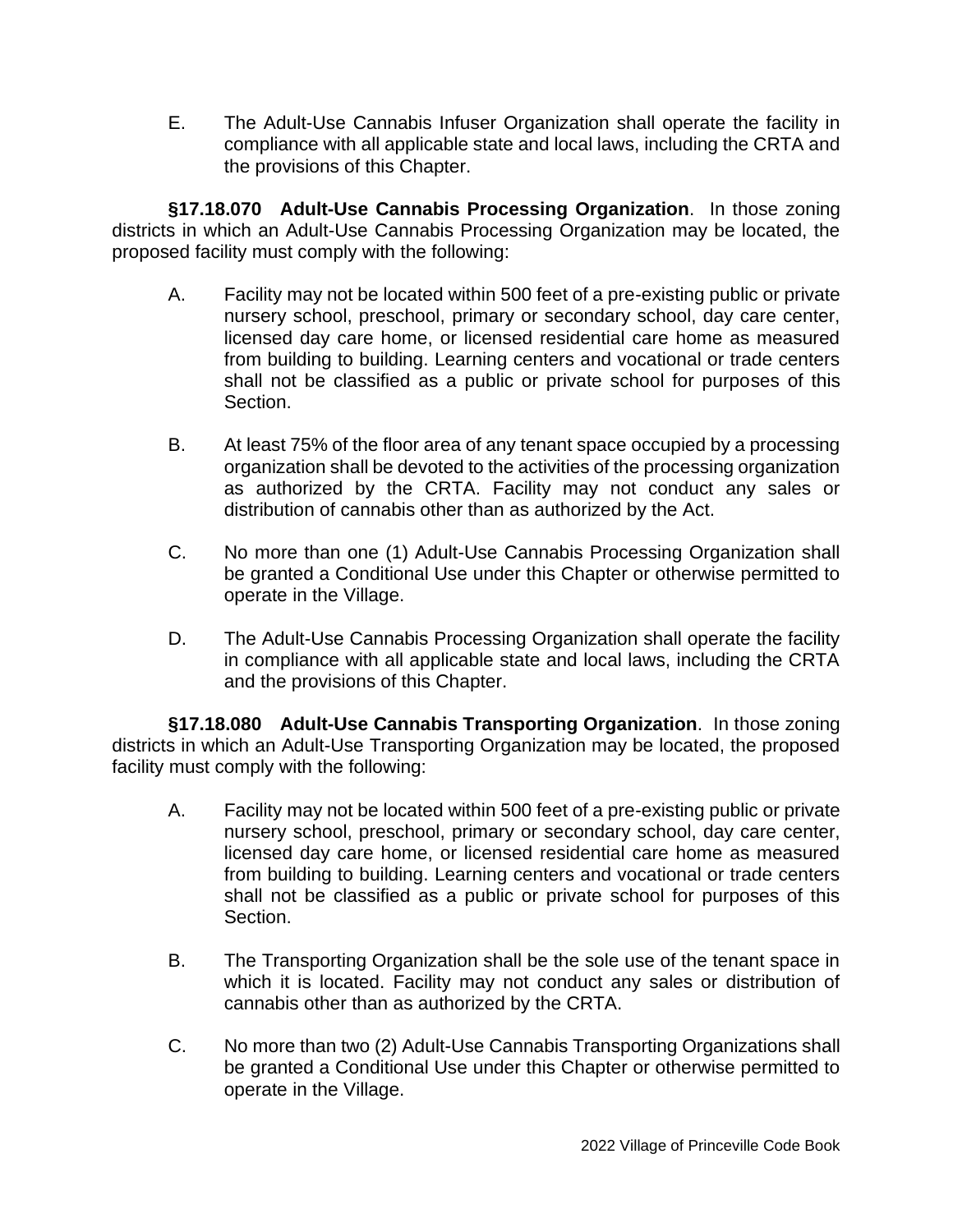D. The Adult-Use Cannabis Transporting Organization shall operate the facility in compliance with all applicable state and local laws, including the CRTA and the provisions of this Chapter.

**§17.18.090 Co-Location of Adult-Use Cannabis Business Establishments**. The Village may approve the co-location of an Adult-Use Cannabis Dispensing Organization with an Adult-Use Cannabis Craft Grower Center or an Adult-Use Cannabis Infuser Organization, or both, subject to the provisions of the CRTA and the Conditional Use criteria set forth in this Chapter. In a co-location, the floor space requirements of Section 17.18.050(b) and 17.18.060(b) shall not apply, but the co-located establishments shall be the sole use of the tenant space.

**§17.18.100 On-Site Use or Consumption Prohibited**. No on-site use or consumption of cannabis shall be permitted at any Adult-Use Cannabis Business Establishment in the Village or at any other retail or service business, private club, or similar organization location in the Village. Additionally, no on-site consumption shall be permitted of food, beverages, or other products sold at an Adult-Use Cannabis Business Establishment in the Village.

**§17.18.110 Security and Other Improvements**. A petitioner shall install building enhancements, such as security cameras, lighting or other improvements, as set forth in the Conditional Use permit, to ensure the safety of employees and customers of the Adult-Use Cannabis Business Establishments, as well as its environs. Said improvements shall be determined based on the specific characteristics of the floor plan for an Adult-Use Cannabis Business Establishment and the site on which it is located, consistent with the requirements of the CRTA.

**§17.18.120 Application Procedure**. An application for a Conditional Use under this Chapter shall be processed in the same manner and with the same review and approval process as required for a special use under Section 17.44.060 of this title, except the standards set forth in Section 17.18.020 of this Chapter shall apply in lieu of the special use standards set forth in Chapter 17.36 for special uses. Further, the other provisions of Section 17.44.060 shall apply to a Conditional Use granted under this Chapter except as otherwise provided herein. The application for a Conditional Use filed by a petitioner shall include an affidavit affirming compliance with the applicable section of this Chapter, all requirements of the CRTA, and any stipulations or conditions imposed during the review and approval process.

(Ord. 2020-02-01, §3, 2-3-20)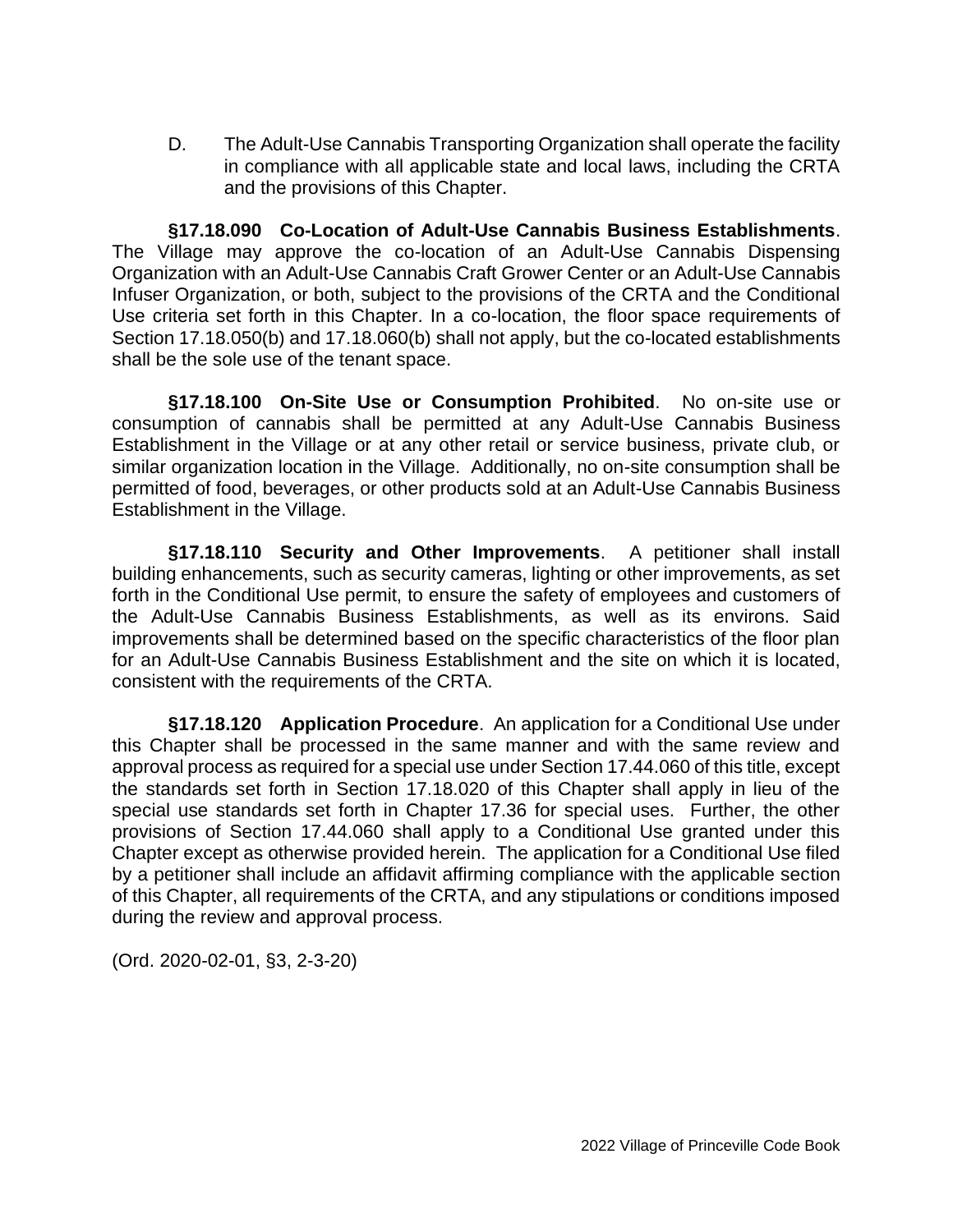### **Residential Districts**

#### **Article 1 Residential District**

#### **Sections:**

- 17.20.010 Permitted Uses
- 17.20.020 Minimum Lot Size and Dimensions
- 17.20.030 Maximum Density
- 17.20.040 Maximum Lot Coverage
- 17.20.050 Required Yards
- 17.20.060 Front Yard
- 17.20.070 Side Yards
- 17.20.080 Rear Yard
- 17.20.090 Maximum Building Height
- 17.20.100 Off-Street Parking

### **Article 2 R-2 Country Style Living Residential District**

#### **Sections:**

- 17.20.110 Permitted Uses
- 17.20.120 Regulations and Standards

#### **Article 1 R-1 Residential District**

**§17.20.010 Permitted Uses.** With the R-1 residential district, the following uses are permitted:

- A. Dwellings: one family, two family;
- B. Public parks, playgrounds;
- C. Conversion of an existing building to a permitted use;
- D. Agricultural uses as permitted in Section 17.32.010(A) and (C);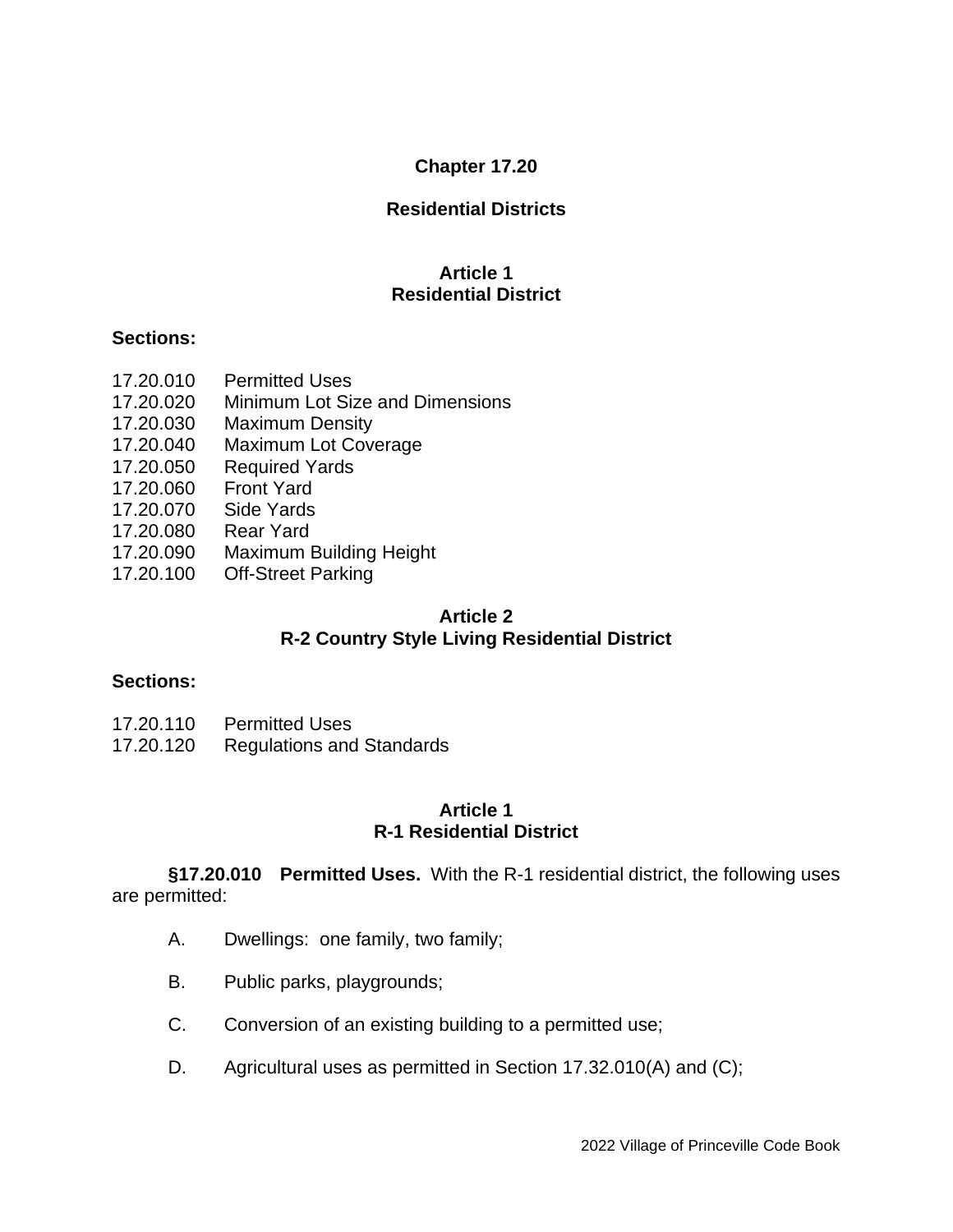- E. Customary accessory uses including in particular: home occupations; one sign, advertising the sale or rental of the land or buildings upon which it is located; a name plate not exceeding two (2) square feet in area, which may include reference to a home occupation conducted on the premises. No accessory building shall be used for residential purposes unless it meets the front, rear and side yard requirements of a principal building, and the maximum permitted density is not exceeded;
- F. Permitted temporary uses for house, apartment, garage and yard sales. Yard sales and garage sales shall be permitted in residential districts for any period not exceeding three (3) consecutive days. No more than two (2) yard or garage sales shall be conducted on the same zoning lot during any twelve (12) month period. The items offered at such sales shall be limited to the personal possessions of the owner or occupant of the lot.

**§17.20.020 Minimum Lot Size and Dimensions.** Each zoning lot shall have an area of at least nine thousand six hundred (9,600) square feet, a depth of at least one hundred (100) feet and a width of eighty (80) feet.

**§17.20.030 Maximum Density.** The number rounded upward to the next higher whole number of dwelling units per lot shall not exceed the lot area in square feet divided by nine thousand six hundred (9,600) square feet for the first such dwelling unit and four thousand eight hundred (4,800) square feet for each additional dwelling unit. Fractional dwelling units resulting from this computation shall not be counted nor rounded upward to the next higher whole number.

**§17.20.040 Maximum Lot Coverage.** The amount of the total lot area which may be covered by all principal and accessary buildings shall not exceed thirty percent (30%).

**§17.20.050 Required Yards.** On every interior lot a front yard, a rear yard and two (2) side yards are required. On every corner lot a front yard for each lot side abutting a street, a side yard and a rear yard are required. In the case where a lot abuts three (3) streets, three (3) front yards and a side yard are required. Yard dimensions shall be equal to or greater than the provisions set forth in Sections 17.20.060 through 17.20.080.

**§17.20.060 Front Yard.** Front yard depth where a lot abuts a major street as designated on the zoning map shall be seventy (70) feet from the centerline of such rightof-way, but not less than twenty (20) feet from the right-of-way line. Where a lot abuts any other street, the minimum depth of a front yard shall be fifty (50) feet from the centerline but not less than twenty (20) feet from the right-of-way line. If the building is to be constructed in an established block where there are existing buildings, the yard depth shall be the average of the yard depths of two (2) buildings, one on either side.

**§17.20.070 Side Yards.** Side yard width for each side yard shall be eight (8) feet or greater and no accessory building shall project into the required side yard space.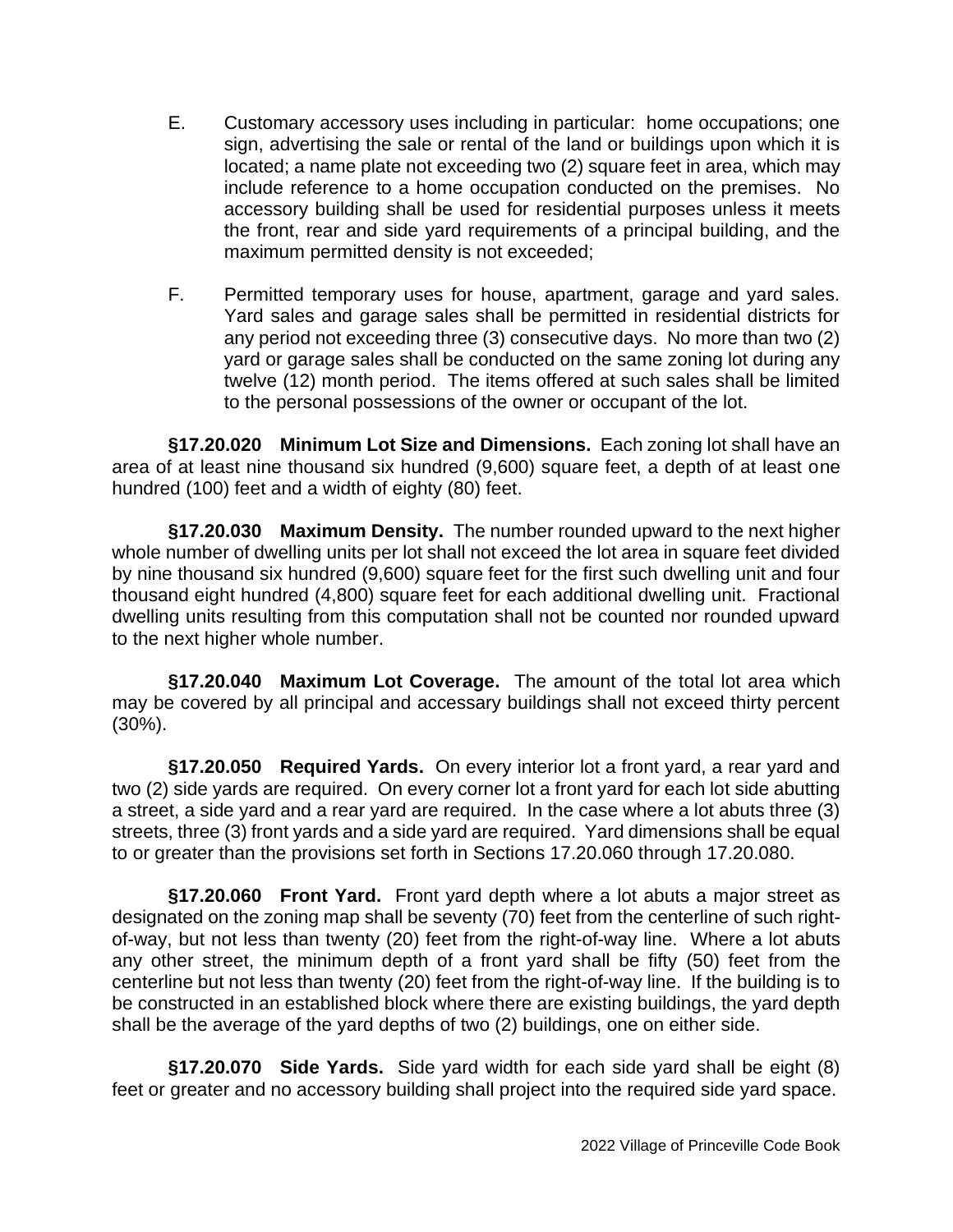**§17.20.080 Rear Yard.** Rear yard depth shall be thirty (30) feet or greater. Accessory buildings may be erected in a rear yard provided they are located at least three (3) feet from the rear or side lot lines, and provided further that the maximum lot coverage is not exceeded.

**§17.20.090 Maximum Building Height.** Except as provided in Section 17.16.100, no principal building shall exceed thirty (30) feet in height, and no accessory building shall exceed fifteen (15) feet in height.

**§17.20.100 Off-Street Parking.** All uses shall be provided with off-street parking spaces according to the following schedule:

- A. Dwelling Units. Two (2) off-street parking spaces per unit and such parking spaces shall be located on the same lot or tract as the dwelling unit served.
- B. Other Permitted Uses. One (1) off-street parking space per person normally employed on the lot or tract of land and any such off-street parking space or spaces located in the R-1 residential district shall not be located in the required front yard, nor more than one hundred fifty (150) feet from such lot served.

### **Article 2 R-2 Country Style Living Residential District**

**§17.20.110 Permitted Uses.** Within the R-2 country style living residential district, the following uses are permitted:

- A. Dwellings: one-family, two-family:
- B. Public parks, playgrounds;
- C. Conversion of any existing building to a permitted use;
- D. Agricultural uses as permitted in Section 17.32.010(A) and (C);
- E. Customary accessory uses including in particular: Home occupations; one (1) sign, advertising the sale or rental of the land or buildings upon which it is located; a nameplate not exceeding two (2) square feet in area, which may include reference to a home occupation conducted on the premises. No accessory building shall be used for residential purposes unless it meets the front, rear and side yard requirements of a principal building, and the maximum permitted density is not exceeded.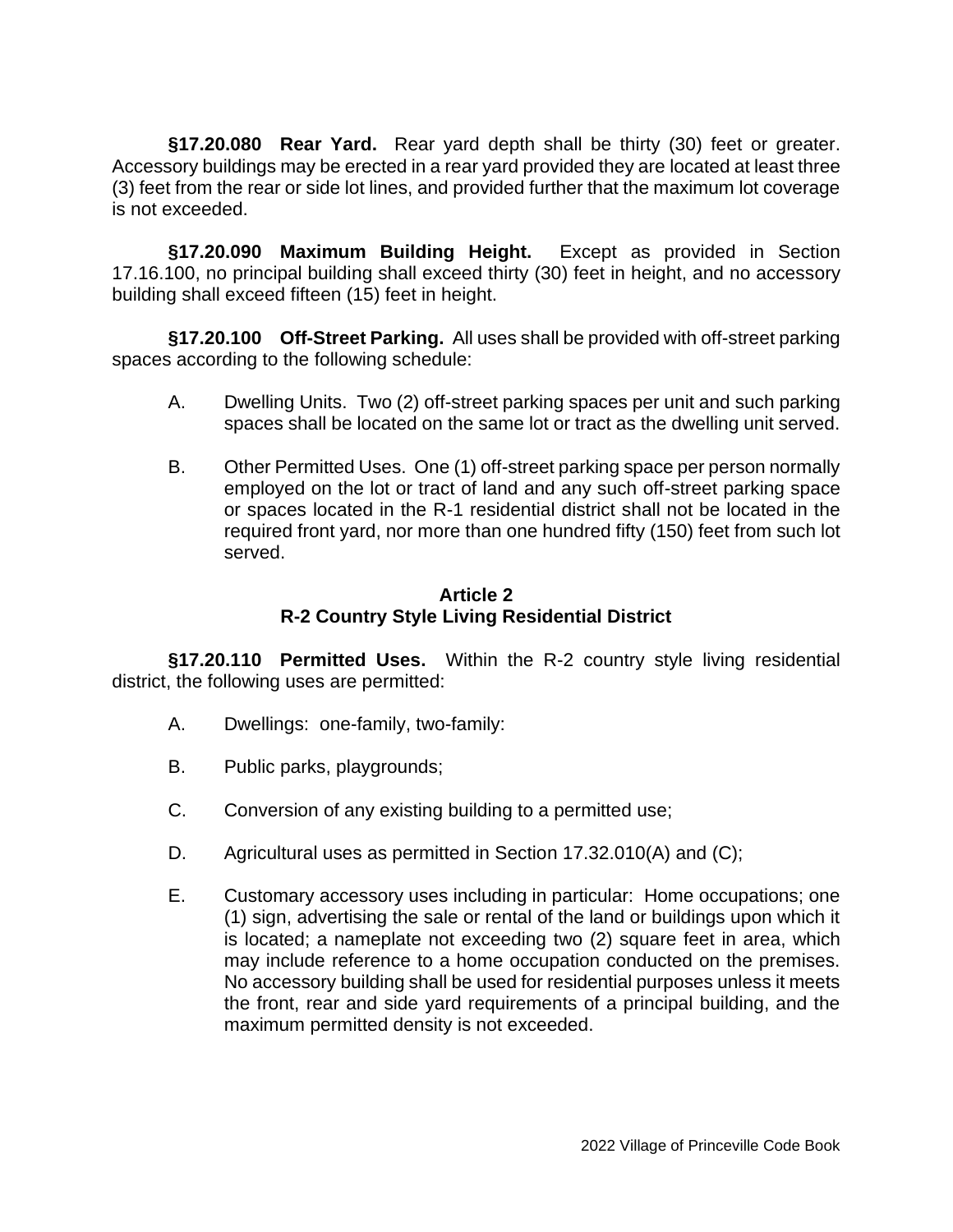### **§17.20.120 Regulations and Standards.**

- A. Minimum Lot Size and Dimensions. Each zoning lot shall have an area of at least .83 acre.
- B. Maximum Density. Each lot may have only one (1) principal structure and one (1) accessory structure, except that this limitation is not intended to prohibit playhouses, gazebos, small storage structures, and similar small structures.
- C. Maximum Coverage. The amount of the total lot area which may be covered by the principal structure, the accessory structure, and any other structure permissible under subsection B of this Section shall not exceed thirty percent (30%).
- D. Minimum Setbacks. The following setback standards shall apply. For corner lots, the "street" setback shall be applied to both the front yard where the main door is located and the side yard facing the right-of-way, the other yards shall be considered to be side and rear yards.
	- 1. Accessory Structures.
		- a. If the accessory structure is less than two thousand (2,000) square feet, not less than fifteen (15) feet from the property line;
		- b. If the accessory structure is two thousand (2,000) square feet or larger, not less than thirty (30) feet from the property line.
	- 2. Principal Structure Setbacks.
		- a. Front: Thirty (30) feet from the right-of-way or sixty (60) feet from the center of the street/road, whichever distance is greater;
		- b. Side: Twenty-five (25) feet from sides of the property; and
		- c. Back: Thirty (30) feet from the back property line.
	- 3. Principal Structure, Additional Setbacks for Sanitary/Sewer.
		- a. Not less than twenty-five (25) feet from the property line if on a septic system;
		- b. Not less than fifteen (15) feet from the property line if on a public sewer.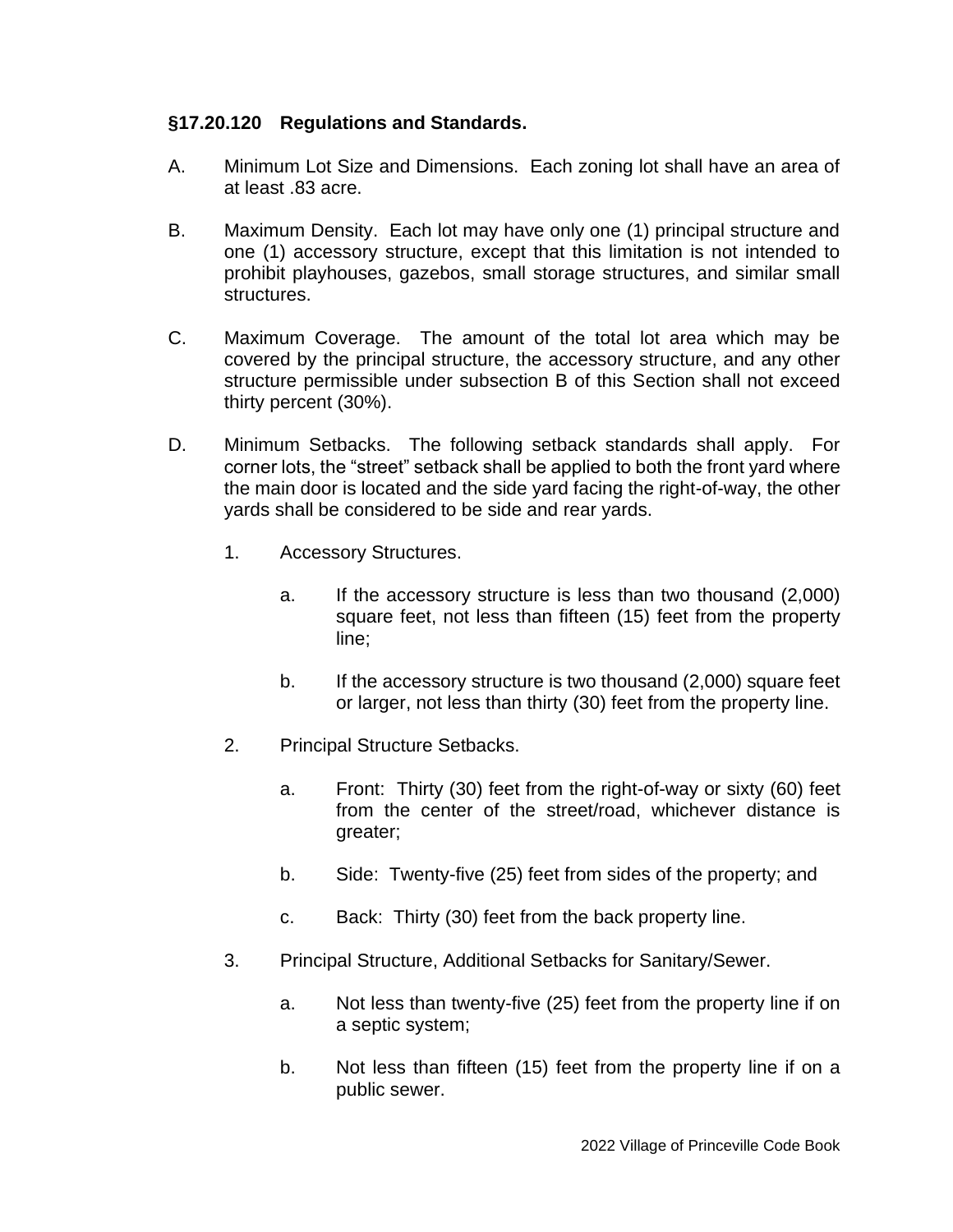- E. Maximum Structure Height. Except as permitted in Section 17.16.100, for a principal structure, the vertical measurement from the average level of the surface or the ground immediately surrounding a structure shall not exceed thirty-six (36) feet to a point midway between the ridge and eave lines of the roof of the structure, or if unroofed, to the highest point of the structure. The maximum height of an accessory structure, measured in the same way, shall not exceed fifteen (15) feet.
- F. Off-Street Parking Space. All uses shall be provided with off-street parking spaces according to the following schedule:
	- 1. Dwelling units: Two (2) off-street parking spaces per unit; such parking spaces shall be located on the same lot or tract as the dwelling unit served.
	- 2. Other permitted uses: One (1) off-street parking space per person normally employed on the lot or tract of land, any such off-street parking space or spaces located in the R1-2 residential district shall not be located in the required front yard, nor more than one hundred fifty (150) feet from such lot served.
- G. All regulations and standards set forth in Article 1 of this Chapter that are not inconsistent with this article shall apply in an R-2 country style living residential district, with such regulations and standards from Article 1 being expressly incorporated herein by reference.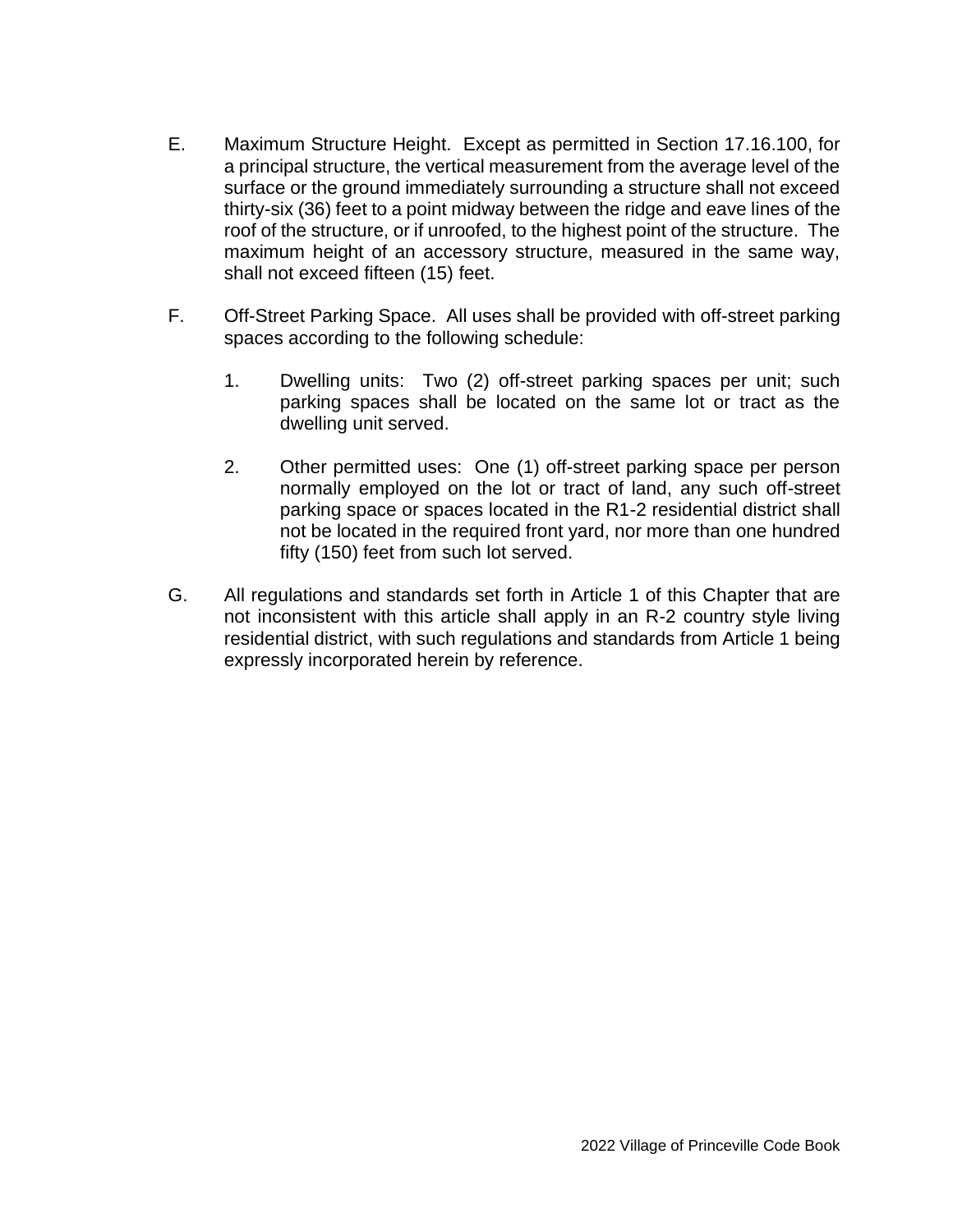### **Commercial Districts**

#### **Sections:**

- 17.24.010 Purpose
- 17.24.020 Permitted Uses C-1 District
- 17.24.030 Permitted Uses C-2 District
- 17.24.035 Conditional Uses (C-1 and C-2 Districts)
- 17.24.040 Minimum Lot Size
- 17.24.050 Minimum Lot Coverage
- 17.24.060 Required Yards
- 17.24.062 Transitional Buffer Yard (TBY) Next to Residential Lot
- 17.24.070 Maximum Building Height
- 17.24.080 Off-Street Parking Space

**§17.24.010 Purpose.** The commercial districts are intended to provide space for those retail business, service business and office uses serving the Princeville area.

**§17.24.020 Permitted Uses – C-1 District.** Within the C-1 district, the following uses are permitted:

- A. Retail store and shops;
- B. Banks; post office; medical or dental clinics; business or professional offices;
- C. Service-type business, such as a barbershop, beauty parlor, laundromat; music, dancing, art or photography studio; servicing or repair of home appliances and similar uses including farm equipment;
- D. Automotive service stations and public garages; new or used car sales areas;
- E. Hotel, motel, boardinghouses or lodging houses and dwelling units located on the same lot with such a permitted use;
- F. Clubs, lodges, public meeting halls; theaters; bowling alleys; and similar places of assembly or recreation;
- G. Customary accessory uses, located on the same or adjacent lot with a permitted use. Signs advertising a business, service or product available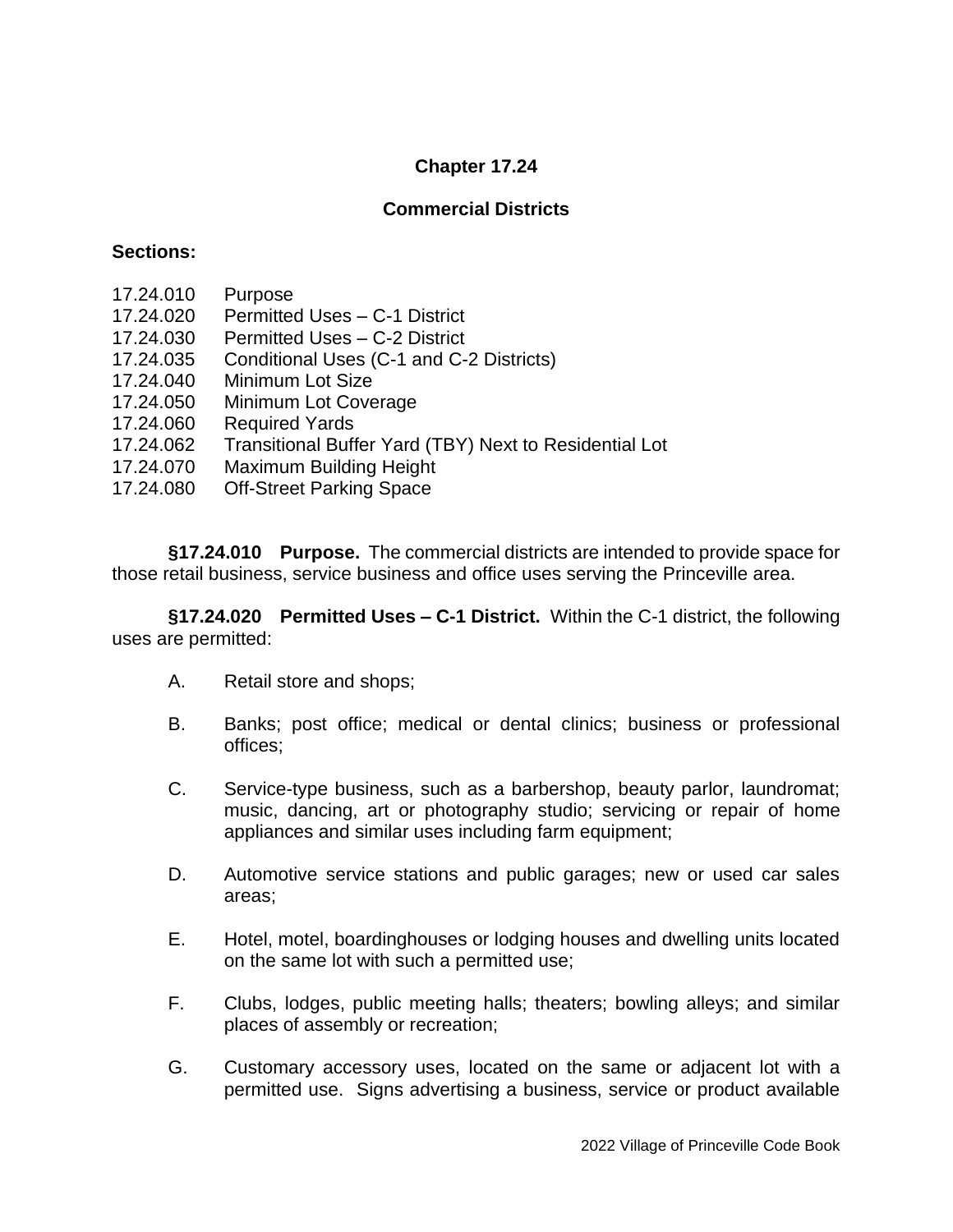on the premises shall be permitted, provided the total area of such signs shall not exceed two (2) times the lineal feet of frontage of the zoning lot;

H. Agricultural uses as permitted in Section 17.32.010(A) and (C).

**§17.24.030 Permitted Uses – C-2 District.** The C-2 district is primarily a highway commercial district. The commercial establishments permitted in this district are those which are primarily dependent upon vehicle-transported customers. Establishments of the drive-in type are permitted in this district. Within the C-2 district, the following uses are permitted:

- A. Buildings and premises may be used for the purposes included in Section 17.24.020;
- B. Drive-in type businesses including car washes;
- C. New or used farm equipment sales areas, but not including the storage of wrecked vehicles or farm equipment;
- D. Lumberyards;
- E. Auction barns or sales areas;
- F. Food lockers, but not including meat packing or processing unless as an accessory use;
- G. Servicing and repair of farm equipment but not including the storage of wrecked vehicles or farm equipment;
- H. Trailer coach and trailer sales or service, but not including trailer coach parks.

**§17.24.035 – Conditional Uses (C-1 and C-2 Districts).** The following conditional uses may be permitted in specific situations in accordance with the procedures outlined in Chapter 17.18 this Zoning Ordinance, as appropriate:

- A. Adult-Use Cannabis Dispensing Organization;
- B. Adult-Use Cannabis Processing Organization;
- C. Adult-Use Cannabis Transporting Organization.

(Ord. 2020-02-01, §4, 2-3-20

**§17.24.040 Minimum Lot Size.** There is no minimum lot size specified.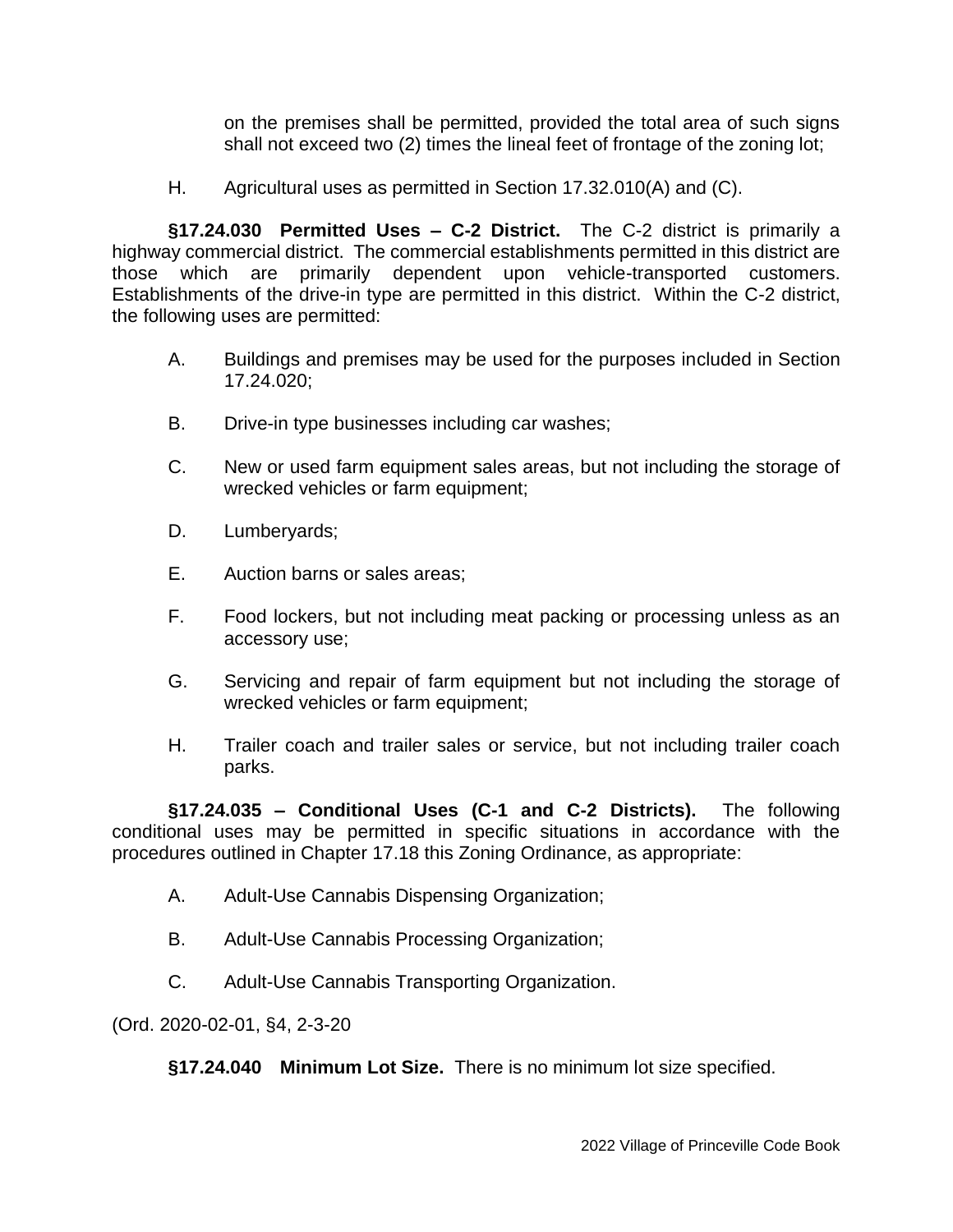**§17.24.050 Minimum Lot Coverage.** The amount of the total lot area which may be covered by all principal and accessory buildings shall not exceed eighty percent (80%).

### **§17.24.060 Required Yards.**

- A. In the C-1 district, there are no required yards.
- B. In the C-2 district, a front yard is required for each lot side abutting a street as shown on the zoning map. The front yard depth shall be seventy (70) feet from the centerline of such major streets, but not less than thirty (30) feet from the right-of-way line. Buildings to be constructed in a partly developed block where there are existing buildings shall be set back as a minimum the average setback distance of buildings on the respective block face.

**§17.24.062 Transitional Buffer Yard (TBY) Next to Residential Lot.** A transitional buffer yard (TBY) next to a residential lot where a C-2 Commercial lot abuts a Residential District lot hereby shall have a ten (10) foot or greater setback. This setback referred to as a transitional buffer yard shall be landscaped with suitable plant material or fencing or a combination of both to shield the Residential area from the C-2 Commercial area. No accessory buildings shall project into the required ten (10) foot transitional buffer yard. Where the transition from C-2 District to Residential District is a public street, the front yard of the C-2 Commercial lot shall be suitably landscaped.

**§17.24.070 Maximum Building Height.** Except as provided in Section 17.16.100, no principal building shall exceed thirty (30) feet in height, and no accessory building shall exceed fifteen (15) feet in height.

**§17.24.080 Off-Street Parking Space.** Off-street parking spaces shall be provided as follows:

- A. C-1 district: none;
- B. C-2 district:
	- 1. One (1) off-street parking space per dwelling unit, such parking space to be located on the same lot or tract of land as the dwelling or lodging unit served;
	- 2. One (1) off-street parking space per person normally employed on the lot or tract;
	- 3. One (1) off-street parking space for each one hundred (100) square feet of retail sales floor area of the establishment being served.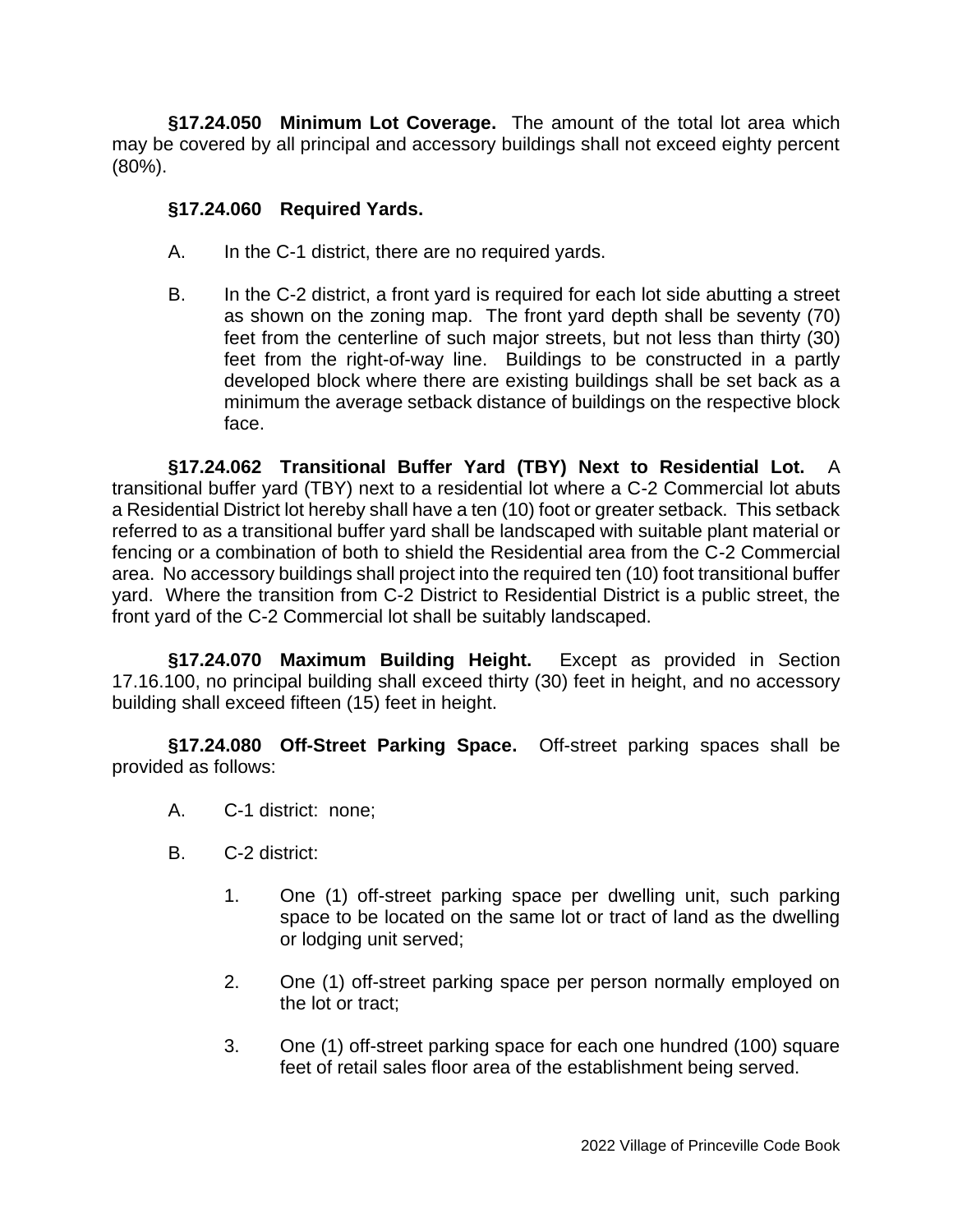### **Industrial Districts**

#### **Sections:**

- 17.28.010 Permitted Uses
- 17.28.015 Conditional Uses
- 17.28.020 Minimum Lot Size
- 17.28.030 Maximum Coverage
- 17.28.040 Required Yards and Open Spaces
- 17.28.050 Required Yards
- 17.28.060 Front Yard
- 17.28.070 Side Yard
- 17.28.080 Rear Yard
- 17.28.090 Buffer Next to Residential Lot
- 17.28.100 Performance Standards
- 17.28.110 Off-Street Parking Space

**§17.28.010 Permitted Uses.** Within the I industrial district, the following uses are permitted:

- A. Grain storage, feed mills, fertilizer storage and processing;
- B. Wholesale, storage and warehouse facilities except those specifically prohibited;
- C. Railroad yards, siding and switching facilities, public utilities;
- D. Fuel storage, lumberyards, building material storage yard or similar storage yards, but not including salvage or junkyards;
- E. The manufacture or processing of goods or products;
- F. Customary accessory uses;
- G. Signs, provided that the gross area of signs shall not exceed six (6) times the lineal feet of frontage of the lot on which such signs are located;
- H. Those uses permitted in the A district, as set forth in Section 17.32.010(A), (C) and (E).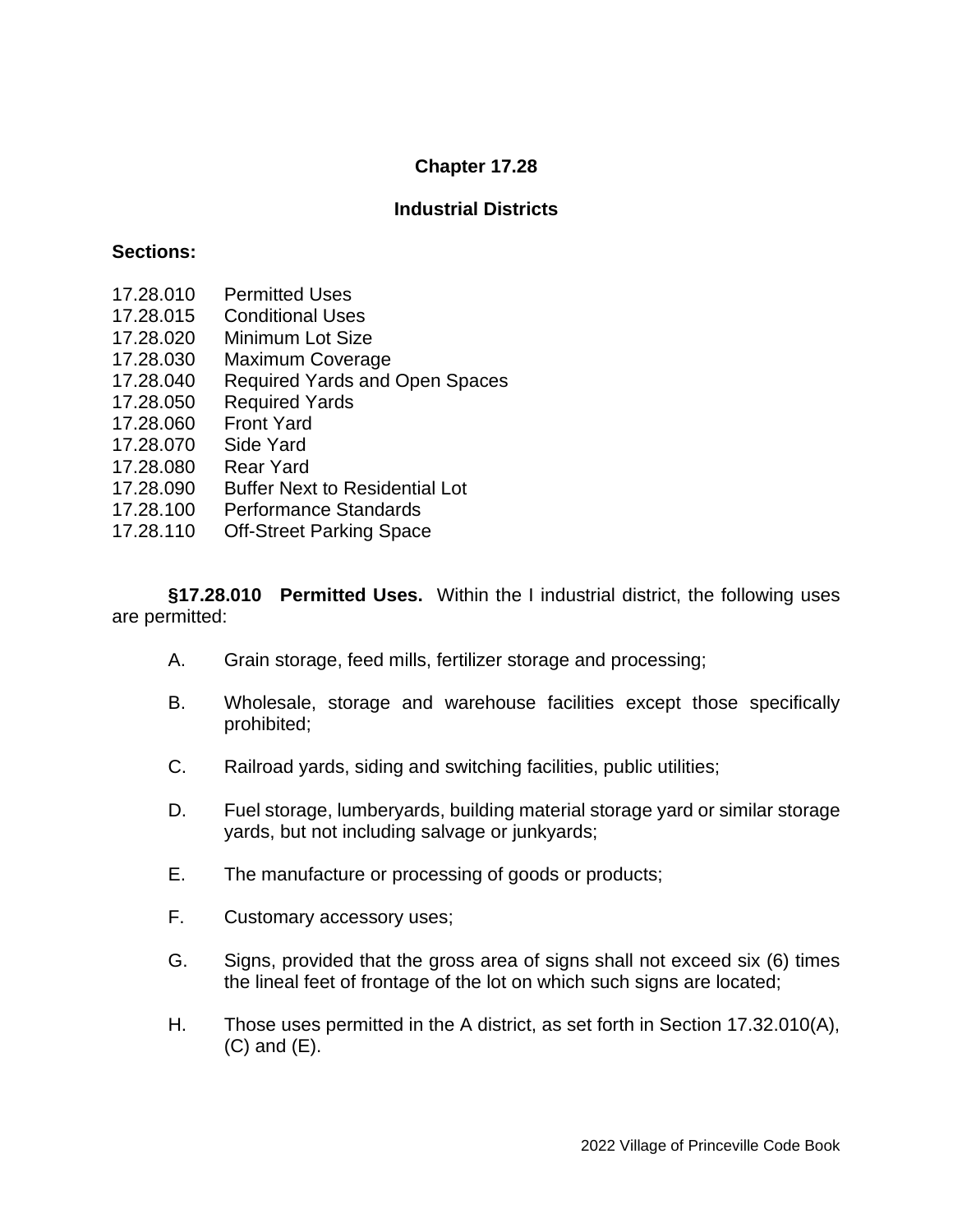**§17.28.015 – Conditional Uses.** The following conditional uses may be permitted in specific situations in accordance with the procedures outlined in Chapter 17.18 this Zoning Ordinance, as appropriate:

- A. Adult-Use Cannabis Dispensing Organization;
- B. Adult-Use Cannabis Infuser Organization;
- C. Adult-Use Cannabis Processing Organization;
- D. Adult-Use Cannabis Transporting Organization;
- E. Adult-Use Cannabis Craft Grower;
- F. Adult-Use Cannabis Cultivation Center.

(Ord. 2020-02-01, §5, 2-3-20)

**§17.28.020 Minimum Lot Size.** There is no minimum lot size specified.

**§17.28.030 Maximum Coverage.** The amount of the total lot area which may be covered by all principal and accessory buildings shall not exceed fifty percent (50%).

**§17.28.040 Required Yards and Open Spaces.** On every lot in the I district, yards shall be required as set forth in Sections 17.28.050 through 17.28.090.

**§17.28.050 Required Yards.** A front yard is required on each lot line abutting a street. A side and a rear yard are required except in the case where three (3) lot sides abut a street. There shall be required in addition to three (3) front yards, a side yard where three (3) lot sides abut a street.

**§17.28.060 Front Yard.** The front yard depth where a lot abuts a major street as designated on the zoning map shall be seventy (70) feet from the centerline of such right-of-way, but not less than thirty (30) feet from the right-of-way line. Where a lot abuts a collector or minor street as designated on the zoning map, the minimum depth shall be fifty-five (55) feet from the centerline but not less than twenty-five (25) feet from the rightof-way line. If the building is to be constructed in an established block where there are existing buildings, the yard depth shall be the average of the yard depths of two (2) buildings, one on either side.

**§17.28.070 Side Yard.** The side yard width shall be ten (10) feet or greater and no accessory building shall project into the required side yard space.

**§17.28.080 Rear Yard.** The rear yard depth shall not be less than twenty (20) feet. Within the required yards or in additional thereto, there shall be sufficient space for the loading and unloading of motor vehicles off the street.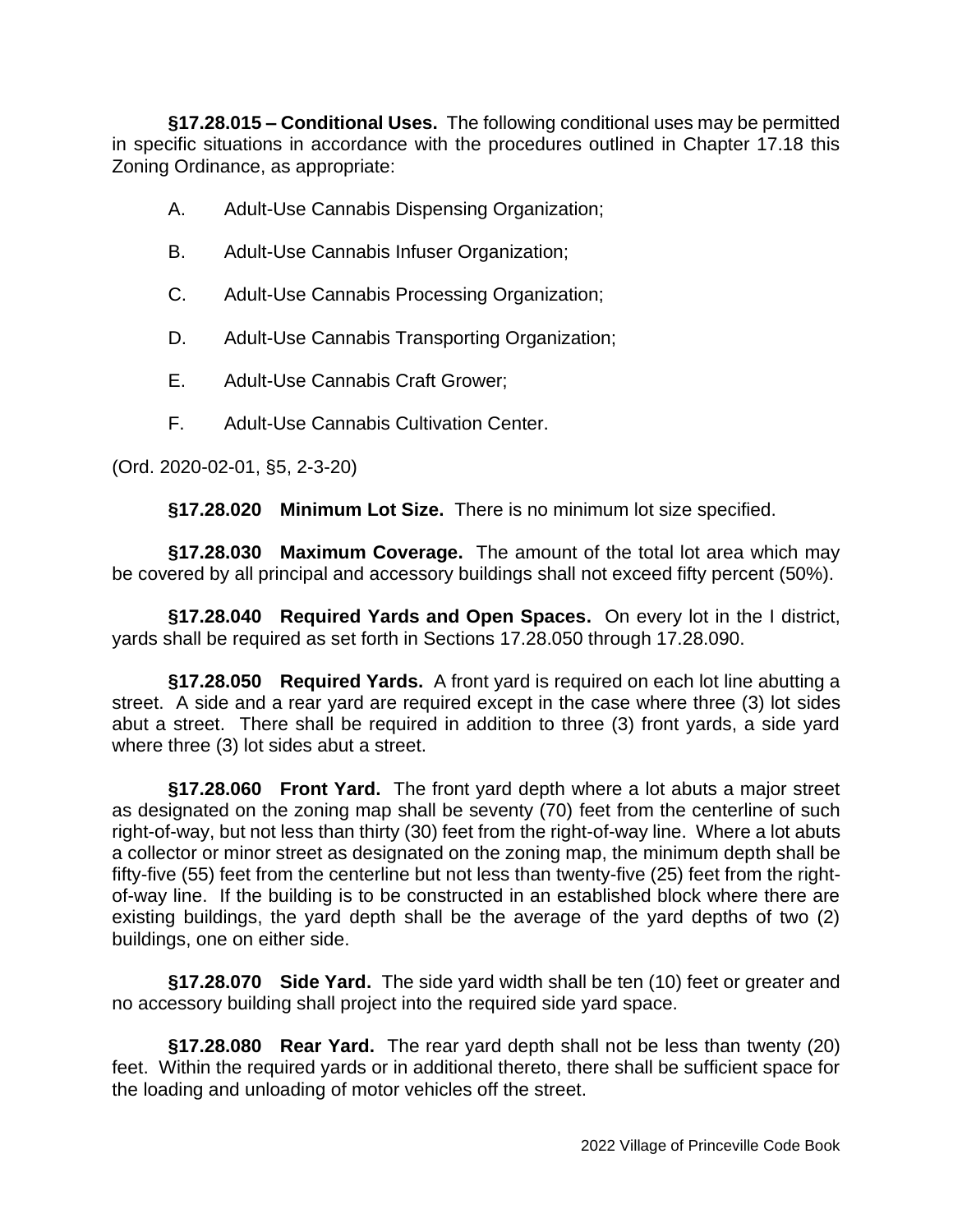**§17.28.090 Buffer Next to Residential Lot.** Where a lot abuts a lot in the residential district, there shall be provided along such lot line a suitable buffer of plant materials, fencing or a combination of both, to shield the residential area from the industrial area. Where the transition from the industrial district to the residential district is a public street, the front yard in the industrial district shall be suitably landscaped.

**§17.28.100 Performance Standards.** Any permitted use shall be so constructed and operated as to create no nuisance with respect to noise, vibration, emission of smoke or particulate matter, toxic, noxious or odorous matter, glare and heat or as to create fire or explosive hazards. For the purpose of this title, the performance standards as to noise, smoke and particulate matter, and fire and explosive hazards set forth in the Peoria County zoning ordinance shall be used as a guide.

**§17.28.110 Off-Street Parking Space.** Off-street parking shall be provided as follows:

- A. One (1) off-street parking space per person normally employed on the lot or tract of land;
- B. One (1) off-street parking space for each truck or other vehicle incidental to the use of such lot or tract of land.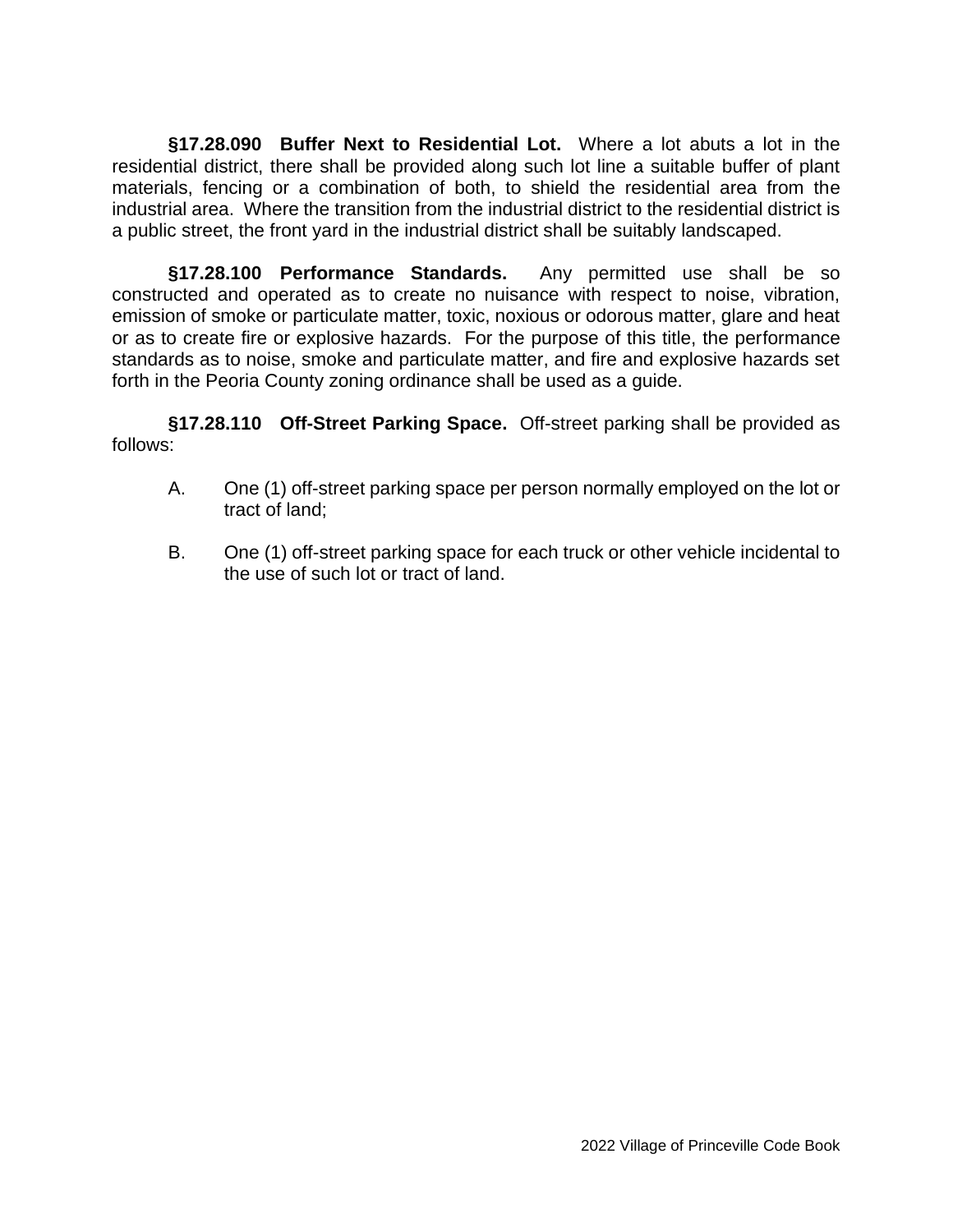### **Agricultural Districts**

#### **Sections:**

- 17.32.010 Permitted Uses
- 17.32.020 Minimum Lot Size and Dimensions
- 17.32.030 Required Yards
- 17.32.040 Front Yard
- 17.32.050 Side Yard
- 17.32.060 Rear Yard
- 17.32.070 Off-Street Parking

**§17.32.010 Permitted Uses.** Within the A agricultural district, the following uses are permitted:

- A. The growing, harvesting and storing of crops, including legume, hay, grain, fruit and truck or vegetable crops, floriculture, horticulture, mushroom, nurseries, orchards, forestry, and greenhouses;
- B. Farm dwellings, occupied by farm owners, operators, tenants or seasonal or year-round hired farm workers;
- C. Farm buildings used for growing, harvesting and preparing crop products for market, or for use on the farm, or for storing and protecting farm machinery and equipment from the elements;
- D. Dwellings: One-family provided that the minimum lot area for each dwelling unit is one (1) acre;
- E. The keeping, raising, or feeding of livestock or farm animals is not a permitted use within the A agricultural district after December 1, 2013, which includes poultry, dairying, swine, pigs, hogs, sheep, goats, cattle, horses, ponies, fur farms, bees or beekeeping, dog or cat breeding, pigeons, mules, ducks, geese, chickens, minks, skunks, foxes, buffalo, deer, llamas, alpacas, ostriches, emus, or any other livestock, farm animal, or poultry, or any wild or vicious animals dangerous to mankind, and any structures for housing such livestock, animals, or poultry. Any property zoned as A agricultural district on November 30, 2013 shall be permitted to continue the use of such property for the keeping, raising, or feeding of livestock or poultry, including dairying, poultry, swine, sheep, goats, beef cattle, pony and horse productions, fur farms, or beekeeping or such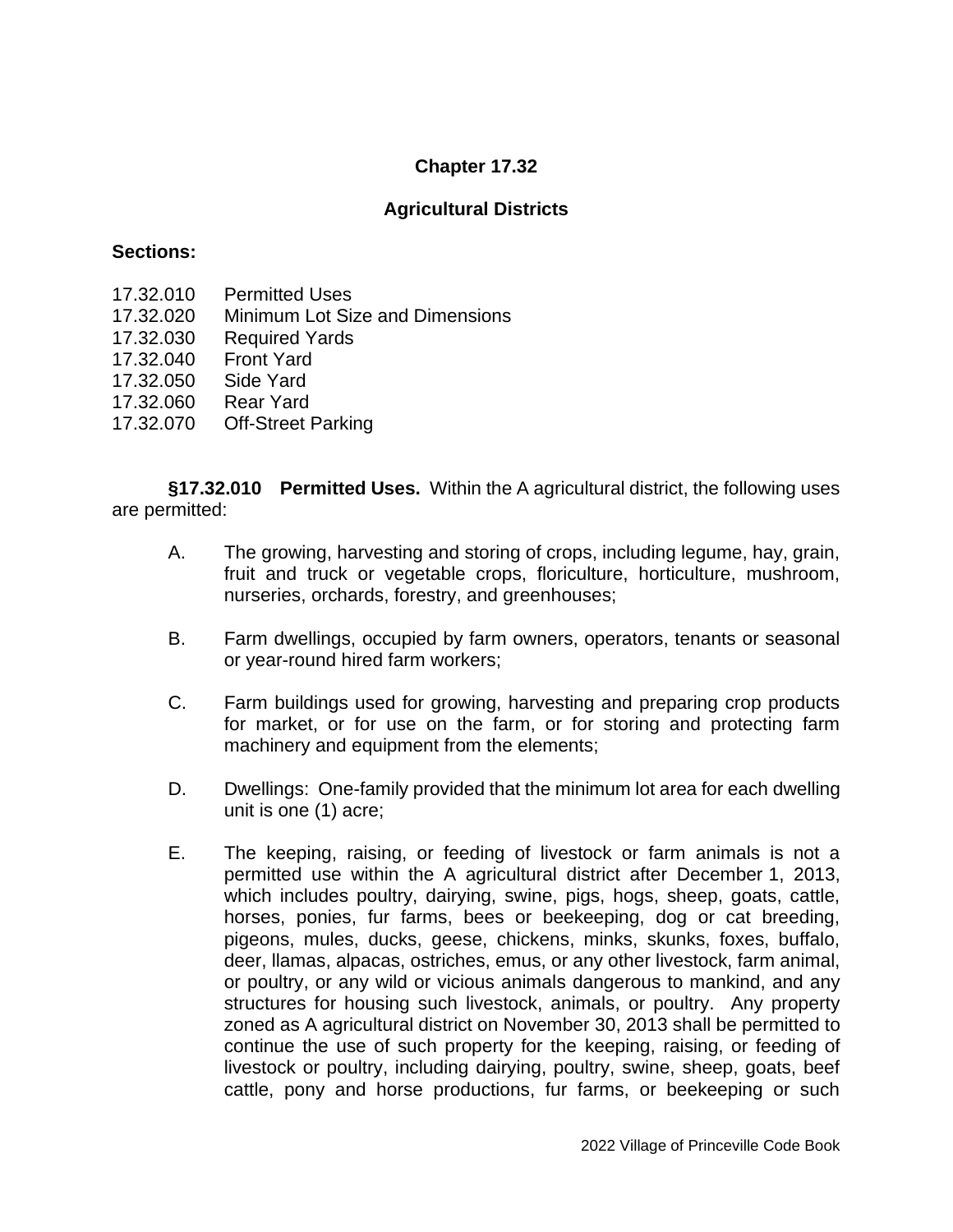structures for housing livestock or poultry products for market, if such use is not located closer than three hundred (300) feet to the R district, as a non-conforming use provided such use was occurring and in place on November 30, 2013, and that such use does not cease for a period of sixty (60) continuous days or more or is not otherwise changed to a conforming use; if such non-conforming use ceases for a period of sixty (60) continuous days or more or is otherwise changed to a conforming use, such nonconforming use shall not be re-established. A non-conforming use permitted under this subsection E shall be permitted to continue upon the sale or transfer of the property with the non-conforming use provided the property and use otherwise stay compliant with the other terms and conditions of this subsection E. This subsection E does not prohibit or in any way limit the keeping, raising, or feeding of pets on the property within the A agricultural district, except as may be provided in this Chapter or the Village Code.

**§17.32.020 Minimum Lot Size and Dimensions.** The minimum lot size is one (1) acre with a minimum lot width of one hundred sixty (160) feet.

**§17.32.030 Required Yards.** On every interior lot a front yard, a rear yard and two (2) side yards are required. On every corner lot a front yard for each lot side abutting a street, a side yard and a rear yard are required. In the case where a lot abuts three (3) streets, three (3) front yards and a side yard are required. Yard dimensions shall be equal to or greater than set forth in Section 17.32.040 through 17.32.060.

**§17.32.040 Front Yard.** The front yard depth where a lot abuts a major street as designated on the zoning map shall be one hundred (100) feet from the centerline of such right-of-way, but not less than twenty (20) feet from the right-of-way line. Where a lot abuts any other street, the minimum depth of a front yard shall be fifty (50) feet from the centerline but not less than twenty (20) feet from the right-of-way line.

**§17.32.050 Side Yard.** Side yard width for each side yard shall be a minimum of thirty (30) feet and for each additional foot of building height above thirty (30) feet, an additional one (1) foot on each side yard is required.

**§17.32.060 Rear Yard.** The rear yard depth shall be a minimum of one hundred (100) feet. Accessory buildings may be erected in a rear yard provided they are located at least eight (8) feet from the required rear or side lot lines.

**§17.32.070 Off-Street Parking.** Regulations of Section 17.20.100 shall apply.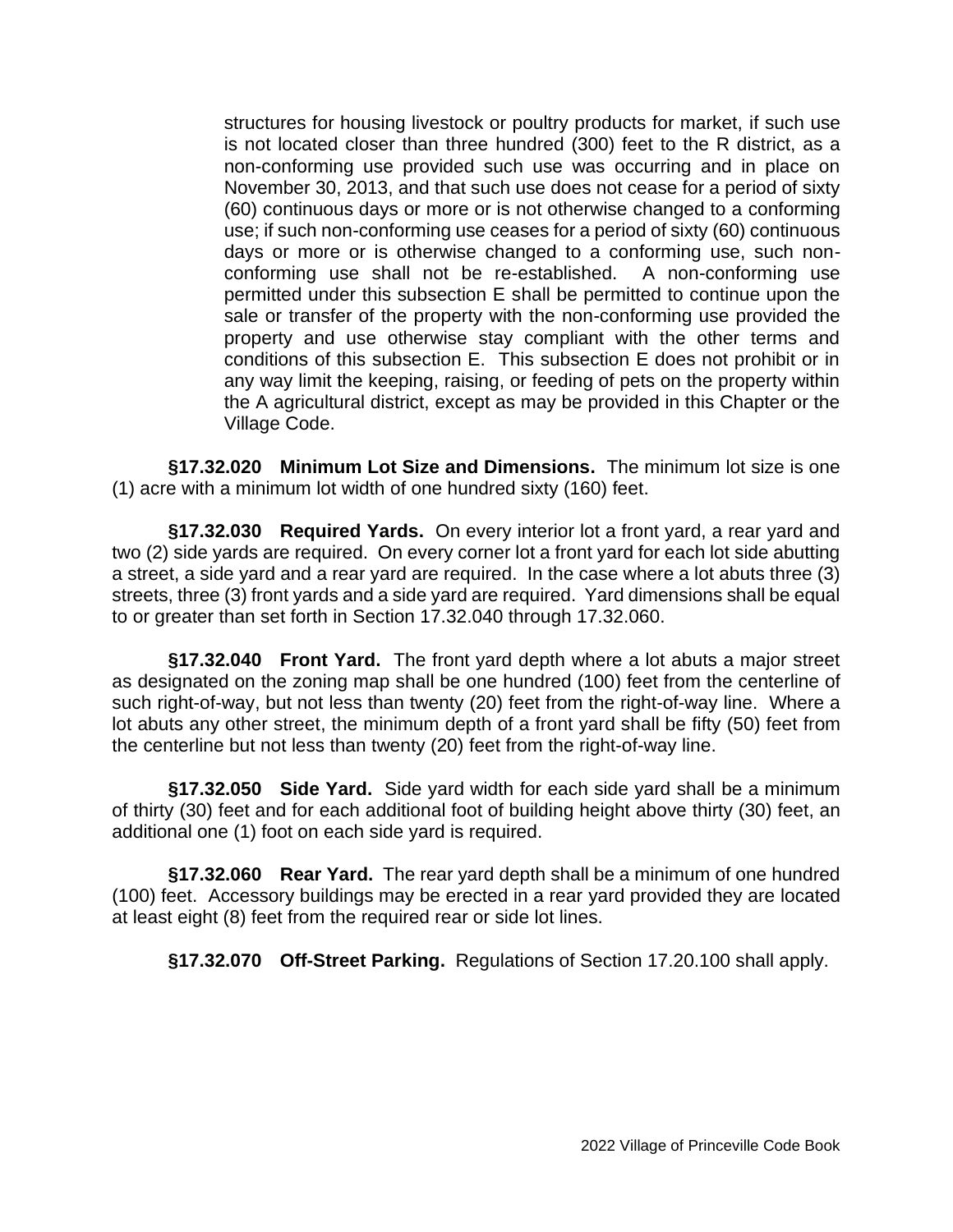#### **Special Uses**

#### **Sections:**

| 17.36.010 | <b>Defined</b>                        |
|-----------|---------------------------------------|
| 17.36.020 | When Authorized                       |
| 17.36.030 | Schedule                              |
| 17.36.040 | Applicability of District Regulations |

**§17.36.010 Defined.** A "special use" is a use which is necessary or desirable for the public welfare, but which is potentially incompatible with the uses normally permitted in the zoning district as established in this title. It is declared the policy and purpose of this title to employ the special use as a flexible means of permitting certain exceptions to the districts established and the rules and regulations adopted herein, in cases where the public benefit of such uses outweighs the potential harm, and under such conditions imposed as are necessary to protect the public health, safety, and welfare and individual property rights.

**§17.36.020 When Authorized.** Special use permits may be authorized by the Village Board in accordance with the procedure set forth in Section 17.44.010, when it appears that:

- A. It is reasonably necessary for the public convenience at that location;
- B. It is so designed, located and proposed as to be operated so that it will not be injurious to the district in which it shall be located or otherwise detrimental to the public welfare;
- C. It conforms to the applicable regulations and standards of, and preserves the essential character of, the district in which it is located;
- D. In the case of an existing nonconforming use, it will make such use more compatible with its surroundings.

**§17.36.030 Schedule.** Special uses which may be authorized by the Village Board are as follows:

A. Multifamily dwellings in the R-1 district, subject to Sections 17.20.020 through 17.20.100;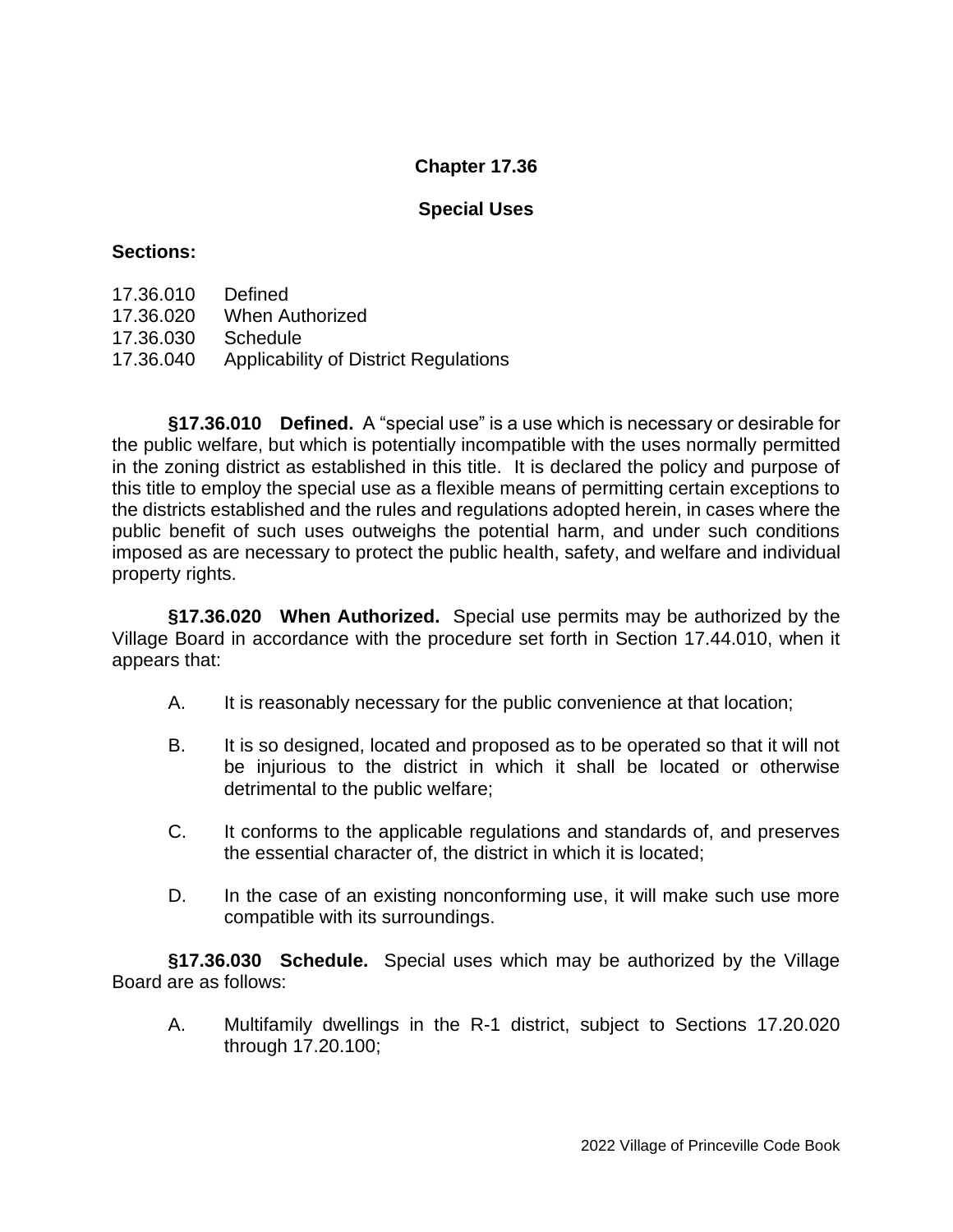- B. The keeping, raising, or feeding of livestock or poultry, including dairying, poultry, swine, sheep, goats, beef cattle, pony and horse productions, fur farms, or beekeeping or such structures for housing livestock, poultry or bees or for preparing livestock or poultry products for market in the R-1, C-2, and the I districts and the A district within three hundred (300) feet of a residential district boundary subject to the following standards:
	- 1. At no point on the lot line of such special use shall any noise, smoke and particulate matter, vibrations, toxic or noxious matter, odors, vapors, or gases of such use be objectionable to the occupant of any adjacent property.
	- 2. No such special use shall discharge into any drainage channel or watercourse material which would contaminate or make undesirable any lands or waters outside of the lot;
- C. Electric or gas substations, public waterworks and appurtenant structures, telephone exchanges, police stations, fire stations, and governmental administration buildings in all districts;
- D. Trailer coach parks in the R-1 and A districts subject to regulations of the district and the following:
	- 1. The applicant shall submit a license by the appropriate authority.
	- 2. The applicant shall submit plans and specifications for the proposed trailer coach park. The site shall not contain less than three (3) acres, have not less than fifteen (15) trailer coach spaces at first occupancy and have no more than ten (10) trailer coach spaces per gross acre. The minimum size of all spaces shall be not less than three thousand (3,000) square feet.
	- 3. All trailer coach spaces shall be provided with a sanitary sewer system and public water system.
	- 4. Each trailer coach space shall be provided with one (1) off-street automobile parking space.
	- 5. Each trailer coach park shall be limited to providing no more than one (1) sign per public road entrance of not more than eight (8) square feet in size;
- E. Churches or similar places of worship; parish houses, Sunday schools, rectory or parsonage, in the R-1, A, C-1, and C-2 districts;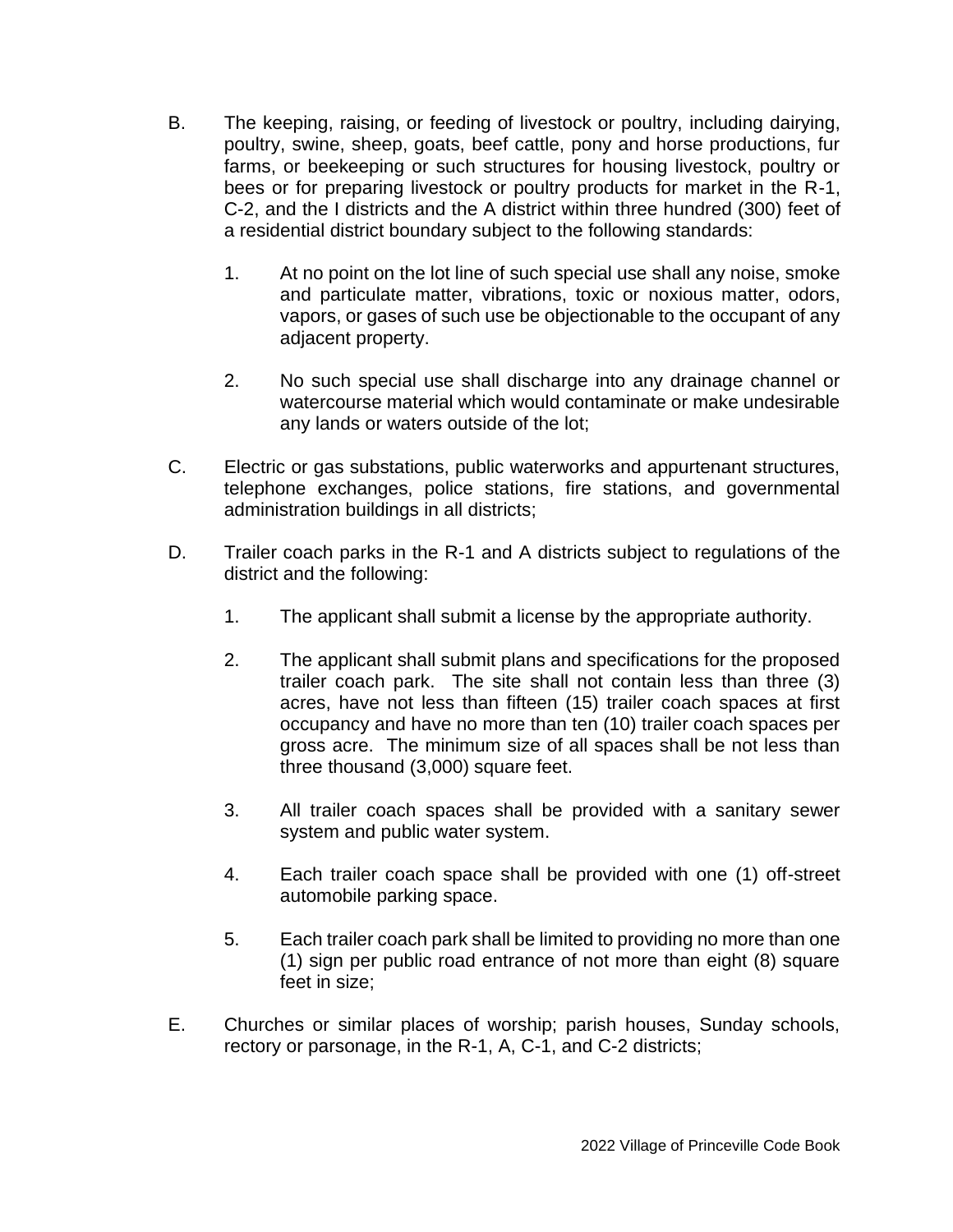- F. Public, parochial or private schools (which may include a convent or teacherage) in the R-1 and A districts;
- G. Public libraries, museums, art galleries, community centers and parks in the R-1, C-1, C-2, and A districts;
- H. Hospitals, nursing homes, doctors' clinics, veterinarians' clinics in the R-1, C-1, C-2, and A districts;
- I. Clubs, private clubs, private lodges, country clubs and golf courses in the R-1 and A districts;
- J. Cemeteries in the R-1 and A districts;
- K. Junk dealers in the I district, provided a solid fence of at least eight (8) feet in height is provided on all sides of such use. Such fence shall conform to the district yard regulations;
- L. Topsoil removal in all districts;
- M. Sewage treatment plants in the A and I districts;
- N. Sanitary landfill in the A and I districts;
- O. Grain elevators for the storing of agricultural products only and provided no processing is conducted on the premises in the C-2 district;
- P. Migrant labor camps in the A and I districts subject to:
	- 1. The applicant submitting evidence that the proposed camp will meet the minimum qualifications established by statute,
	- 2. The submission of a general plan or sketch of the campsite showing the location of the buildings or facilities together with a description of the buildings, water and sewage facilities, laundry facilities, off-street parking, lighting, and buffer strips between adjacent properties;
	- 3. The imposition of restrictions as to the number of persons to be accommodated at any one time;
	- 4. The imposition of restrictions regarding the periods which the camp may be occupied,
	- 5. The Zoning Board finding that the petitioner's statements concerning subdivisions 1 through 4 above, are consistent with the intent of this title.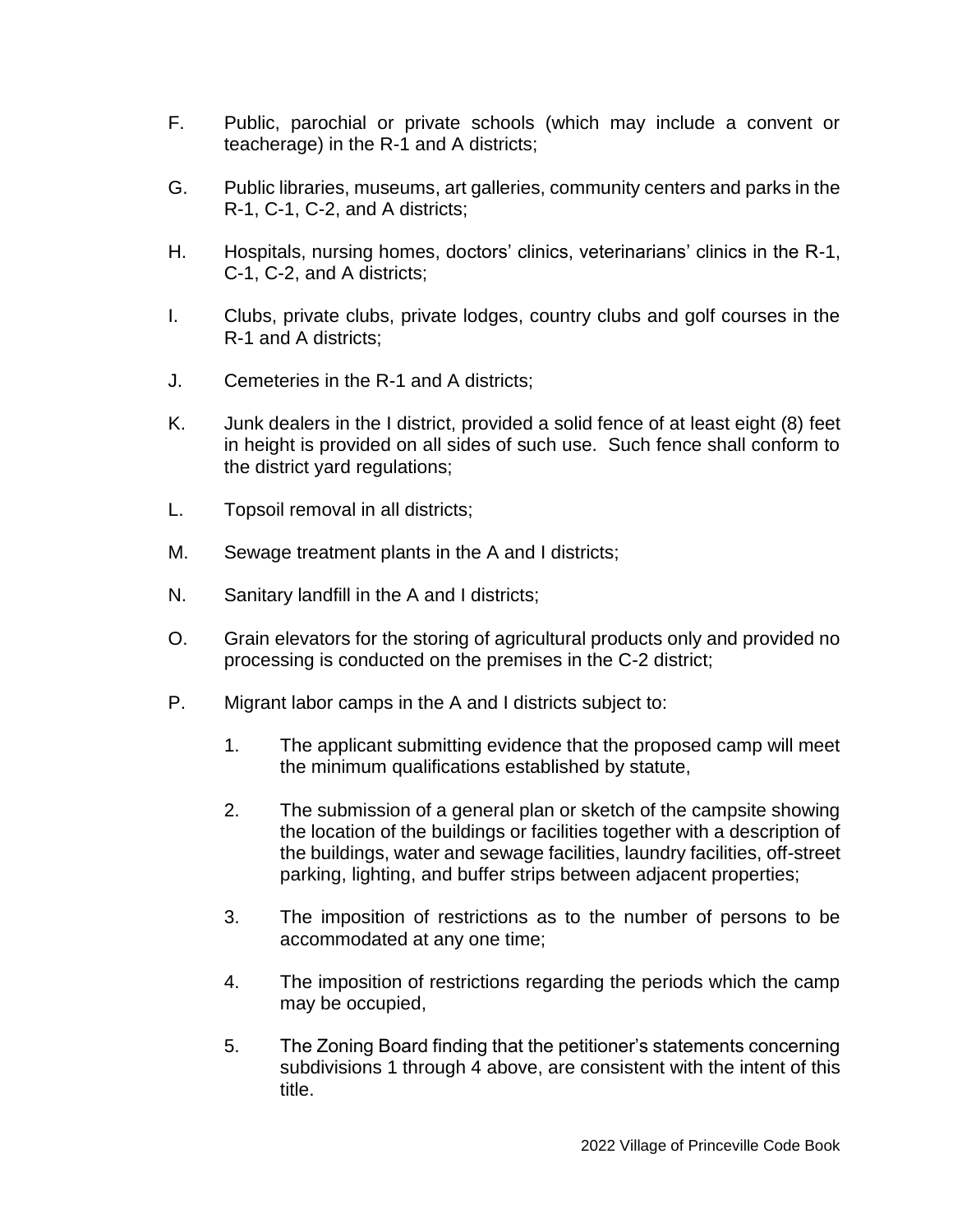Q. Community solar gardens or solar farms in C-1, C-2, and A districts:

The applicant agrees to follow all zoning requirements including design and installation guidelines, lighting, fence requirements, warning signage, utility connection, fire safety, road requirements, endangered species and wetlands requirements through the Illinois Department of Natural Resources (IDNR), compliance with additional regulations, setback requirements, and property maintenance guidelines.

**§17.36.040 Applicability of District Regulations.** In addition to any special conditions or restrictions prescribed by the Board, the yard and setback line regulations and standards of the district in which the special use is located shall apply.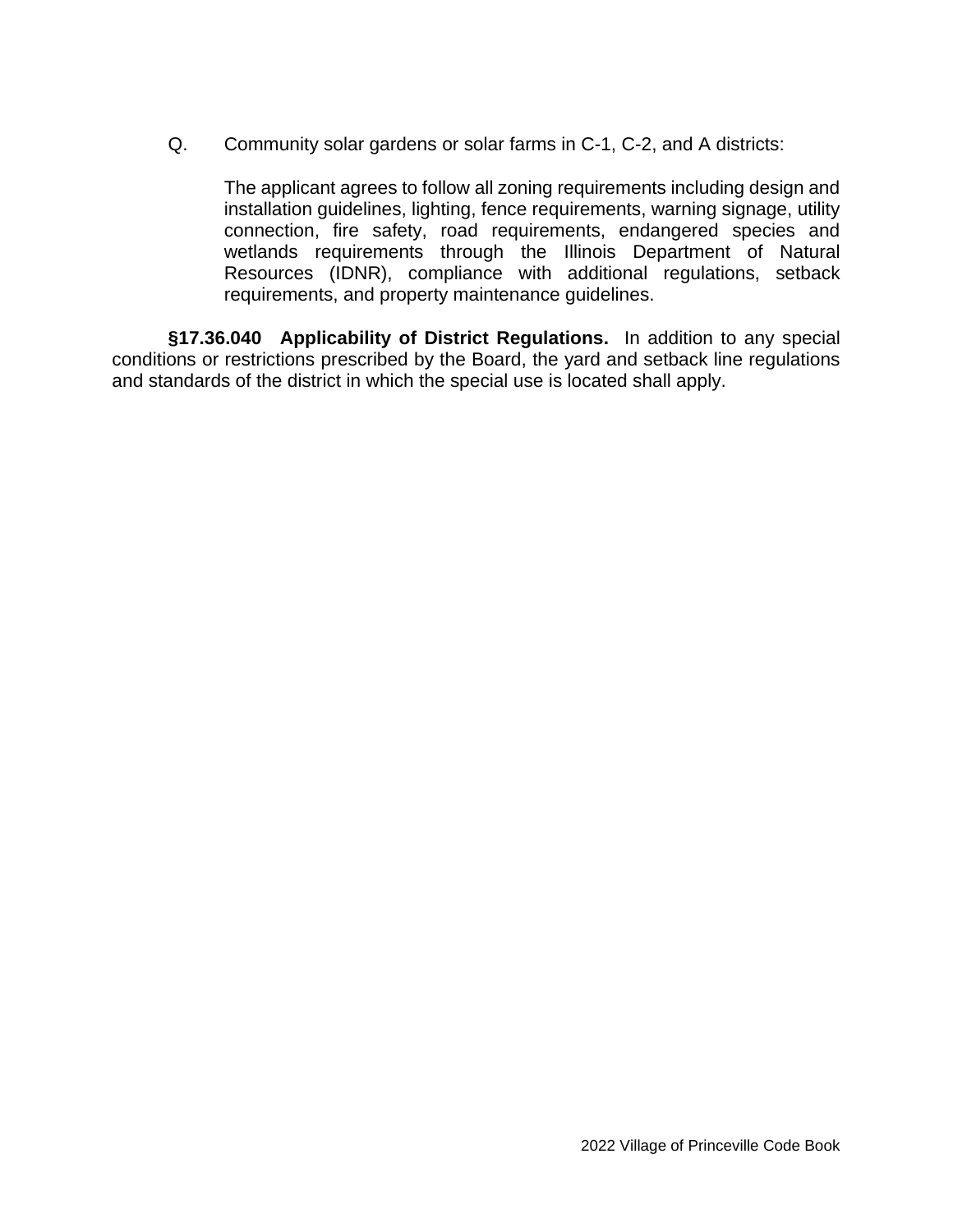### **Nonconforming Uses**

#### **Sections:**

- 17.40.010 Enlargement Expansion
- 17.40.020 Nonconforming Lots of Record
- 17.40.030 Yard Regulations and Standards for Single Nonconforming Lots of Record
- 17.40.040 Repairs and Maintenance
- 17.40.050 Discontinuance
- 17.40.060 Partial Destruction

**§17.40.010 Enlargement – Expansion.** A nonconforming use of land, premises, or structure shall not be enlarged upon, expanded, or extended after the effective date of the ordinance codified in this title by the attachment of a structure, premises, or land or additional signs intended to be seen off the premises or land or by the addition of other uses of a nature which would be prohibited in the district involved.

**§17.40.020 Nonconforming Lots of Record.** In any district in which singlefamily dwellings are permitted, notwithstanding limitations imposed by other provisions of this title, a single-family dwelling and customary accessory building may be erected on any lot which is a lot of record on the effective date of the ordinance codified in this title. The provision shall apply even though such lot fails to meet the requirements for area or width, or both, that are generally applicable in the district, provided that yard dimensions and other requirements not involving area or width, or both, of the lots shall conform to the regulations hereinafter provided.

#### **§17.40.030 Yard Regulations and Standards for Single Nonconforming Lots of Record.**

- A. Front Yard. The front yard regulations and standards of the district in which such lot is located shall apply.
- B. Rear Yard. The rear yard regulations and standards of the district in which such lot is located shall apply.
- C. Side Yard. Two (2) side yards shall be provided, each at least one-sixth (1/6) in width of the lot, but not be wider than required for the district in which such lot is located.

**§17.40.040 Repairs and Maintenance.** On any structure devoted in whole or in part to any nonconforming use, or which itself is nonconforming, work may be done in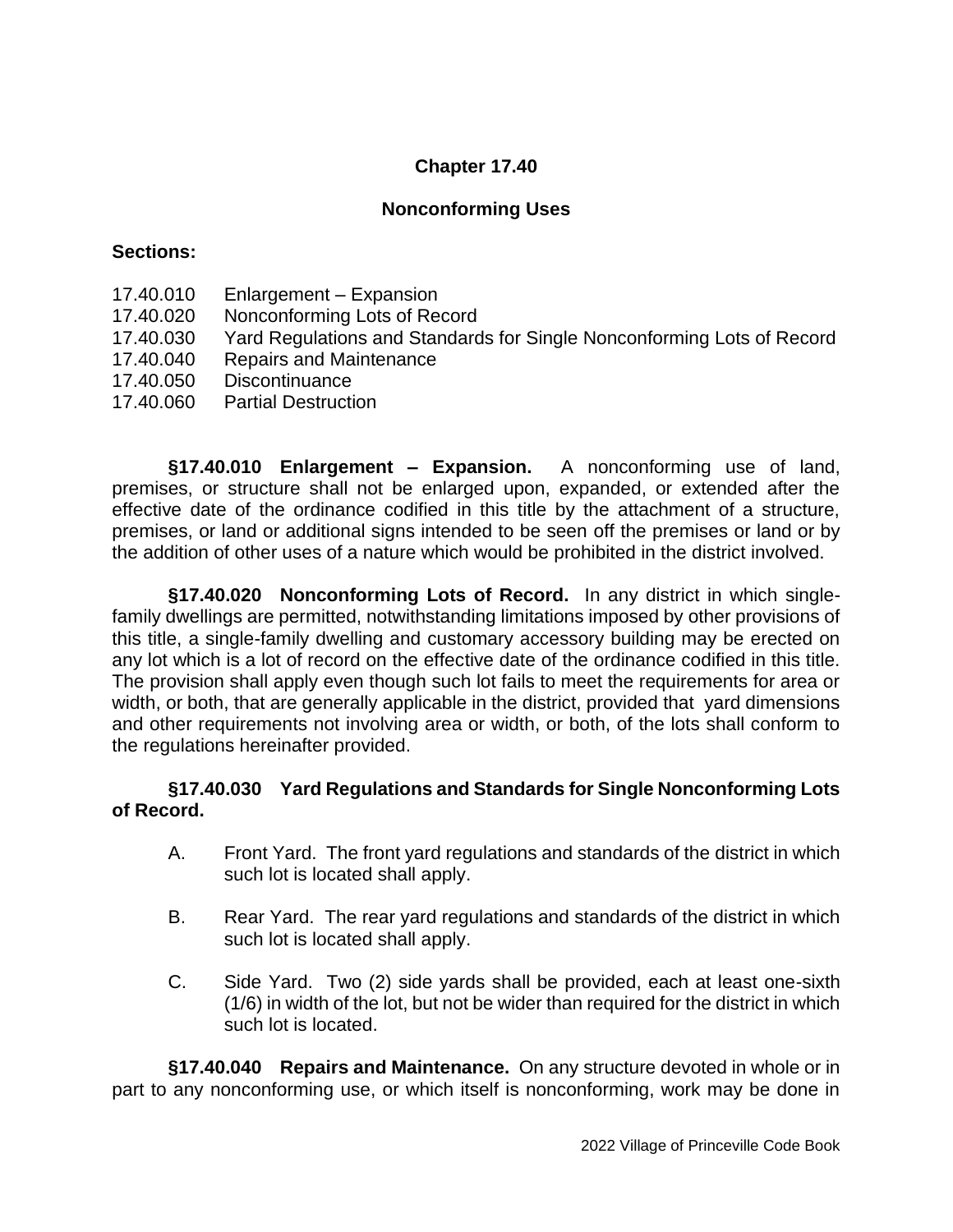any period of twelve (12) consecutive months on ordinary repairs, or on repair or replacement of nonbearing walls, fixtures, wiring, or plumbing, to an extent not to exceed ten percent (10%) of the then current replacement value of the structure, provided that the volume of such building or the size of such structure as it existed at the effective date of adoption, or amendment of the ordinance codified in this title, shall not be increased. Nothing in this title shall be deemed to prevent the strengthening or restoring to a safe condition of any structure or part thereof declared to be unsafe by an official charged with protecting the public safety, upon order of such official.

#### **§17.40.050 Discontinuance.**

- A. If a nonconforming use has ceased for a period of sixty (60) days or more, it shall not be reestablished unless the nonconforming use was in a building designed, arranged or intended for such use, and which building does not reasonably lend itself to occupancy by a conforming use.
- B. Once changed to a conforming use, no building or land shall be permitted to revert to a nonconforming use.

**§17.40.060 Partial Destruction.** If a nonconforming structure is destroyed by any means to an extent of more than fifty percent (50%) of its replacement cost at the time of destruction, it shall not be reconstructed except in conformity with the provisions of this title.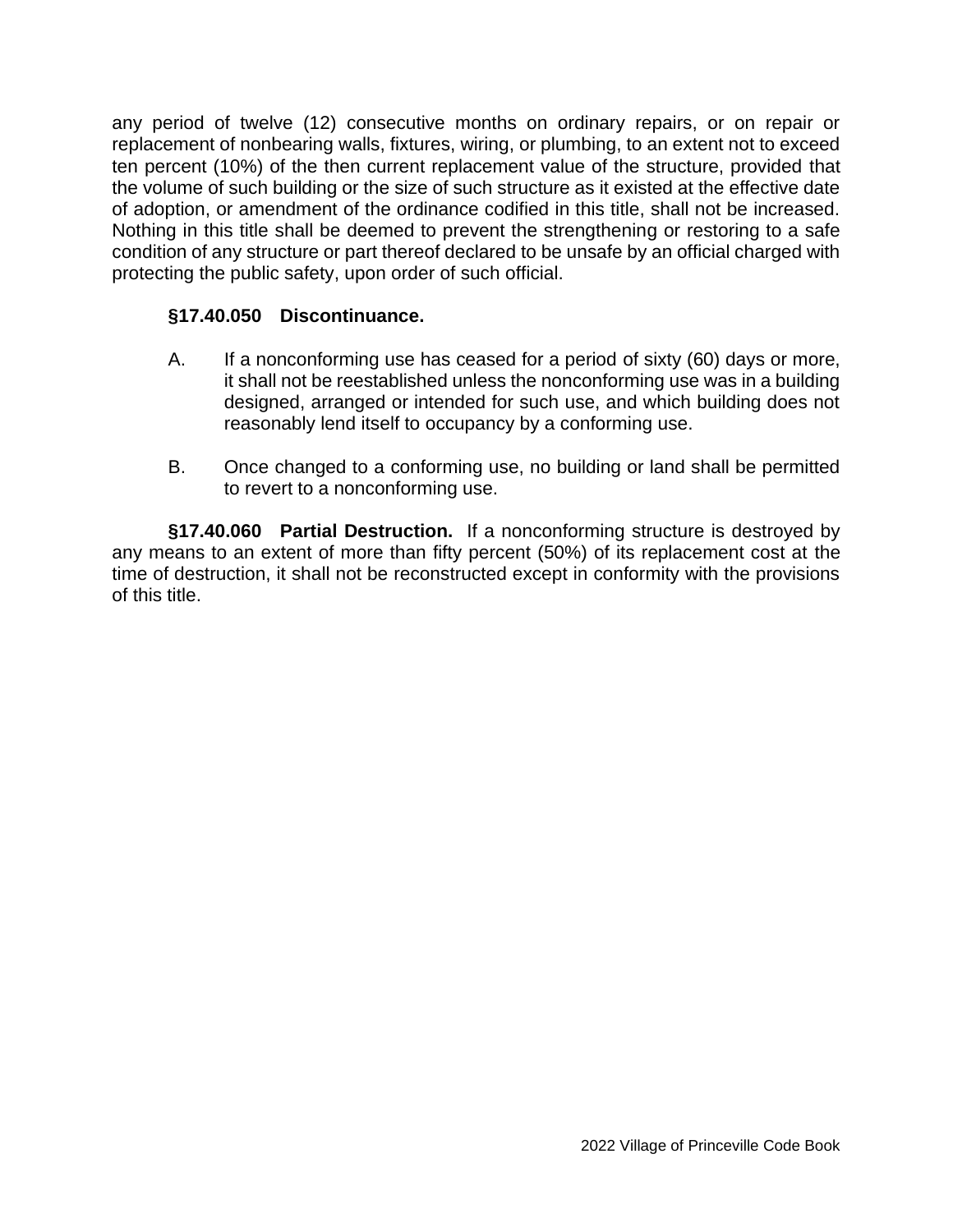## **Zoning Board of Appeals**

#### **Sections:**

- 17.44.010 Established Organization
- 17.44.020 Duties Powers Generally
- 17.44.030 Powers Lot divided by District Boundary Line
- 17.44.040 Powers When Street Layout Disagrees with Map
- 17.44.050 Powers Granting Variances
- 17.44.060 Powers Special Use Applications
- 17.44.070 Rezone Powers Reserved
- 17.44.080 Appeal Procedure
- 17.44.090 Administrative Decisions Judicial Review

**§17.44.010 Established – Organization.** A Zoning Board of Appeals is established. The Zoning Board shall consist of seven (7) members appointed by the Board of Trustees. The members of the Zoning Board shall serve respectively for the following term: one for one (1) year, one for two (2) years, one for three (3) years, one for four (4) years, one for five (5) years, one for six (6) years and one for seven (7) years, the successor to each member so appointed to serve for a term of five (5) years. The Board of Trustees shall designate one of the appointed members as chairperson of the Zoning Board at the time of his or her appointment, and the appointed chairperson shall hold office as chairperson until a successor is appointed. Special meetings may be held at the call of the chairperson or as determined by the Zoning Board. Such chairperson, or in his/her absence, the acting chairperson, may administer oaths and compel attendance of witnesses. All meetings of the Zoning Board shall be open to the public. The Zoning Board shall keep minutes of its proceedings showing the vote of each member on every question. If any member is absent or fails to vote, the minutes shall indicate such a fact. The Zoning Board shall adopt its own rules of procedure not in conflict with the statute of this title. Vacancies upon the Board of Appeals shall be filled for the unexpired term of the member whose place has become vacant. The Village Board of Trustees shall have the power to remove any member of the Board of Appeals for cause and after a public hearing.

**§17.44.020 Duties – Powers Generally.** The Zoning Board shall hear and decide appeals from any order, requirements, decision or determination made by the Zoning Officer. It shall also hear and decide all matters referred to it or upon which it is required to pass under this title. The Zoning Board may reverse or affirm, wholly or partly, or may modify or amend the order, requirement, decision or determination appealed from the extent and manner that the Zoning Board may decide to be fitting and proper in the premises, and to that end the Zoning Board shall also have all powers of the officer from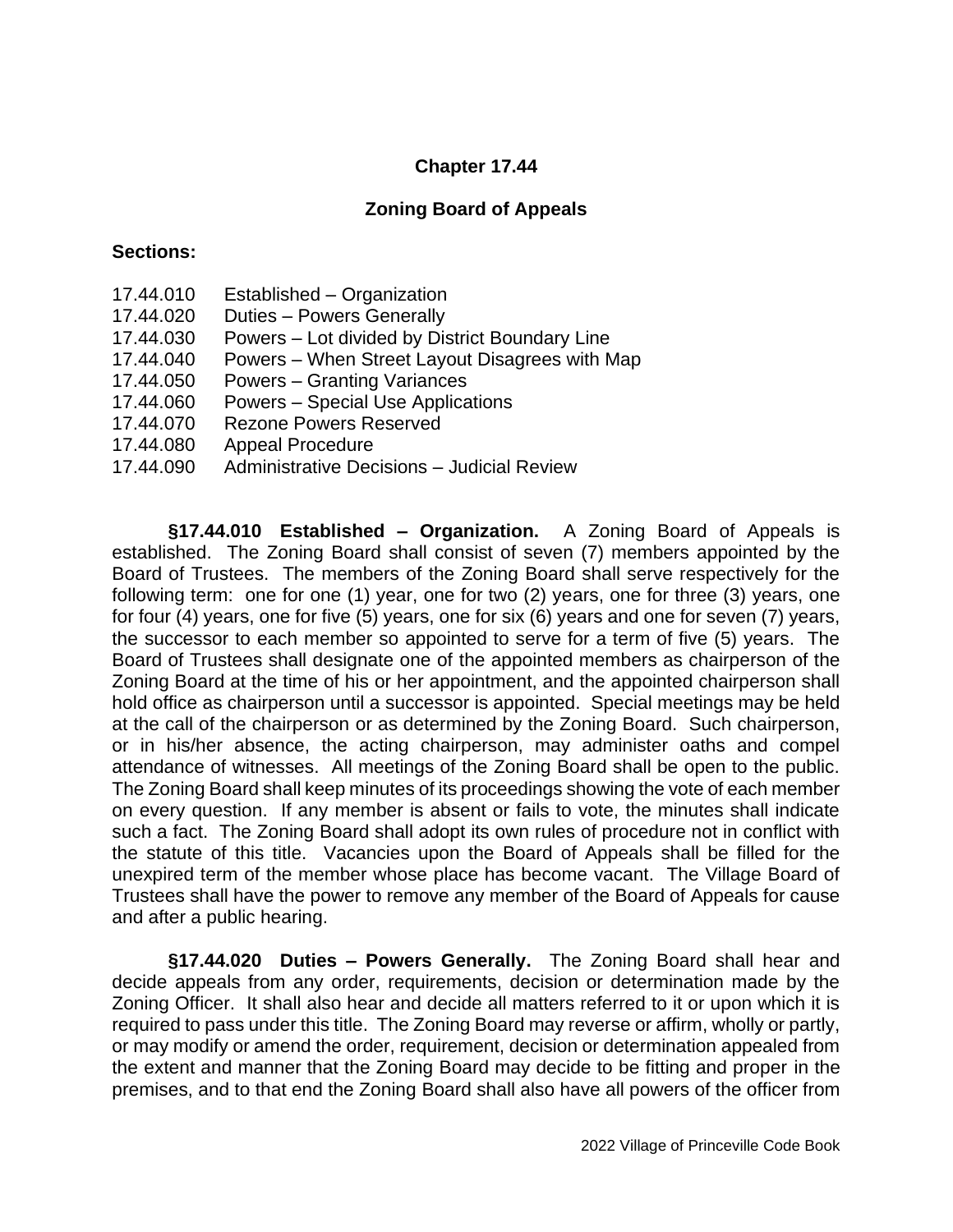whom the appeal is taken. The Zoning Board shall have the powers set out in Sections 17.44.030 through 17.44.070.

**§17.44.030 Powers – Lot divided by District Boundary Line.** The Zoning Board shall have the power to permit the extension of a district where the boundary line of a district divides a lot in single ownership as shown of record.

**§17.44.040 Powers – When Street Layout Disagrees with Map.** The Zoning Board shall have the power to interpret the provisions of this title where the street layout actually on the ground varies from the street layout as shown on the district map fixing the several districts.

**§17.44.050 Powers – Granting Variances.** The Zoning Board shall have the power to grant a variance when it is determined in specific cases that there are practical difficulties or particular hardships in the way of carrying out the strict letter of any of the regulations and standards of this title relating to the construction or alteration of structures. A variance from the terms of this title shall not be granted by the Board unless and until:

- A. A written application for a variance is submitted demonstrating:
	- 1. That special conditions and circumstances exist which are peculiar to the land or structure involved which are not applicable to other lands or structures in the same district.
	- 2. That literal interpretation of the provisions of this title would deprive the applicant of rights commonly enjoyed by other lands or structures in the same district under the terms of this title.
	- 3. That the special conditions and circumstances do not result from the actions of the applicant.
	- 4. That the granting of the variance requested will not confer on the applicant any special privilege that is denied by this title to other lands or structures in the same district.

No nonconforming use of neighboring lands or structures in the same district, and no permitted use of lands or structures in other districts shall be considered grounds for the issuance of a variance.

5. Where the requested variance is for permission to move a structure or part thereof as defined in Section 17.04.040 of this title, that the granting of the variance will not adversely affect the value of the surrounding premises or otherwise adversely affect the neighborhood to which the structure or part thereof would be moved.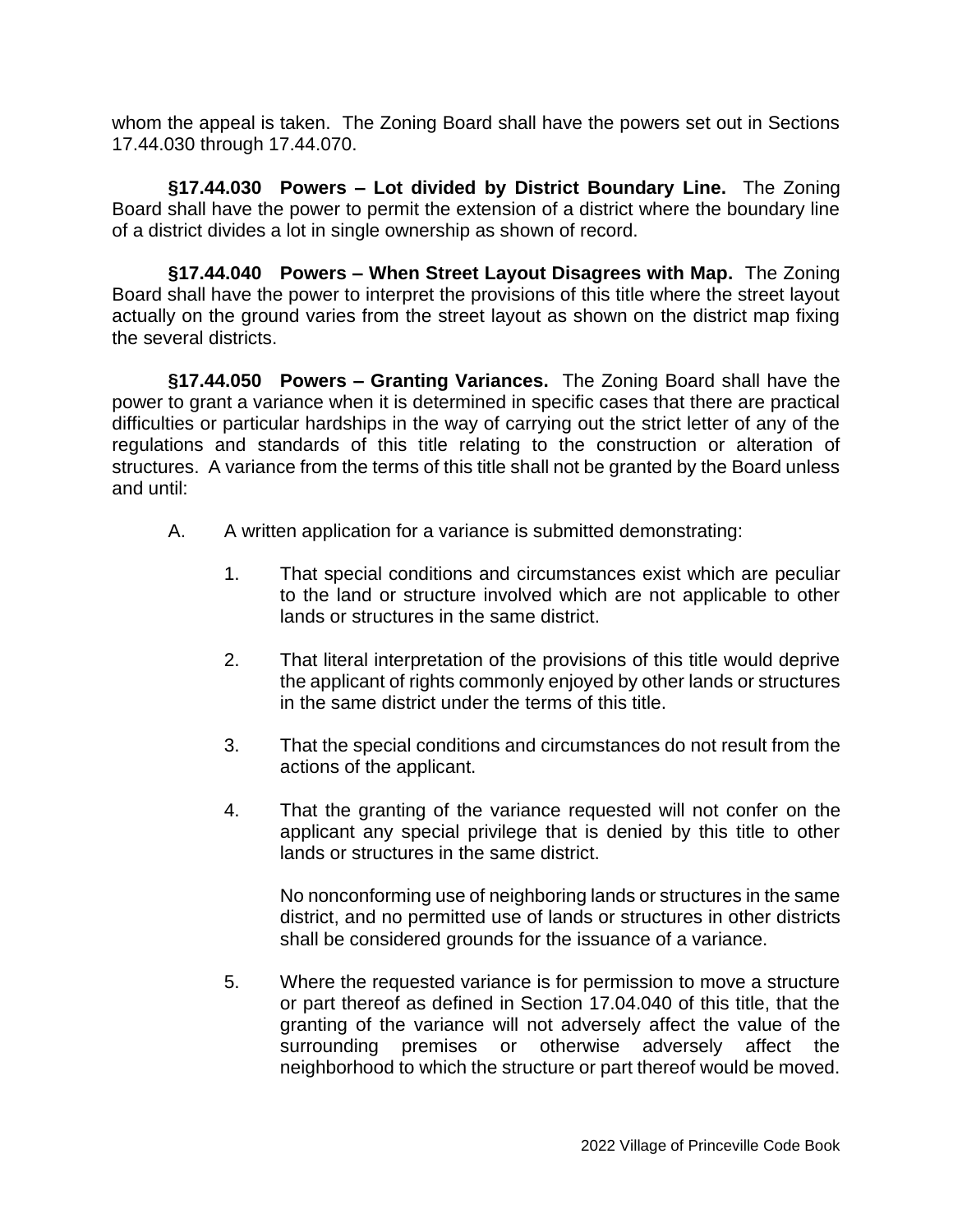- B. The application is in proper form and a fee as may be determined by the Village Board has been paid. The Zoning Board shall hold a public hearing on such matter in accordance with the provisions of Sections 17.48.040 through 17.48.060. Reasonable special conditions and safeguards for the protection of the public health, safety, and welfare may be imposed by the Zoning Board if it grants the application for variance.
- C. The power to grant a variance, as granted to the Zoning Board in this Section 17.44.050, shall not include:
	- 1. The power to grant a variance with regard to the front-yard setback requirements established in this Title 17 when the application for variance concerns a structure to be constructed, erected, or placed in a front yard in a residential district; provided that this prohibition to grant a variance for a front-yard setback shall not apply to a frontyard setback variance request being made by a school that has been granted a special use in an R-1 district under subsection 17.36.020(F); or
	- 2. The power to grant a variance with regard to any setback requirements established in this Title 17 if the application for variance concerns an accessory storage structure as described in subsection 17.08.020(F) of this Title 17.

**§17.44.060 Powers – Special Use Applications.** The Zoning Board shall have the power to hear all applications for special uses and to make and submit to the Village Board such findings and recommendations with respect thereto as provided hereinafter:

- A. An application for one of the special uses of land specified in Section 17.36.030 shall be made by filing a written application or petition to the Zoning Board. Such application shall:
	- 1. State the name, address of applicant and the owner;
	- 2. State the location of property for which the special use is sought;
	- 3. State the specific special use desired;
	- 4. State facts sufficient to demonstrate that the conditions prescribed in Section 17.36.020 exist and support such statement with any plans and/or data necessary for the proper understanding of the application or such plans or data as are required by the Zoning Board.
- B. If the application for a special use is in proper form and the fee specified has been paid, the Zoning Board shall hold a public hearing on such matter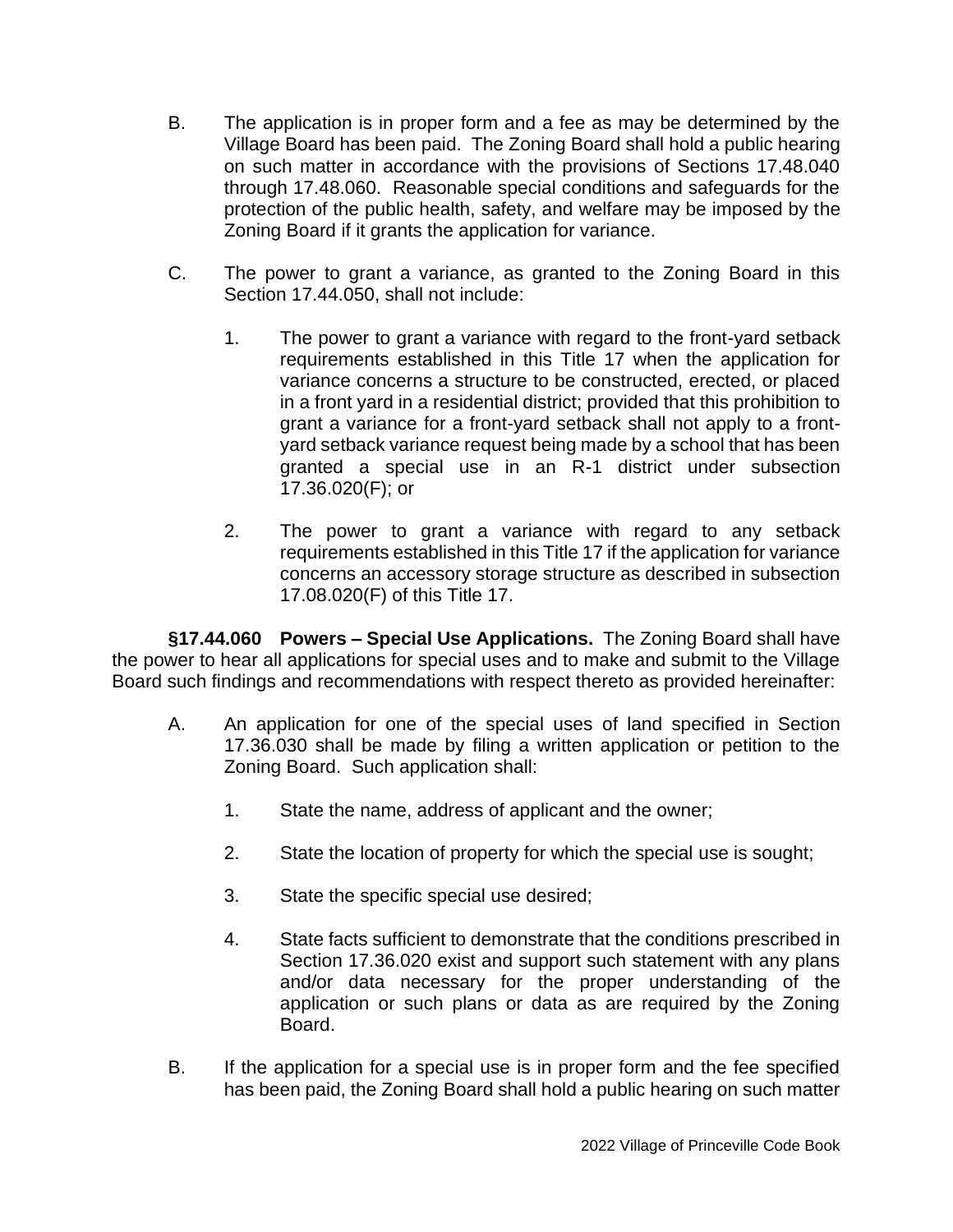in accordance with the provisions of Sections 17.48.040 through 17.48.080(A). The Zoning Board shall make a report to the Village Board and in such report shall indicate their recommendation of approval or disapproval of the special use applied for. Such report may also recommend that reasonable special conditions and safeguards for the protection of the public health, safety, and welfare be imposed by the Village Board if it grants the application for special use. A special use permit granted by the Village Board shall remain valid for one (1) calendar year from the date of granting unless the use is established prior to such termination date. Such special use may be extended by the Village Board for periods of six (6) months if the Village Board finds that such extensions are in conformity with this title and the general welfare of the Village.

**§17.44.070 Rezone Powers Reserved.** Nothing herein contained shall be construed to give or grant to the Board of Appeals the power or authority to alter or change the zoning ordinance of the district map, such power and authority being reserved to the Village Board.

## **§17.44.080 Appeal Procedure.**

- A. An appeal to the Zoning Board may be taken by any person aggrieved or by any officer, department, board, or bureau of the municipality. The appeal shall be taken within forty-five (45) days after the action complained of by filing with the zoning office from whom the appeal is taken and with the Zoning Board a notice of appeal, specifying the grounds thereof. The Zoning Officer from whom the appeal is taken shall forthwith transmit to the Zoning Board all the paper constituting the record upon which the action appealed from was taken.
- B. An appeal stays all proceedings in furtherance of the action appealed from unless the Zoning Officer from whom the appeal is taken certifies to the Zoning Board after the notice of appeal has been filed with him/her, that by reason of facts stated in the certificate a stay would in his/her opinion cause imminent peril to life or property. In this event the proceedings shall not be stayed otherwise than by a restraining order which may be granted by the Zoning Board or by a court of record on application and on notice to the Zoning Officer from whom the appeal is taken, and on due cause shown.
- C. The Zoning Board shall fix a reasonable time for the hearing of the appeal and give due notice thereof to the parties and decide the appeal within a reasonable time. Upon the hearing any party may appear in person or by agent or by attorney. The Zoning Board may reverse or affirm, wholly or partly, or may modify the order, requirement, decision, or determination as in its opinion ought to be made in the premises and to that end has all the power of the Zoning Officer from whom the appeal is taken.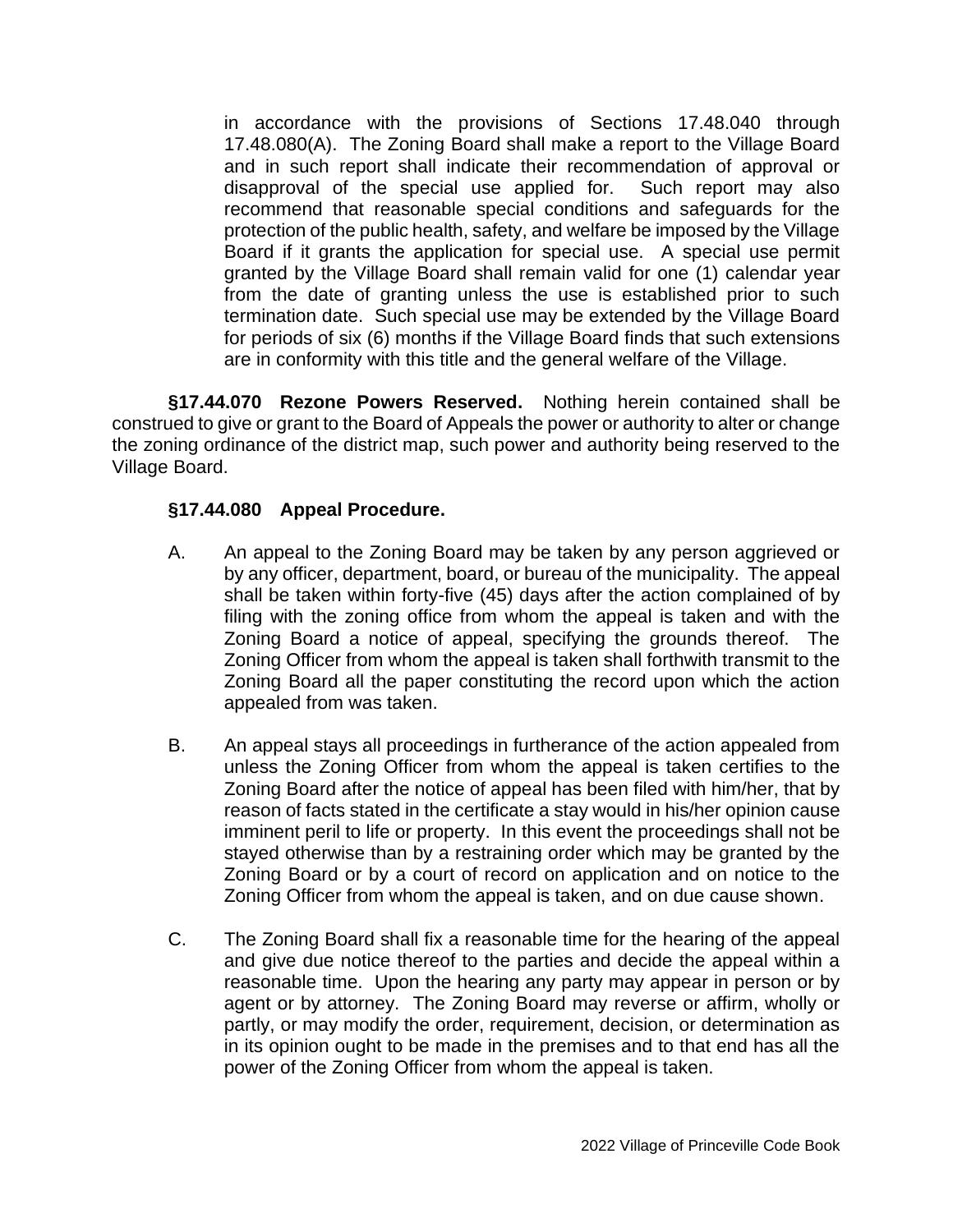**§17.44.090 Administrative Decisions – Judicial Review.** All final administrative decisions of the Zoning Board rendered under the terms of this title shall be subject to judicial review, pursuant to the provisions of the Administrative Review Act, and all amendments and modifications thereof, and the rules adopted pursuant thereto.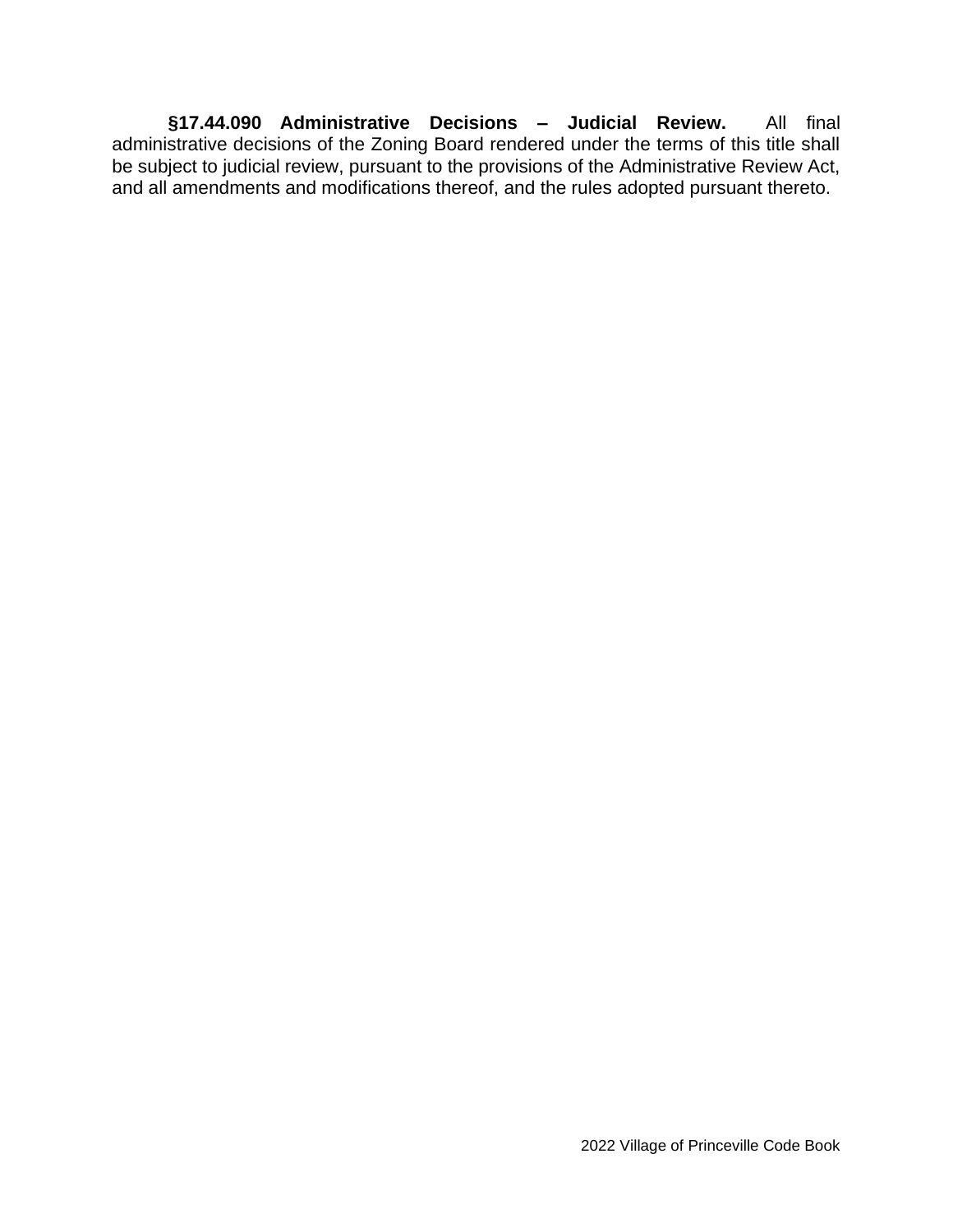### **Amendments**

### **Sections:**

- 17.48.010 Generally
- 17.48.020 Application Submission
- 17.48.030 Application Fee to Accompany
- 17.48.040 Hearing Notice
- 17.48.050 Hearing Appearance
- 17.48.060 Hearing Postponement or Adjournment
- 17.48.070 Report to Village Board
- 17.48.080 Action of Village Board

**§17.48.010 Generally.** The regulations and standards, restrictions, and district boundaries set forth in this title may from time to time be amended, supplemented, changed, or repealed by ordinance as provided by law. No such action may be taken unless and until the applicant for an amendment has complied with this Chapter.

**§17.48.020 Application – Submission.** A written application shall be submitted to the Zoning Board. Such application may be initiated by the Village Board, the Plan Commission, or the owners of more than fifty percent (50%) of the area involved.

**§17.48.030 Application – Fee to Accompany.** Each such application, except that initiated by the Village Board or by the Plan Commission, shall be accompanied by the fee specified to be paid by the applicant.

**§17.48.040 Hearing – Notice.** At least fifteen (15) days but not more than thirty (30) days' notice of the time and place of the hearing of such action shall be published in an official paper or a paper of general circulation in the Village. The notice of such hearing shall contain the information relating to such action. The applicant shall pay the cost of such publication.

**§17.48.050 Hearing – Appearance.** A public hearing shall be held and any person may appear in person, or by agent or by attorney.

**§17.48.060 Hearing – Postponement or Adjournment.** The Zoning Board may, by majority vote, postpone or adjourn from time to time any public hearing. In the event of such postponement or adjournment further publication of such action need not be made.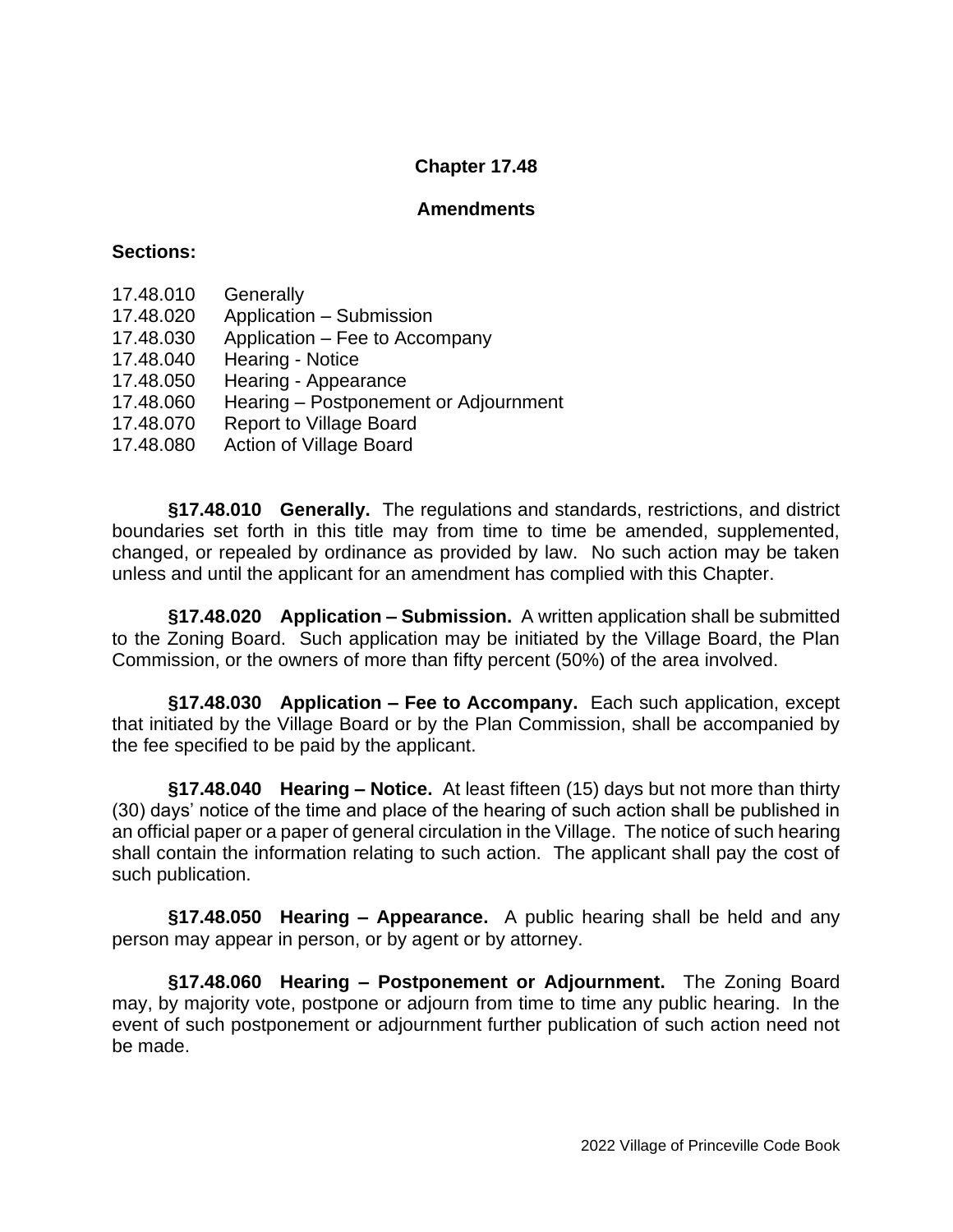**§17.48.070 Report to Village Board.** Within thirty (30) days after the close of the public hearing, the Zoning Board shall make a report to the Village Board.

### **§17.48.080 Action of Village Board.**

- A, In the event that the report of the Zoning Board is adverse to such action referred to it, such action shall not be passed except by the favorable vote of two-thirds (2/3) of all the members of the Village Board.
- B. In case of a written protest against any such action:
	- 1. Signed and acknowledged by the owner of twenty percent (20%) of the frontage, the zoning classification of which is proposed to be altered; or
	- 2. Signed and acknowledged by the owners of twenty percent (20%) of the frontage immediately adjoining or across an alley from the frontage, the zoning classification of which is proposed to be altered; or
	- 3. Signed and acknowledged by the owners of twenty percent (20%) of the frontage directly opposite from the frontage, the zoning classification of which is proposed to be altered; and
	- 4. Filed with the Village Clerk;

Such action shall not be passed except by the favorable vote of two-thirds (2/3) of all the members of the Village Board.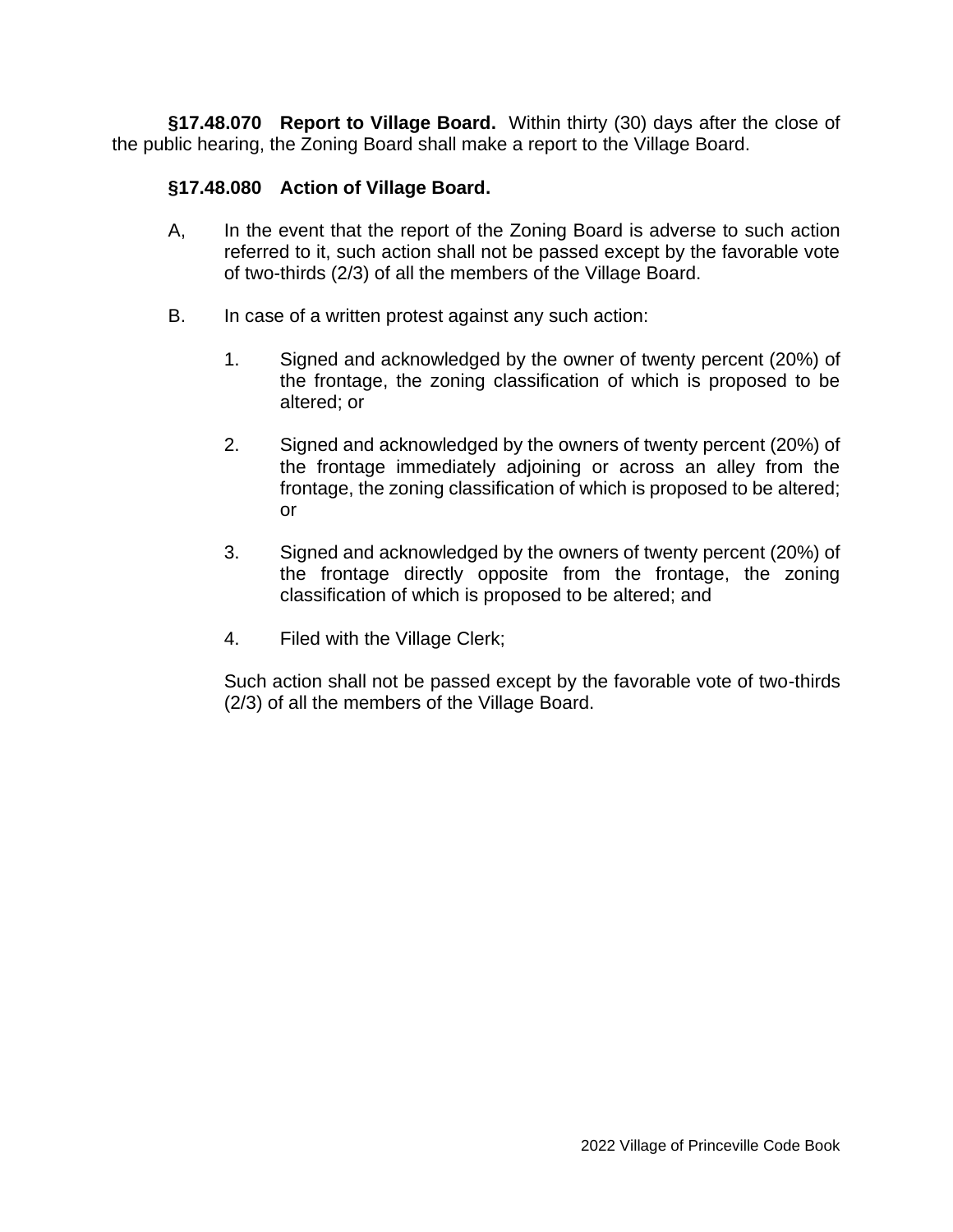### **Telecommunications Facilities**

#### **Sections:**

- 17.50.010 Purpose
- 17.50.020 Definitions
- 17.50.030 Interpretation
- 17.50.040 Special Use Status, Requirements
- 17.50.050 Residential Zoning Districts
- 17.50.060 Design for Co-Location
- 17.50.070 Co-Location Standard
- 17.50.080 Public Safety Standard
- 17.50.090 Appearance
- 17.50.100 Facility Height
- 17.50.110 Fall Zone
- 17.50.120 Setbacks
- 17.50.130 Lot with Principal Structure
- 17.50.140 Lighting; Signage
- 17.50.150 Variances
- 17.50.160 Modification
- 17.50.170 Dismantling
- 17.50.180 Fees

**§17.50.010 Purpose.** The purpose of this Chapter is to encourage the continued improvement of wireless telecommunications in the Village; to exercise the Village's zoning authority consistently with state and federal law concerning telecommunications facilities; and to regulate telecommunications facilities in a manner that will conserve the taxable value of land and buildings throughout the Village, will promote the public health, safety, comfort, and welfare, and will preserve sites, areas, and structures of historical, architectural, and aesthetic importance.

**§17.50.020 Definitions.** The following definitions (in addition to the definitions found in Section 17.04.040) are applicable to this Chapter 17.50:

"Antenna" means a device by which radio signals are transmitted, received, or both.

"Facility" means that part of the signal distribution system used or operated by a telecommunications carrier under a license from the FCC consisting of a combination of improvements and equipment including (i) one or more antennas; (ii) a supporting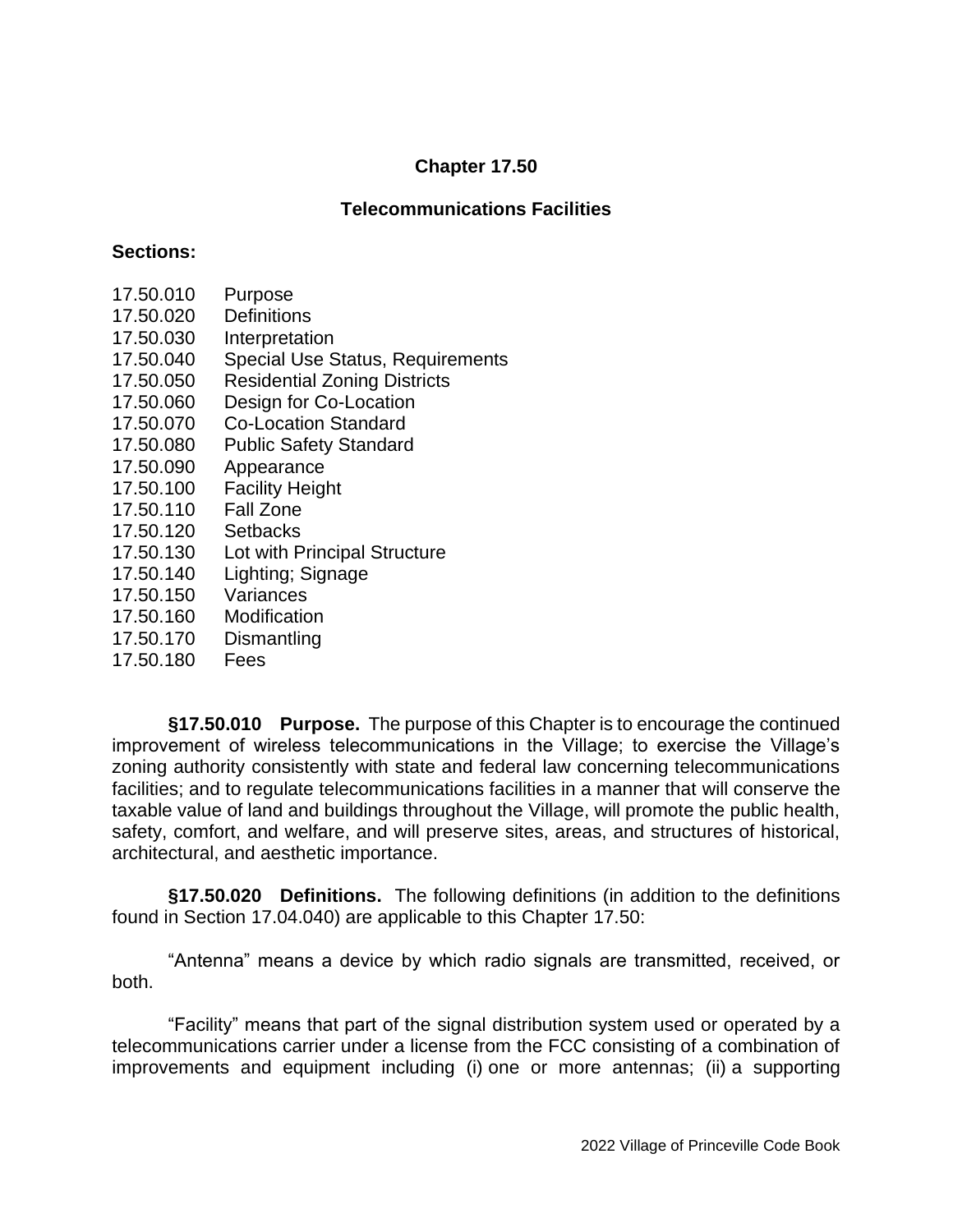structure and the hardware by which antennas are attached; (iii) equipment housing; and (iv) ancillary equipment such as signal transmission cables and miscellaneous hardware.

"Facility Lot" means the zoning lot on which a facility is or will be located.

"Facility Height" means the total height of the facility's supporting structure and any antennas that will extend above the top of the supporting structure; however, if the supporting structure's foundation extends more than three (3) feet above the uppermost ground level along the perimeter of the foundation, then each full foot in excess of three (3) feet shall be counted as an additional foot of facility height. The height of a facility's supporting structure is to be measured from the highest point of the supporting structure's foundation.

"Nonresidential Zoning Districts" means all zoning districts designated under the Zoning Ordinance except for residential districts designated under Chapter 17.20.

"Residential Zoning Districts" means all zoning districts designated under Chapter 17.20 of the Zoning Ordinance.

"Supporting Structure" means a structure, whether an antenna tower or another type of structure, that supports one or more antennas as part of a facility.

**§17.50.030 Interpretation.** Where a provision of this Chapter 17.50 conflicts with a provision in another chapter of the Zoning Ordinance, the provision from this Chapter shall control. Where a provision in this Chapter 17.50 conflicts with a federal or State of Illinois legal requirement, the federal or State of Illinois legal requirement shall control.

**§17.50.040 Special Use Status, Requirements.** The Village Board may authorize a facility as a special use in any zoning district, subject to the following:

- A. The procedures and standards of Chapter 17.36 and of Section 17.44.060 are followed and met.
- B. The requirements of this Chapter 17.50 are met.
- C. All requirements of the zoning district in which the facility is proposed to be located are met, except for requirements which are inconsistent with this Chapter 17.50.

**§17.50.050 Residential Zoning Districts.** A facility may be authorized in a residential zoning district only if the application complies with subsections 17.50.040(A), (B), and (C) above; and the applicant establishes that no site available in a nonresidential zoning district or outside the Village would enable the telecommunications carrier for whom the application was submitted to provide the proposed service.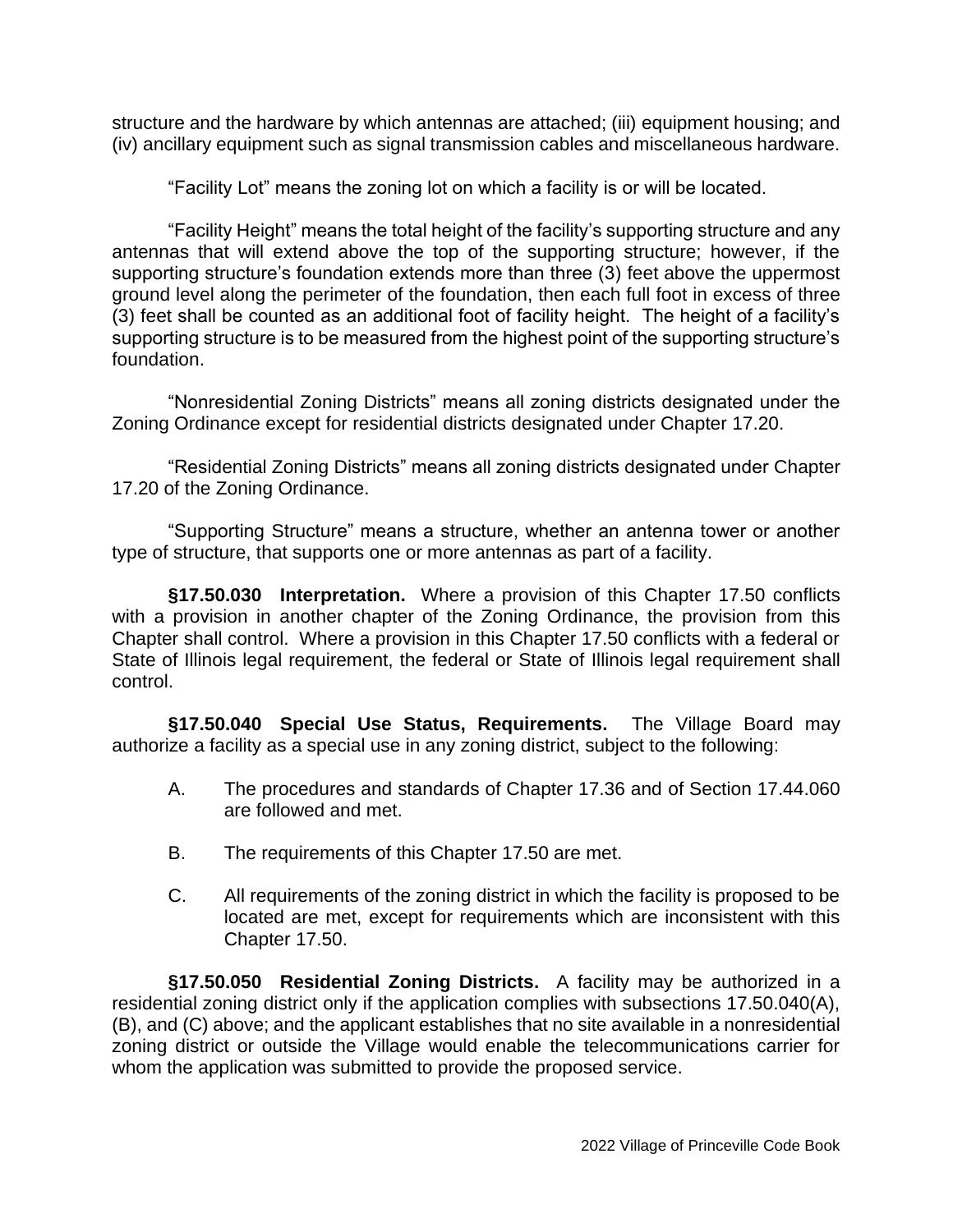**§17.50.060 Design for Co-Location.** A facility shall be designed to accommodate the applicant plus two (2) additional telecommunications carriers if the facility height exceeds one hundred (100) feet, and shall be designed to accommodate one (1) additional telecommunications carrier if the cell tower height exceeds sixty (60) feet.

**§17.50.070 Co-Location Standard.** Except for any application to place a new facility on school district property, the Village Board shall not authorize a new facility as a special use unless the applicant establishes that the service planned for the proposed new facility cannot be achieved through use of an existing facility within a one (1) mile radius of the site proposed in the application. An application to place a new facility on school district property is not subject to this Section 17.50.070.

**§17.50.080 Public Safety Standard.** The Village Board may authorize a facility as a special use only if the applicant establishes that the facility operation would not interfere with fire protection, ambulance, or other public safety communication.

**§17.50.090 Appearance.** The applicant shall design the cell tower in a manner as harmonious as possible with the surrounding environment, through the use of color, camouflaging architectural treatment, and landscaping.

**§17.50.100 Facility Height.** The height of a facility shall not exceed two hundred (200) feet in a nonresidential district, and shall not exceed seventy-five (75) feet in a residential district.

**§17.50.110 Fall Zone.** A facility's fall zone shall be one hundred ten percent (100%) of its height. A facility may not be located closer than its fall zone to a residential structure or to an outdoor area where people congregate.

#### **§17.50.120 Setbacks.**

- A. The regular yard and setback requirements of the zoning district in which the facility is proposed to be located are applicable, except that a facility must be set back at least fifty percent (50%) of its height from the facility lot lines in a nonresidential district, and must be set back at least one hundred percent (100%) of its height from the facility lot lines in a residential district.
- B. In addition, no facility may be set back less than its height from the nearest overhead electrical power line which serves more than one (1) dwelling or place of business.
- C. The regular yard and setback rules of the zoning district in which the facility would be located apply to equipment buildings and other accessory structures related to the facility.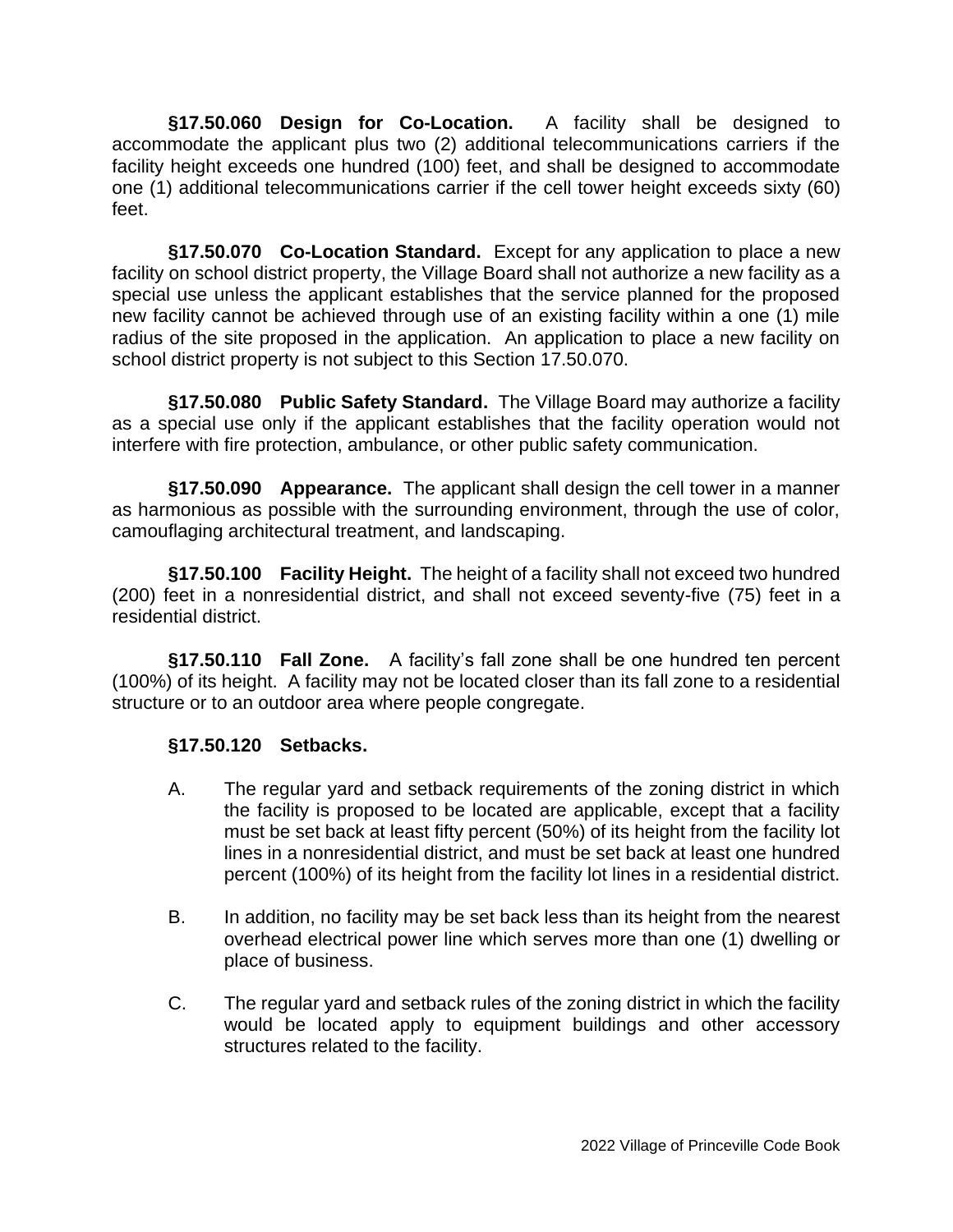- D. Peripheral anchors, guy wires, or other supporting devices shall be located no closer than ten (10) feet to any facility lot line.
- E. The antenna array shall not extend more than five (5) feet from the attachment structure at the point of attachment.

**§17.50.130 Lot with Principal Structure.** Where the lot on which the facility is proposed to be placed has an existing principal structure housing a principal use, the facility and all related or accessory structures shall be located behind the rear building line.

### **§17.50.140 Lighting; Signage.**

- A. The facility shall be illuminated only as required by federal or state law or regulation.
- B. Only reasonably-sized signs displaying equipment or warning information may be placed on the facility.

### **§17.50.150 Variances.**

- A. After considering the following factors, the Zoning Board may grant a variance application from the rules and requirements set out in this Chapter 17.50, or from the rules of the zoning district in which the facility is proposed to be placed:
	- 1. Whether, but for the granting of the variance, the service that the applicant seeks to enhance or provide will be less available, impaired, or diminished in quality, quantity, or scope;
	- 2. Whether the conditions on which the variance application is based are unique in some respect or, if not, whether strict application of the regular zoning rules would result in a hardship to the applicant;
	- 3. Whether a substantial adverse effect on public safety would result from some aspect of the facility design, but only if that aspect of design is modifiable by the applicant;
	- 4. Whether there are benefits to be derived by the users of the services the applicant would provide, or benefits that would be enhanced;
	- 5. Whether the facility would benefit public safety and emergency response capabilities;
	- 6. Whether the proposed facility would encroach on a recorded easement without easement grantee approval;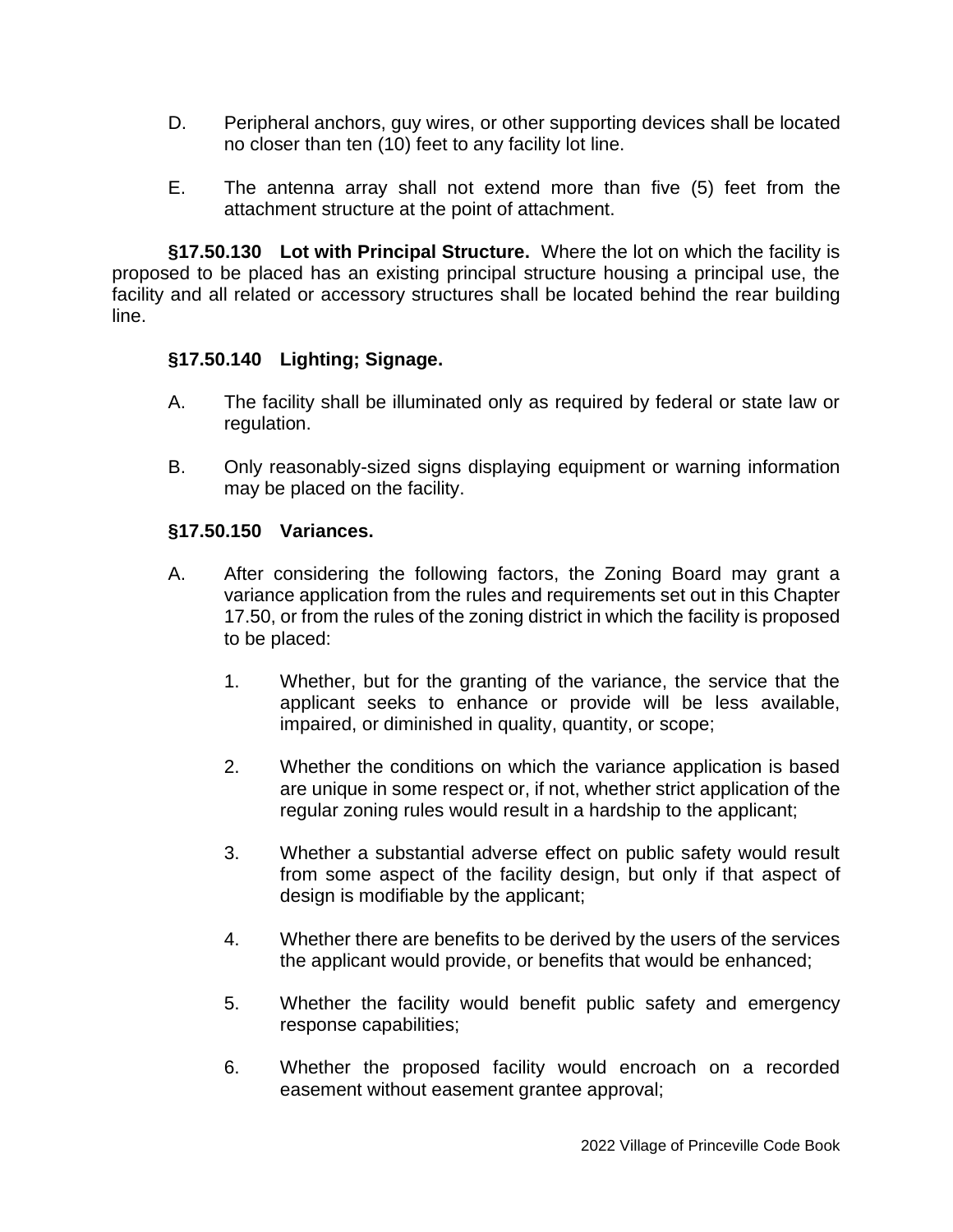- 7. Whether the proposed facility would encroach on an existing septic field;
- 8. Whether the proposed facility would meet legal requirements for special flood hazard areas or wetlands; and
- 9. Whether the applicant proposes a facility that is as harmonious as possible with the surrounding environment.
- B. The procedures and standards applicable to variances generally, as are set forth in Chapter 17.44, also shall apply to variance applications under this Section 17.50.150.

**§17.50.160 Modification.** After the initial granting of a special use permit for a facility, modifications to information or terms in the initial special use application, including a change in ownership of the facility or the property, a change in the technology used, an equipment addition or replacement, or a change in design, are subject to approval by the Village Board. The procedures, requirements and fees applicable to an initial special use application shall apply to an application for modification.

**§17.50.170 Dismantling.** The facility owner shall be responsible for dismantling and removing the facility, along with related equipment and structures, within eighteen (18) months of the cessation of the operation of the facility, unless an additional six (6) months is requested for good cause and is granted by the Village Board.

## **§17.50.180 Fees.**

- A. The zoning use permit application fee for a facility shall be Fifteen Dollars (\$15.00) per vertical foot for a new facility, with a One Thousand Dollar (\$1,000.00) minimum; and a flat fee of One Thousand Dollars (\$1,000.00) if the application is for co-location on an existing facility.
- B. The special use permit applications fee for a facility shall be the regular fee currently applicable to special use applications.
- C. A zoning registration fee of One Hundred Dollars (\$100.00) shall be due from the facility owner on the date the facility's zoning use permit is issued and on the same date each year thereafter until the facility is dismantled. This fee shall be accompanied each year by the following information: the names and addresses of the current facility owner and facility lot owner, the facility's co-location status and capability, and proof of liability insurance.
- D. If Village right-of-way must be used for access to a facility, a Thirty Dollar (\$30.00) right-of-way fee shall be due from the facility owner on the date the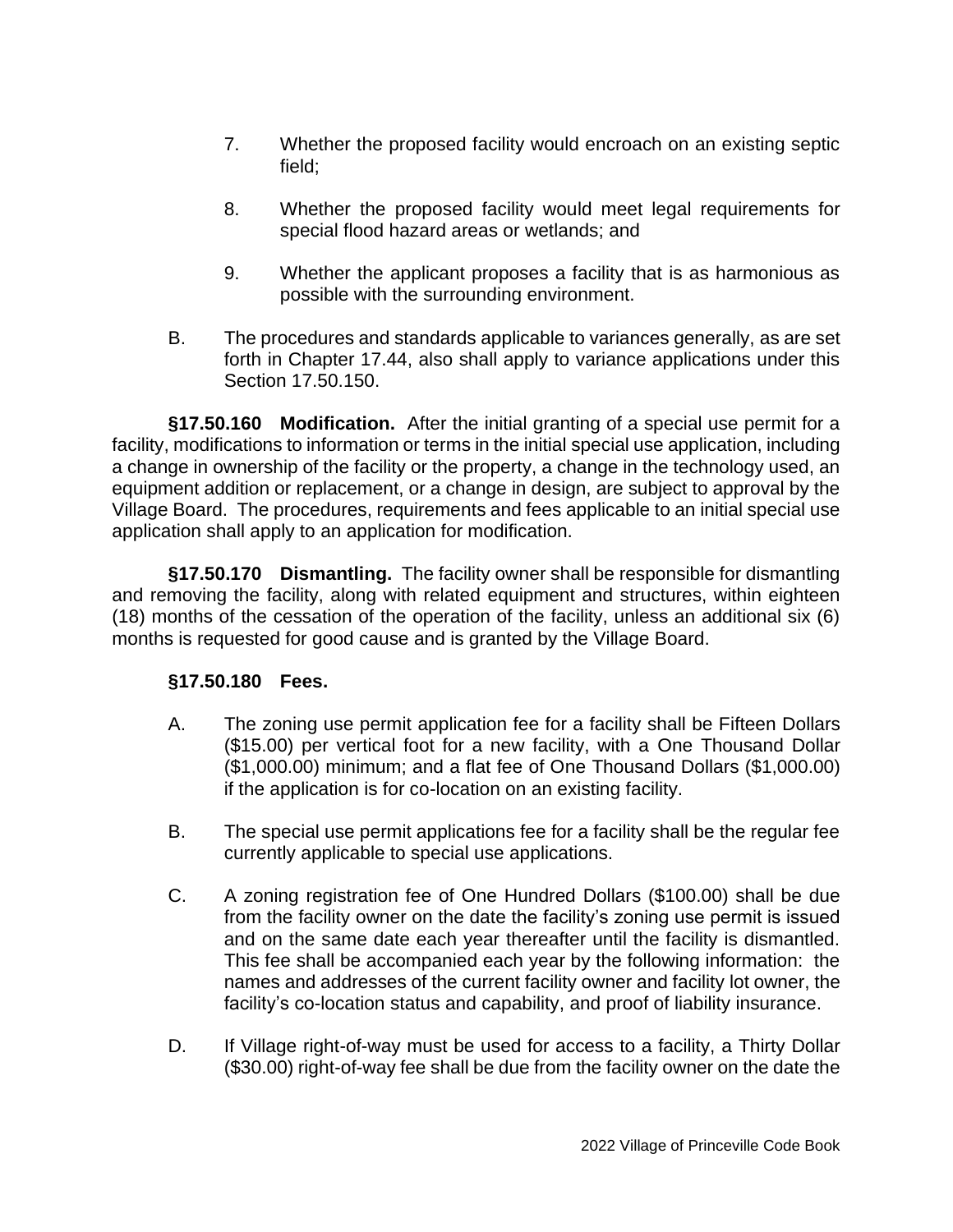facility's zoning use permit is issued and on the same date each year thereafter that Village right-of-way is used.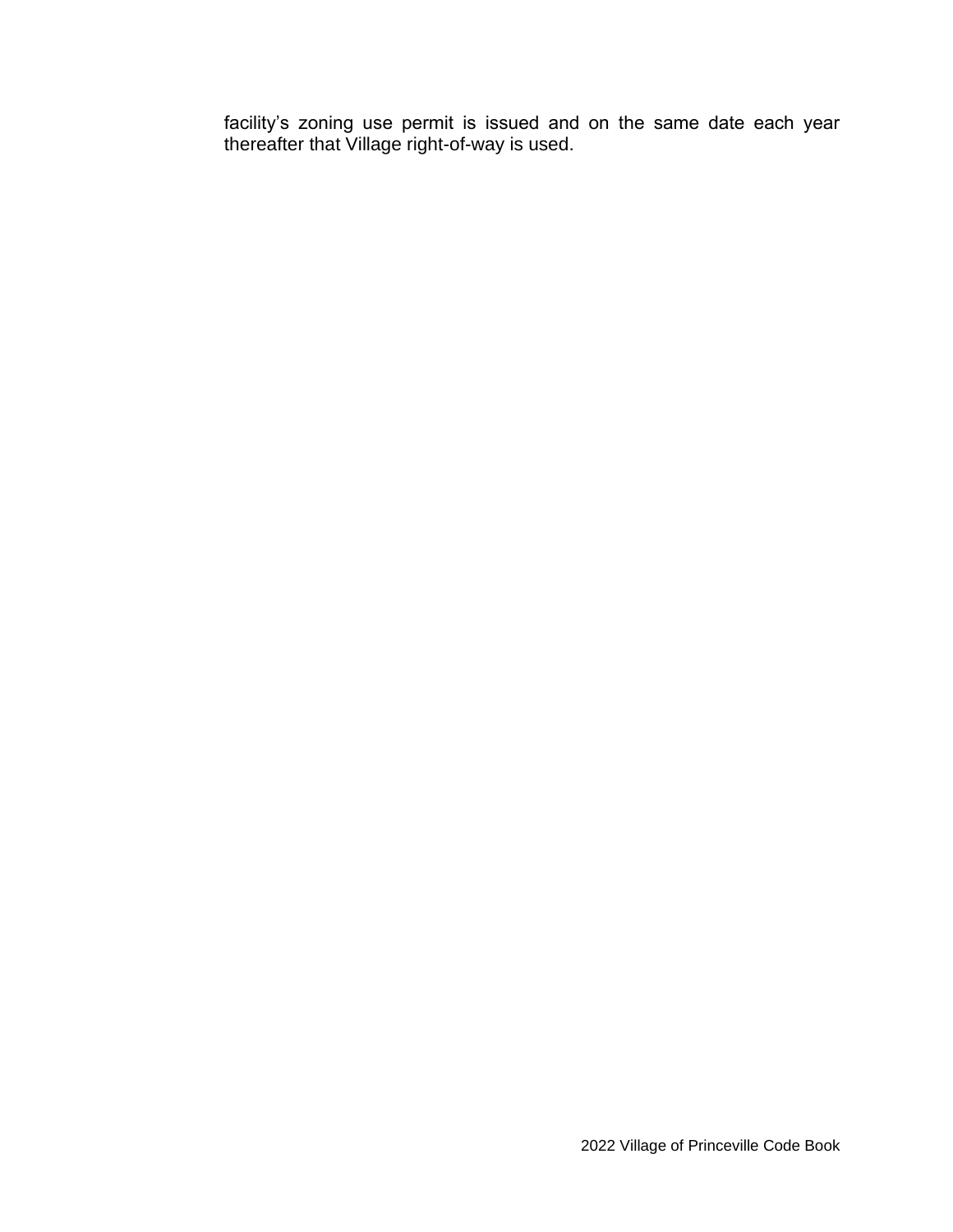### **Fence Requirements in Residential Districts**

#### **Sections:**

17.52.010 Fence Requirements in Residential Districts

**§17.52.010 Fence Requirements in Residential Districts.** No person shall construct or erect a fence within the Village without first having received a permit from the Zoning Officer. Applications for a fence permit shall be submitted with the appropriate fee to the Zoning Officer. No fence or fences may be constructed or erected which does not comply with the following:

- A. Front Yard Fences on Interior and Corner Lots Ornamental fences at least fifty percent (50%) open and not exceeding four (4) feet in height are permitted in front yards. Privacy fences are not permitted in front yards.
- B. Side Yard and Rear Yard Fences on Interior Lots Ornamental and privacy fences not exceeding six (6) feet in height are permitted in the required side and rear yards of interior lots.
- C. Side Yard Fences on and Fences at the Rear of Corner Lots Ornamental and privacy fences are permitted on corner lots provided they meet the following criteria:
	- 1. When the fence is adjacent to an intersection, the triangle bounded on two (2) sides by the intersecting property lines, measured ten (10) feet in each direction from their point of intersection and on the third side by the diagonal line connecting the ends of the ten (10) foot sides must be maintained for visibility purposes.
	- 2. When the fence is next to an alley, it must be erected within the property boundaries.
	- 3. Privacy fences may not be constructed or erected beyond the front line of the principal structure.
- D. Fences to Contain No Dangerous Materials No fence may be constructed with or contain barbed wire, metal spikes (not to include wrought iron), or any other sharp pointed materials. Chain link fences shall be constructed with the barb portion of the fence at the bottom of the fence. No fence may be electrified.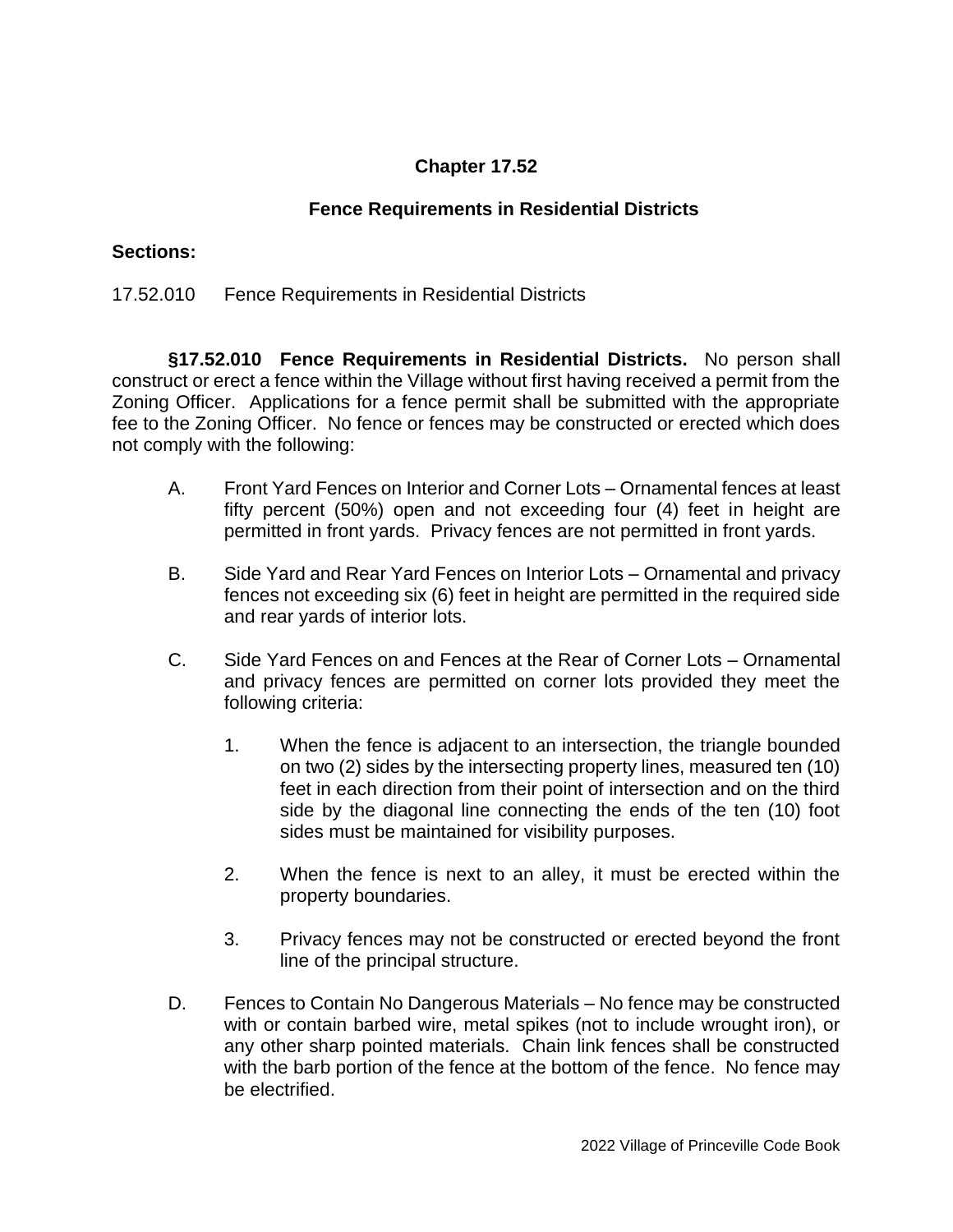- E. Each time a temporary fence is constructed within the Village, the property owner or person must receive a permit from the Zoning Officer. Applications for a temporary fence permit shall be submitted with the appropriate fee to the Zoning Officer.
- F. Miscellaneous:
	- 1. The unfinished or rough side of all fences, as well as all posts, must face the interior side of the lot.
	- 2. Maintenance of fences are the responsibility of the property owner.
	- 3. Fences must be constructed of standard commercial materials intended for fences.
	- 4. Fences located in residential districts shall have a setback requirement of no less than one (1) foot from the property line.
- G. Any fence variance or alteration must be approved by the Zoning Board pursuant to the variance application and approval provisions in Section 17.44.050. In addition to the requirement to publish notice of hearing on the proposed variance or alteration in compliance with Section 17.48.040, notice shall be provided by regular U.S. mail or other similar means no less than one (1) week prior to the hearing to all property owners who own property adjacent to the location of the proposed fence on the requesting party's property.

(Ord. 2020-07-02, 7-6-20; Ord. 2021-05-01, 5-3-21)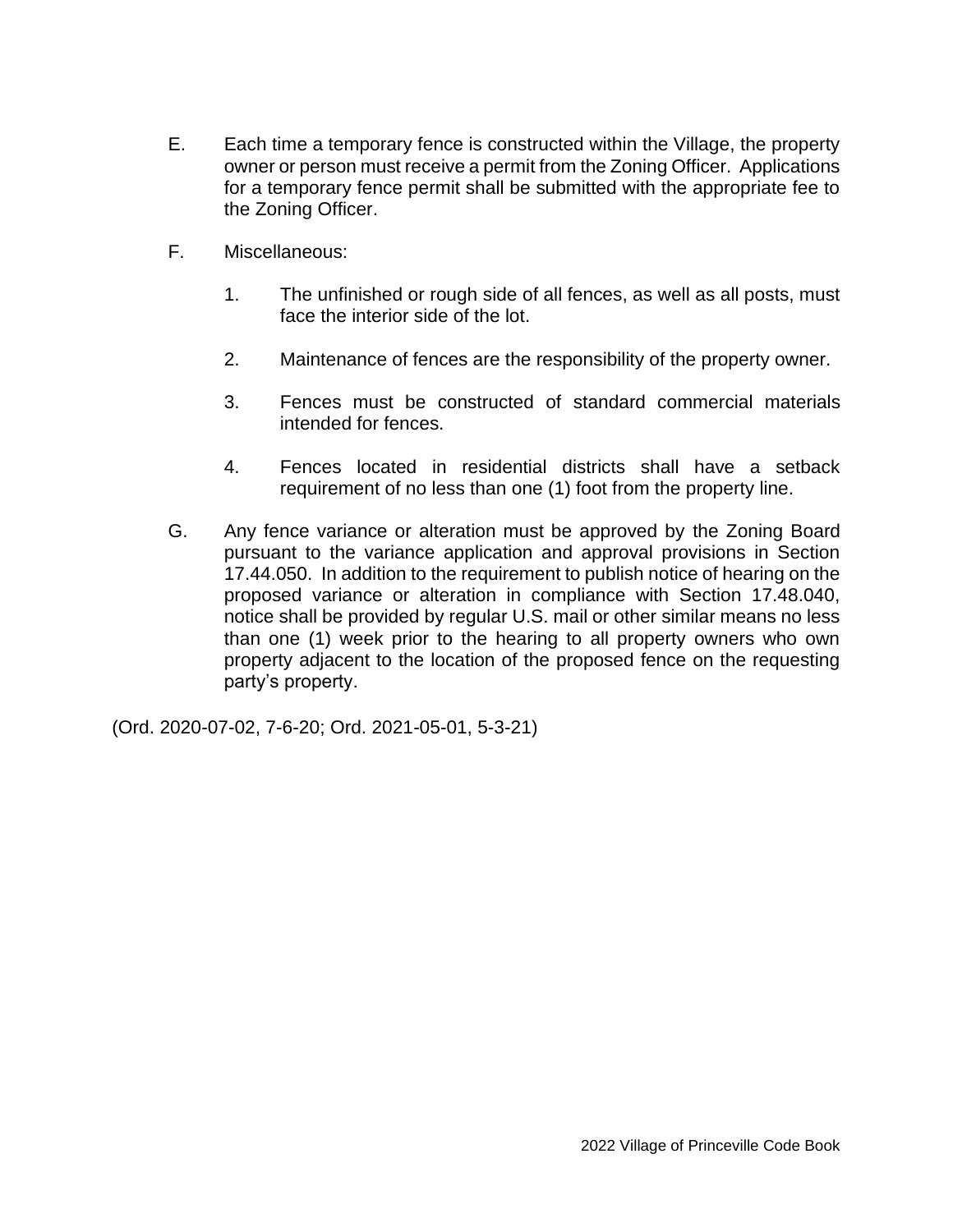## **Solar Energy Systems**

#### **Sections:**

- 17.54.010 Purpose
- 17.54.020 Definitions
- 17.54.030 Ground Mount and Roof Mount (SES)
- 17.54.040 Standards for a Solar Energy Generation Facility
- 17.54.050 Maintenance and Operations
- 17.54.060 Decommissioning Plan
- 17.54.070 Compliance with Building Code
- 17.54.080 Lability Insurance
- 17.54.090 Administration and Enforcement
- 17.54.100 Fees Charged for Building Permit

**§17.54.010 Purpose.** The purpose of this Chapter is to facilitate the construction, installation, and operation of Solar Energy Systems (SES) in the Village in a manner that promotes economic development and ensures the protection of health, safety, and welfare while also avoiding adverse impacts to important areas such as agricultural lands, endangered species habitats, conservation lands, and other sensitive lands. It is the intent of this Chapter to encourage the development of SESs that reduce reliance on foreign and out-of-state energy resources, bolster local economic development and job creation. This Chapter is not intended to abridge safety, health or environmental requirements contained in other applicable codes, standards, or ordinances. The provisions of this Chapter shall not be deemed to nullify any provisions of local, state, or federal law.

**§17.54.020 Definitions.** Unless otherwise expressly stated, for the purposes of this title, the following terms, phrases, words, and their derivations, shall have the meanings indicated in this Section:

"Accessory" means as applied to a building, structure, or use, one which is on the same lot with, incidental to and subordinate to the main or principal structure or use and which is used for purposes customarily incidental to the main or principal structure, or the main or principal use.

"Collective Solar" means solar installations owned collectively through subdivision homeowner associations, college student groups, or other similar arrangements.

"Ground Mount Solar Energy System" means a solar energy system that is directly installed into the ground and is not attached or affixed to an existing structure. Ground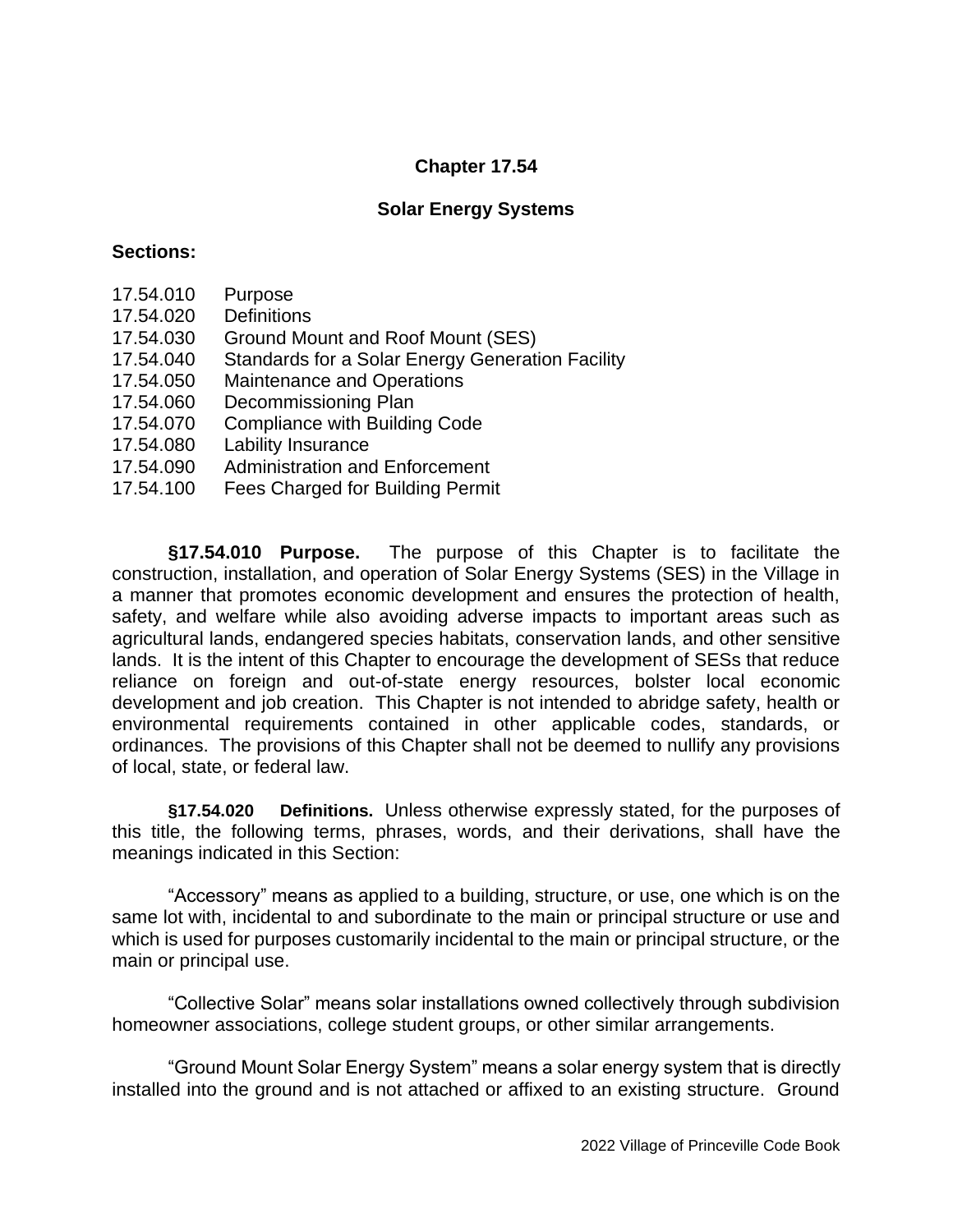mounted solar collectors and supplementary solar energy equipment that is accessory to a residential or nonresidential use and covers an area no more than two (2) acres. In no instance can private solar be the only use on a parcel. Private solar is designed for onsite use by the owner or tenant of the residential or nonresidential use to reduce payments to the utility company. All ground mounted solar energy systems must be no glare panels to avoid distractions to adjacent landowners.

"Roof Mount" means a solar energy system in which solar panels are mounted on top of a building roof as either a flush mounted system or as modules fixed to frames which can be tiled toward the south at an optical angle.

"Solar Access" means unobstructed access to direct sunlight on a lot or building through the entire year, including access across adjacent parcel air rights, for the purpose of capturing direct sunlight to operate a solar energy system.

"Solar Collector" means a device, structure or part of a device or structure for which the primary purpose is to transform solar radiant energy into thermal, mechanical, chemical, or electrical energy.

"Solar Energy" means radiant energy received from the sun that can be collected in the form of heat or light by a solar collector.

"Solar Energy Generation Facility/Large Scale Solar Farm" means a utility scale commercial facility that converts sunlight to electricity, whether by photovoltaics, concentrating solar thermal devices, or various experimental technologies for onsite or offsite use with the primary purpose of selling wholesale or retail generated electricity. All solar farms must have no glare panels to avoid distractions to adjacent landowners.

"Solar Energy System (SES)" means the components and subsystems required to convert solar energy into electric or thermal energy suitable for use. The area of the system includes all the land inside the perimeter of the system, which extends to any fencing. The term applies, but is not limited to, solar photovoltaic systems, solar thermal systems and solar hot water systems.

**§17.54.030 Ground Mount and Roof Mount (SES).** Roof Mount (SES) shall be permitted by a building permit in all zoning districts where there is a principal structure. An application shall be submitted to the Zoning Officer demonstrating compliance with the Village's Zoning Ordinance and in addition to the following requirements below: Ground Mount systems could be allowed in side yards and rear yards only within the Village after the variance process has been followed. An application shall be submitted to the Zoning Officer. It is the purpose of this Chapter to regulate the siting and installation of ground mounted solar energy equipment. The promotion of safe, effective, and efficient use of ground mounted solar energy equipment will be balanced against the need to preserve and protect public health and safety.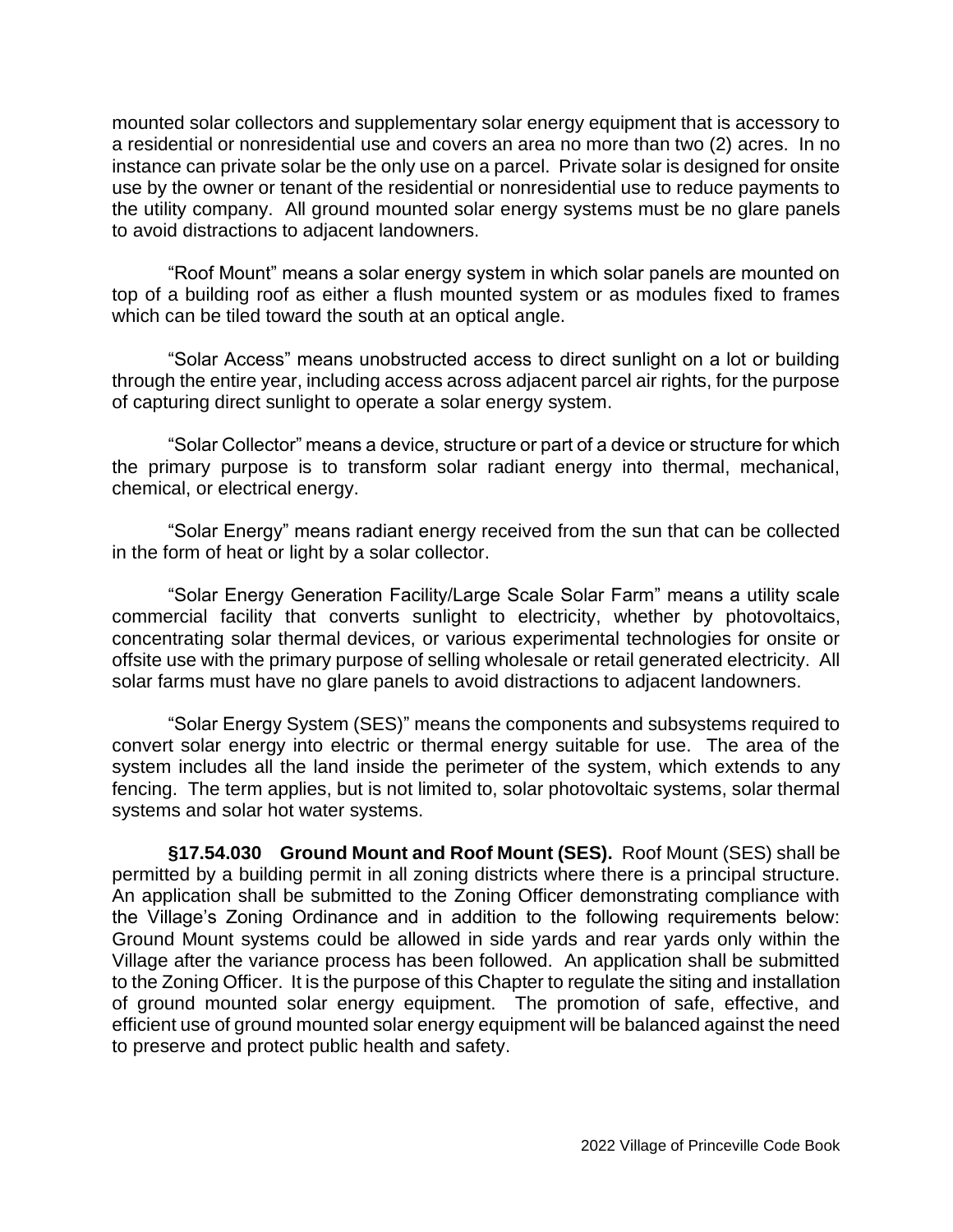Types of ground mounted solar energy equipment:

- A. Solar Private Solar Private is a permitted accessory use in any zoning district and must abide by the bulk regulations, density and dimensional standards of the underlying zoning district in which it is located. All private solar requires a building permit prior to the initiation of construction.
- B. Solar Energy Generation Facility Solar Energy Generation Facility is permitted as a special use in the agricultural and industrial zoning districts and shall meet requirements set forth in the standards section of the Solar Energy Ordinance.

## **§17.54.040 Standards for a Solar Energy Generation Facility.**

- A. Setbacks:
	- 1. All solar energy equipment and accessory structure of the facility, excluding perimeter fencing, must comply with road setbacks, established in the underlying zoning district. In agricultural zoning districts, the setback for non-residential structures shall apply.
	- 2. All solar energy equipment and accessory structures of the facility, excluding perimeter fencing, must comply with side and rear setbacks established in the underlying zoning district for principal structures. In the case of a solar energy generation facility to be built on more than one parcel and the parcels are abutting, a zero (0) side or rear setback shall be permitted to the property line in common with the abutting parcel(s).
	- 3. The horizontal separation distance from the solar energy generation facility to the nearest principal residential dwelling shall be at least one hundred (100) feet. If the facility is to be located on a parcel with a principal residential dwelling, this one hundred (100) foot setback shall not apply to the principal residential dwelling.
- B. Height: All solar collectors, transformers, equipment or maintenance structure shall comply with the height restriction of the underlying zoning district. Building or roof mounted solar energy systems shall not exceed the maximum allowed height for principal structures in any zoning districts. Ground or pole-mounted solar energy systems shall not exceed twenty (20) feet in height which oriented at maximum tilt.
- C. Minimum Conditions for a Special Use Permit:
	- 1. Design and Installation Solar collectors shall be designed and located to avoid glare or reflection toward any inhabited buildings on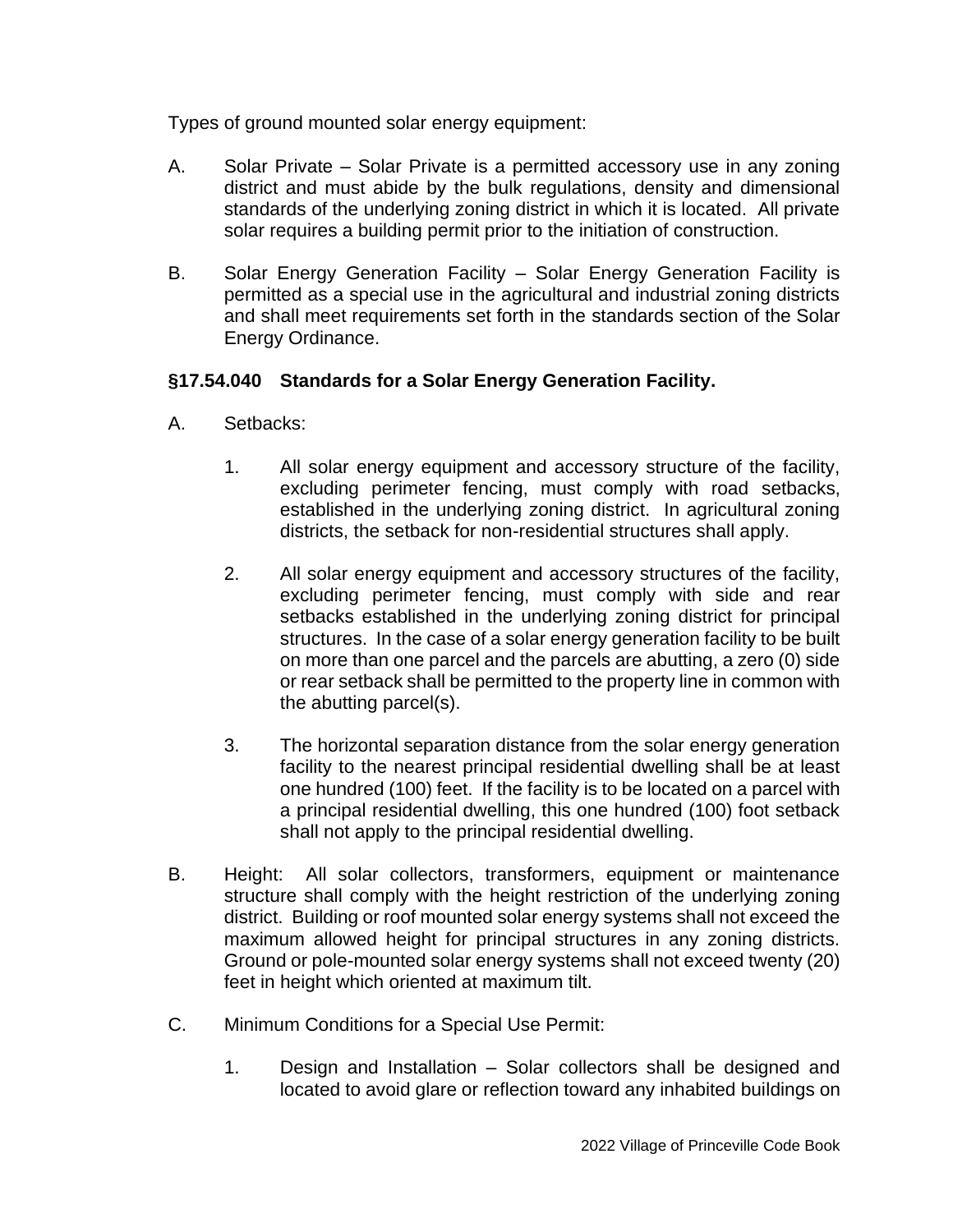adjacent parcels. Solar collectors shall be designed and located to avoid glare or reflection toward any adjacent roadways and shall not interfere with traffic or create a traffic safety hazard.

- 2. Lighting Lighting shall be limited to the extent required for security and safety purposes and to meet applicable federal, state, or local requirements. Except for federally required lighting, lighting shall be reasonably shielded from adjacent properties and, where feasible, directed downward to reduce light pollution.
- 3. Security Fencing Facility equipment and structures shall be fully enclosed and secured by a perimeter fence with a height of six (6) to eight (8) feet. Lock boxes and keys shall be provided at locked entrances for emergency personnel.
- 4. Warning Signage A visible warning sign of "High Voltage" shall be posted at all points of site ingress and egress and along the perimeter fence of the facility, at a maximum of three hundred (300) feet apart. A sign that includes the facility's 911 address and 24-hour emergency contact number shall be posted near all entrances to the facility.
- 5. Utility Connection The applicant shall submit with the special use application a copy of a letter from the electric utility company confirming the review of the application for interconnection has started.
- 6. Fire Safety It is the responsibility of the applicant to coordinate with the local fire protection district. The applicant shall submit with the special use application an approval letter from the local fire protection district.
- 7. Roads Any roads that will be used for construction purposes and egress and ingress shall be identified and approved by the road jurisdiction. All applicable road and bridge weight limits shall be met during construction and maintenance. All applicable permits shall be acquired from the road jurisdiction prior to start of construction. The applicant shall submit with the special use application an approval letter from the road jurisdiction(s).
- 8. Endangered Species and Wetlands Applicant shall seek natural resource consultation with the Illinois Department of Natural Resources (IDNR). The applicant shall submit with the special use application the results of the IDNR EcoCAT consultation. The cost of the EcoCAT consultation shall be paid by the applicant.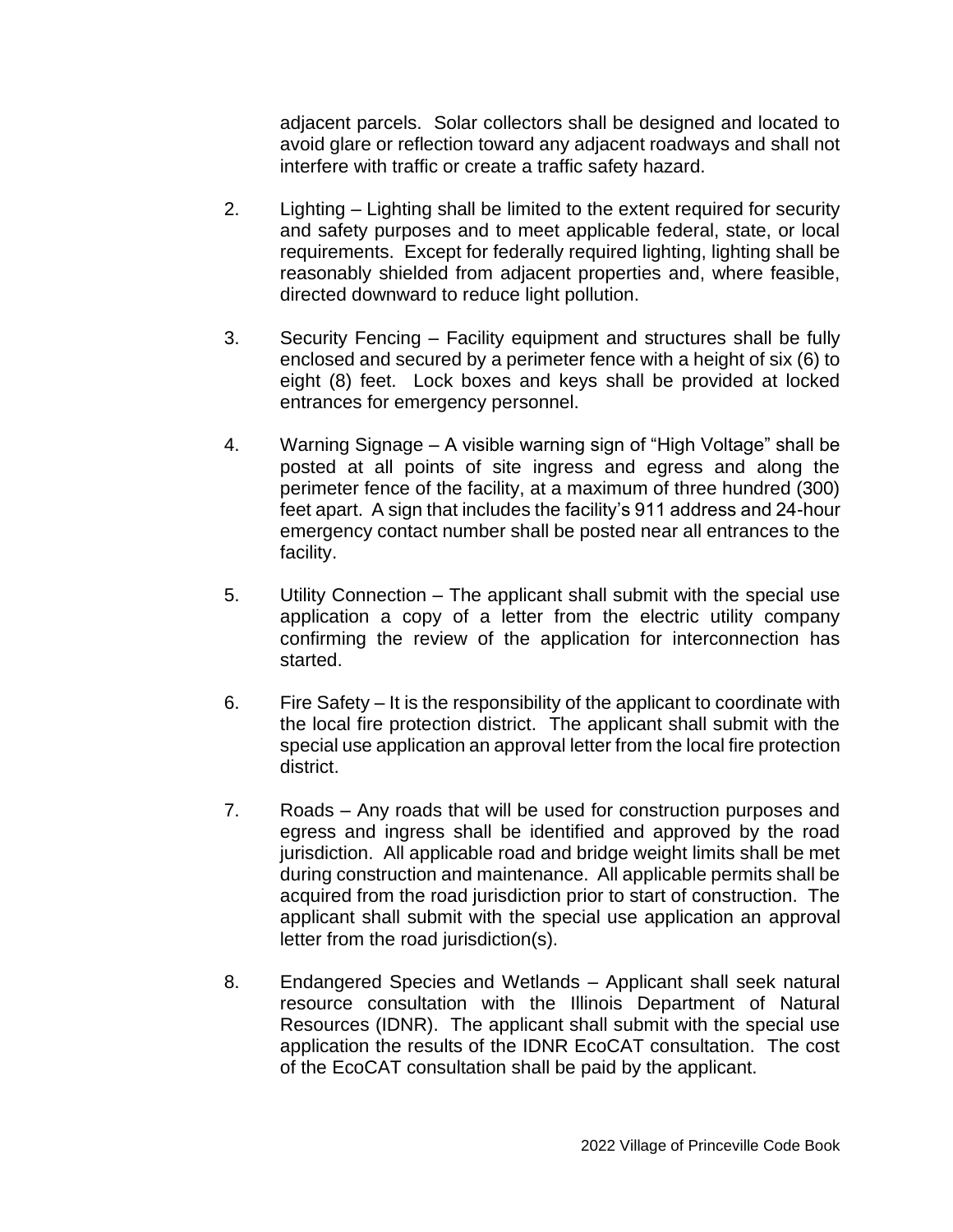- 9. Compliance with Additional Regulations It shall be the responsibility of the applicant to coordinate with the FAA or other applicable federal or state authority to attain any additional required approval for the installation of a solar energy generation facility. The applicant shall submit with the special use application an approval letter from any federal or state authority requiring permit or approval.
- 10. Special Use Fees At the time of filing the special use application, the applicant shall pay the filing fee as set forth in Section 17.54.100 of this Chapter.
- D. Minimum Conditions for a Building Permit:
	- 1. Building Permit All solar energy generation facilities require a building permit to the initiation of construction. Three (3) full sets of construction plans that conform to the manufacturer's standards and to the official codes of the Village shall be submitted with the building permit application. Said plans shall be certified by an Illinois licensed professional engineer.
	- 2. Installation Certification An Illinois licensed professional engineer shall certify that the construction and installation of the solar energy generation facility meets or exceeds the manufacturer's construction and installation standards and the official adopted codes of the Village.

**§17.54.050 Maintenance and Operations.** The owner of the solar energy generation facility or solar farm shall maintain the grounds for such facility or farm. Such maintenance shall include all actions necessary to keep the facility grounds free of litter and debris. The owner shall keep all fences maintained in good repair. The applicant shall submit an acceptable weed and grass control plan for property inside and outside the fenced area for the entire property. The applicant must comply with all Village ordinances regarding property maintenance.

# **§17.54.060 Decommissioning Plan.**

A. The solar energy generation facility shall be required to have a decommissioning plan to ensure it is properly removed upon the end of the project life or facility abandonment. For purposes of this Section, "facility abandonment" shall mean when no electricity is generated by the facility for a consecutive period of two (2) years or when the owner and/or operator of the solar energy generation facility has stated in writing to the Zoning Administrator that the owner or operator intends to abandon, vacant, or cease solar energy creation operations indefinitely on a specified solar energy generation facility. The decommissioning plan shall state how the facility will be decommissioned. Decommissioning shall include removal of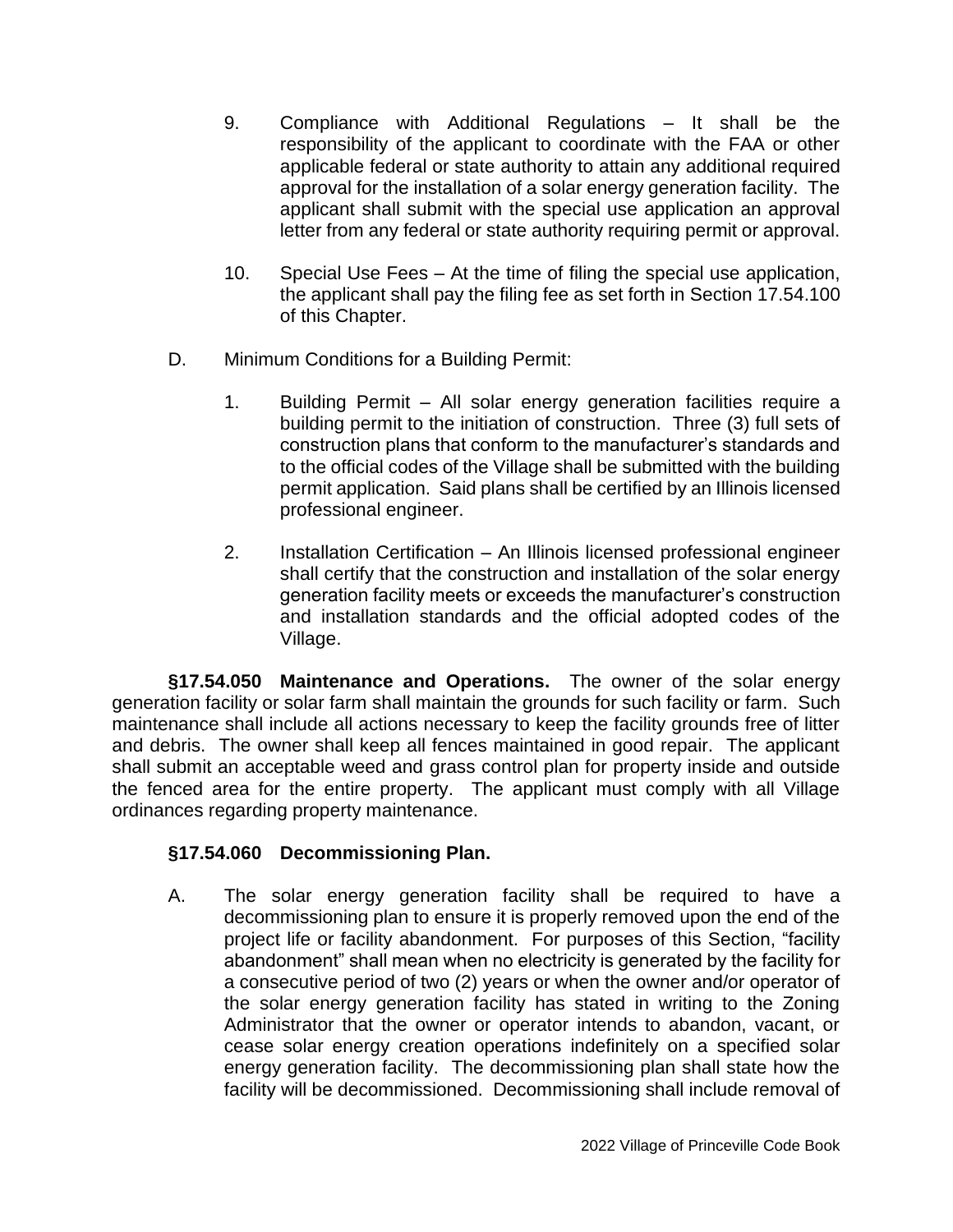all structures (including solar energy equipment and fencing) and debris to a depth of four (4) feet, restoration of the soil, and restoration of vegetation within six (6) months of the end of project life or facility abandonment. The owner shall restore the land to a condition reasonably similar to its condition before the development of the solar energy generation facility, including replacement of top soil, which may have been removed or eroded, and replacement of trees. A decommissioning plan shall be submitted and approved prior to the issuance of the building permit.

- B. Financial Security Appropriate means of financial security shall be required as part of the decommissioning plan. The security shall be in the name of the Village for one hundred percent (100%) of the estimated cost of decommissioning. The estimated cost shall not include any projected salvage value of solar energy equipment and other used equipment. The estimated cost shall be prepared by an Illinois licensed professional engineer. Security may be in the form of one of the following: Irrevocable Letter of Credit; Continuous Surety Bond; Cash Escrow Account; or any other means deemed acceptable by the Zoning Officer.
- C. Agreement The decommissioning plan shall also include an agreement between the applicant and the Village which states:
	- 1. Financial security must remain valid through the life of the project. An updated decommissioning plan including estimated costs prepared by an Illinois licensed professional engineer and financial security must be submitted to the Zoning Officer every four (4) years;
	- 2. The Village shall have access to the financial security funds for the expressed purpose of completing decommissioning if decommissioning is not completed by the owner within six (6) months of the end of the project life or facility abandonment;
	- 3. The Village is granted the right of entry onto the site, pursuant to reasonable notice, to effect or complete decommissioning; and
	- 4. The Village is granted the right to seek injunctive relief to effect or complete decommissioning, as well as the Village's right to seek reimbursement from owner or owner's successor for decommissioning costs which exceed the financial security and to file a lien against any real estate owned by the owner or owner's successor, or in which they have an interest, for the excess amount, and to take all steps allowed by law to enforce said lien.
- D. Release of Financial Security Financial security shall only be released when the Zoning Officer determines, after inspection, that the conditions of the decommissioning plan have been met.